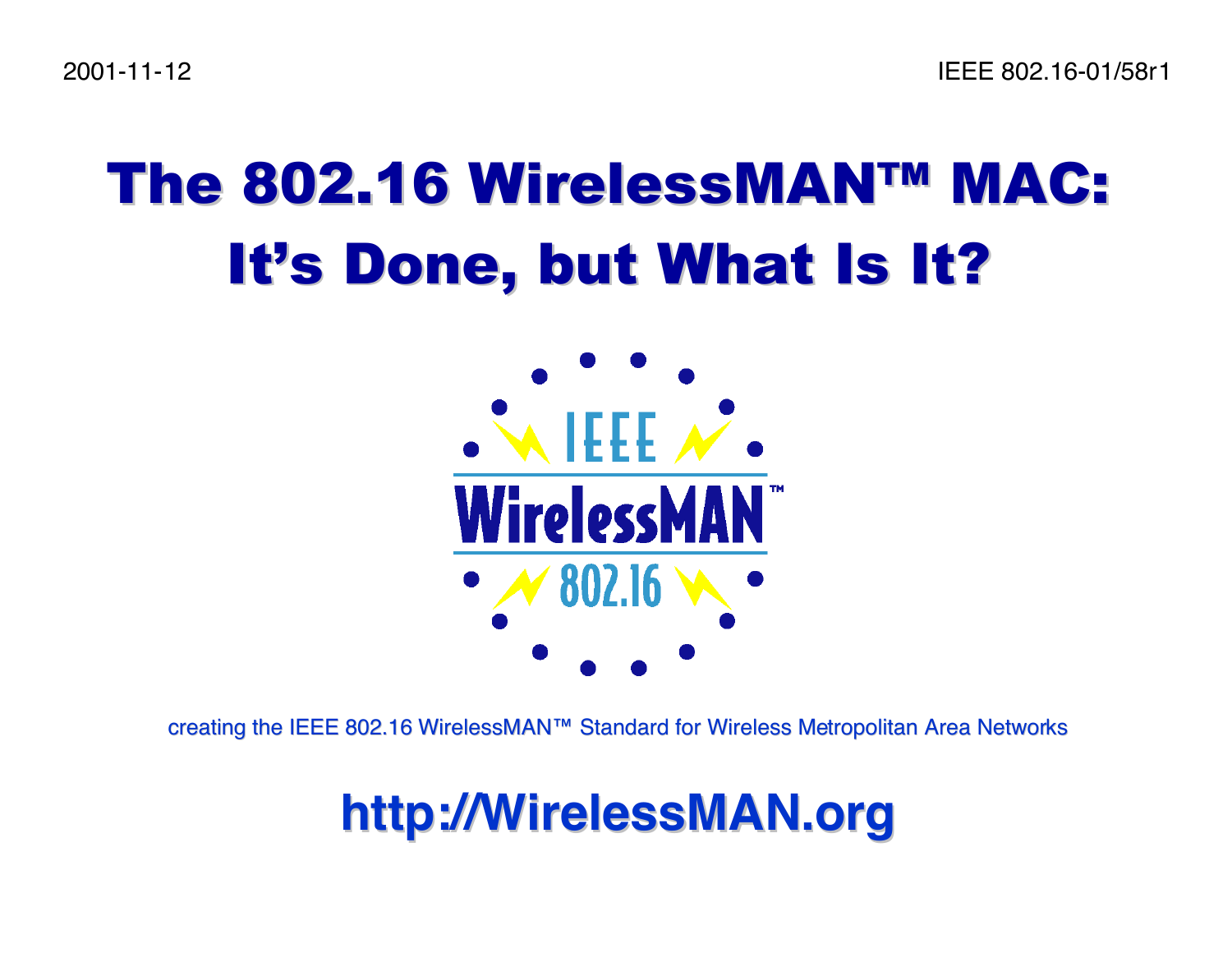### Presentation Authors Presentation Authors

- •Roger B. Marks, NIST (Chair, 802.16)
- $\bullet$ Carl Eklund, Nokia (802.16 TG1 MAC Chair)
- $\bullet$ **• Ken Stanwood, Ensemble Communications**
- •**Stanley Wang, Ensemble Communications**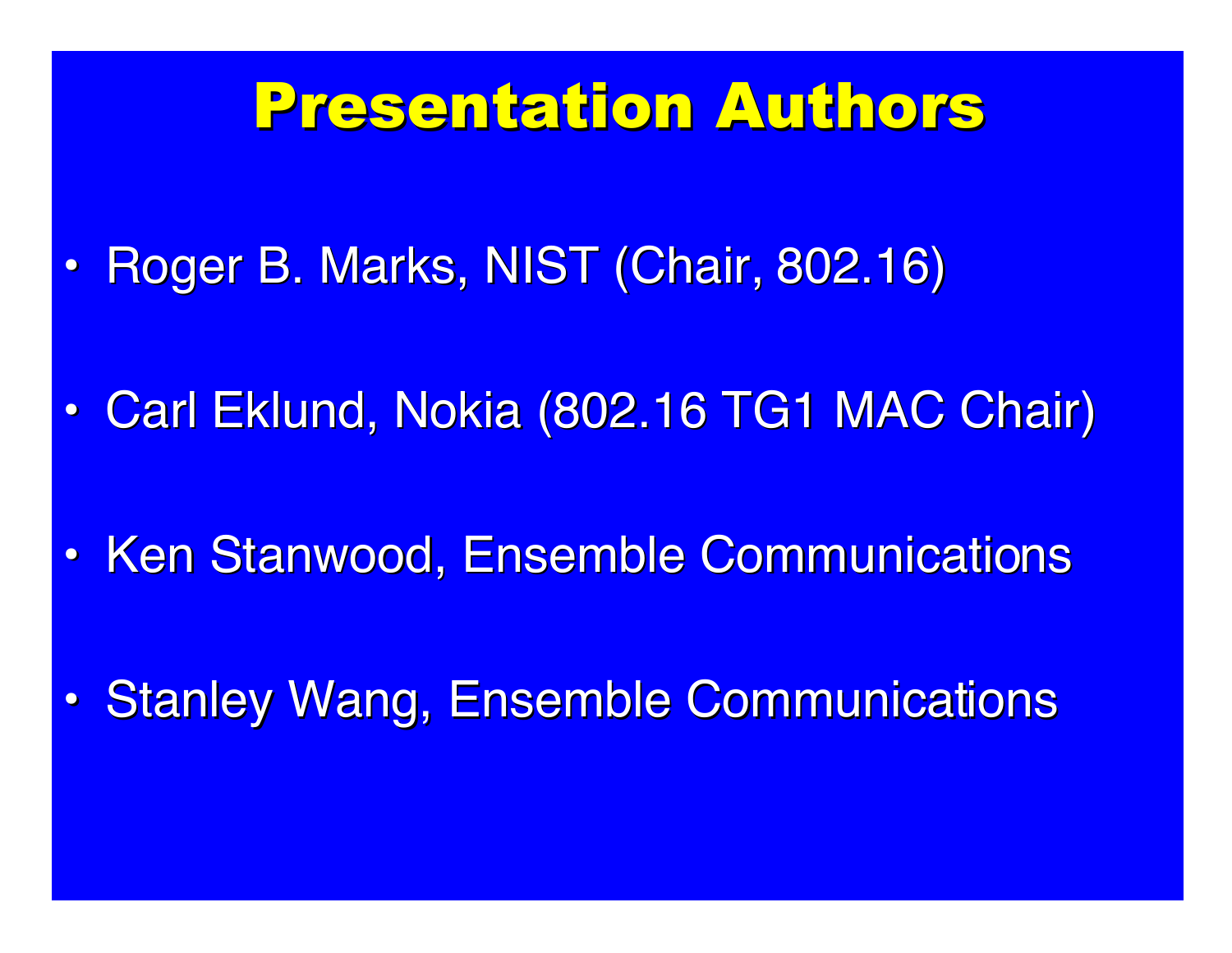

- $\bullet$ **• Overview: IEEE 802.16 Air Interface Standard** 
	- P802.16: **P802.16: P802.16: Air Interface (MAC and 10 - 66 GHz PHY) Air Interface (MAC and 10 - 66 GHz PHY)**
	- P802.16a: **P802.16a: P802.16a: Amendment, 2-11 GHz (licensed) Amendment, 2-11 GHz (licensed)**
	- P802.16b: **P802.16b: P802.16b: Amendment, (license-exempt) Amendment, (license-exempt)**
- **PHY considerations in the 802.16 MAC PHY considerations in the 802.16 MAC**
- **The 802.16 MAC as defined in P802.16/D5 The 802.16 MAC as defined in P802.16/D5**
- **MAC Enhancements under development**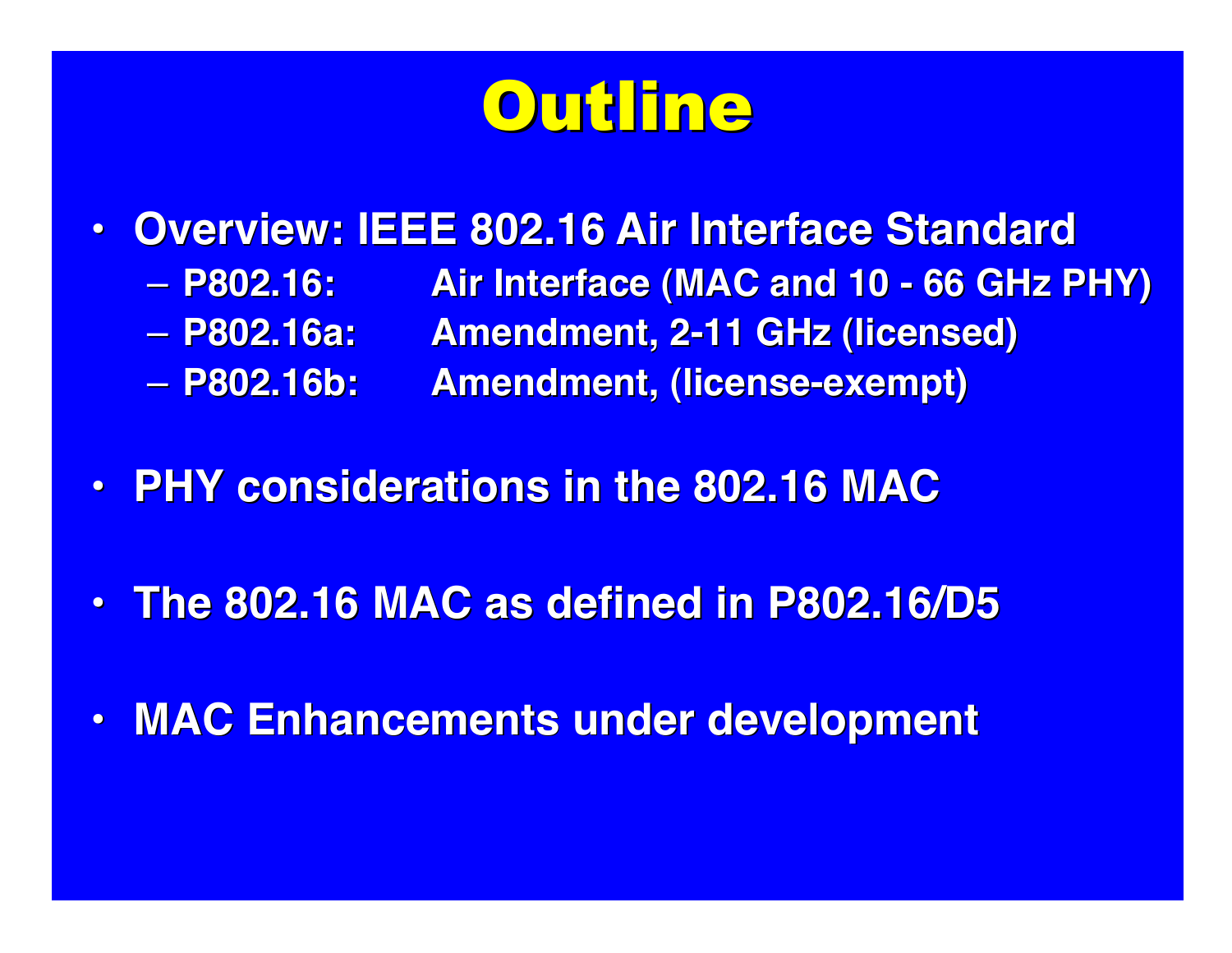## IEEE 802.16 History

#### • Sponsors

- $\bullet$ **IEEE Computer Society**
- IEEE Microwave Theory and Techniques Society
- **Project Development: Summer 1998**
- IEEE 802 Tutorial: November 1998
- **IEEE Study Group** 
	- November 1998-March 1999
- Session #1: July 1999
- •Session #16: November 2001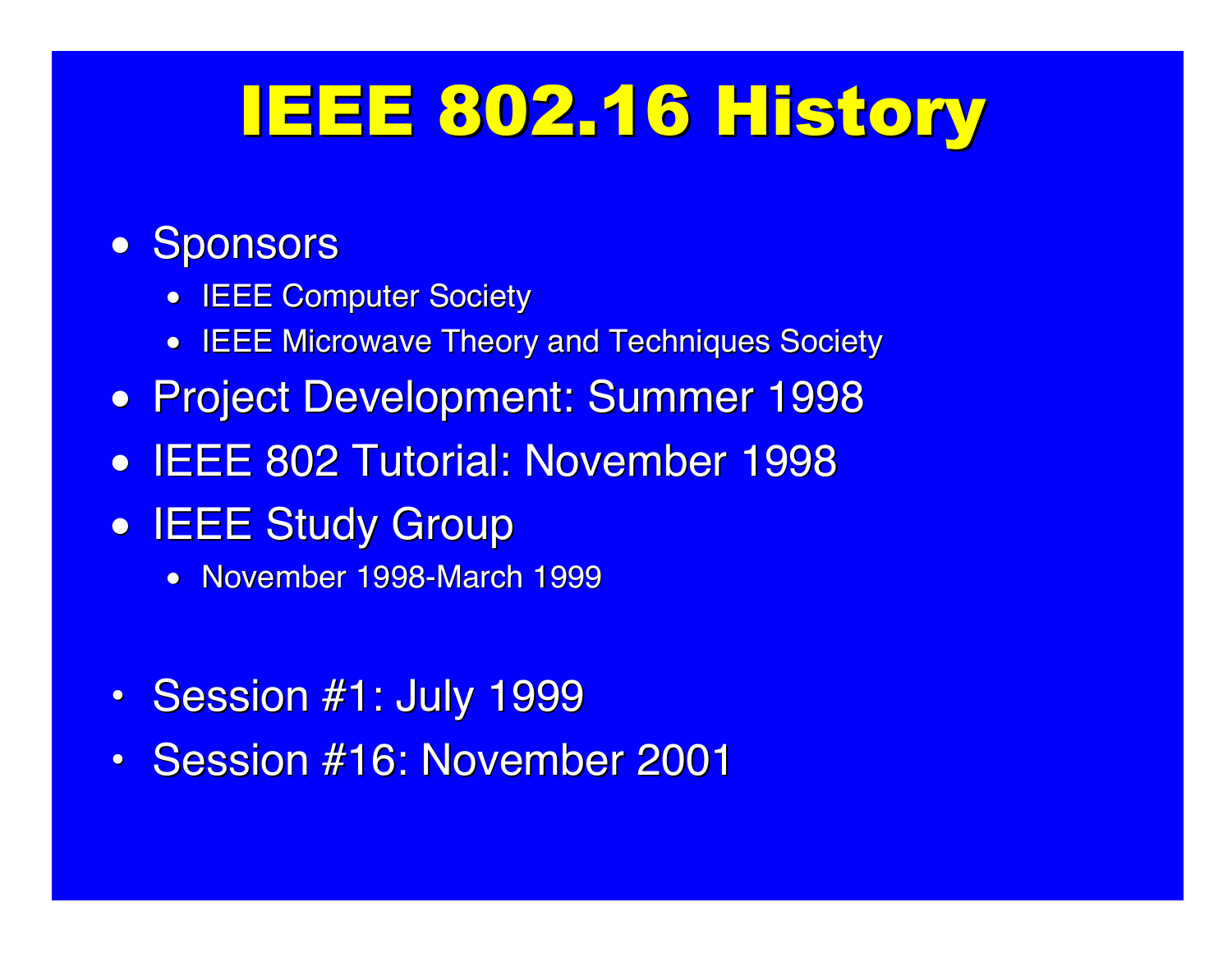## IEEE 802.16 by the Numbers

- 163 Members
- 67 "Potential Members"
- 62 Official Observers
- 700 different individuals have attended a 700 different individuals have attended a session
- $\bullet$ **• 2.8 Million file downloads in year 2000**
- Members and Potential Members from
	- 10 countries
	- >110 companies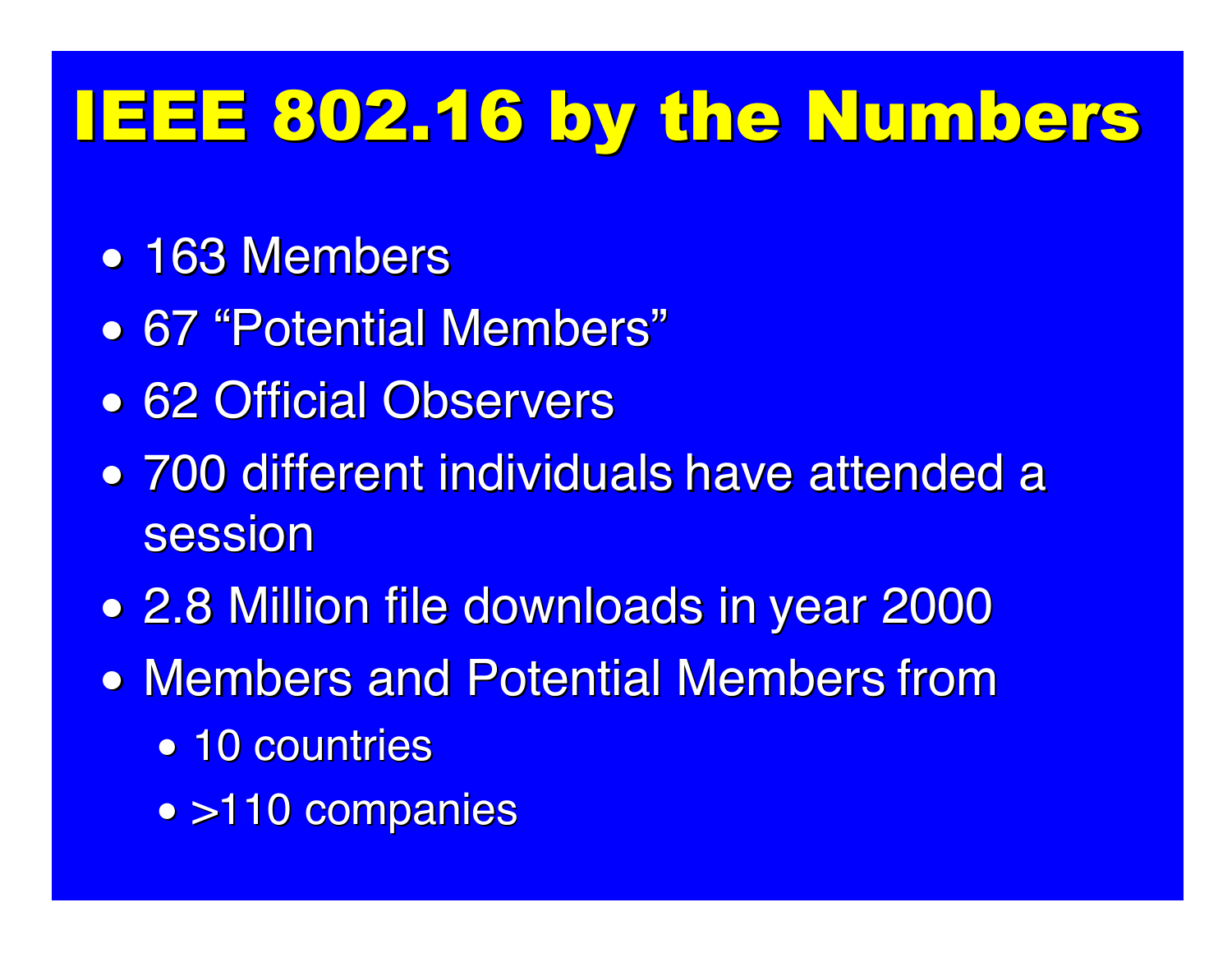## IEEE 802.16 Projects

#### **• Air Interface (PHYs with common MAC)**

- **P802.16: 10-66 GHz P802.16: 10-66 GHz**
	- Completed IEEE Sponsor Ballot
	- On RevCom agenda for December 5, 2001
- **P802.16a: 2-11 GHz P802.16a: 2-11 GHz**
	- Licensed bands only
	- Expect OK to launch WG Letter Ballot this week
- **P802.16b: 5-6 GHz P802.16b: 5-6 GHz**
	- $\bullet$  License-exempt ("WirelessHUMAN™")
	- Expect OK to launch WG Letter Ballot this week

#### **• Coexistence**

- **IEEE 802.16.2 (10-66 GHz) IEEE 802.16.2 (10-66 GHz)**
	- Published in September 2001
- **P802.16.2a: amendment w/ 2-11 P802.16.2a: amendment w/ 2-11 GHz licensed licensed**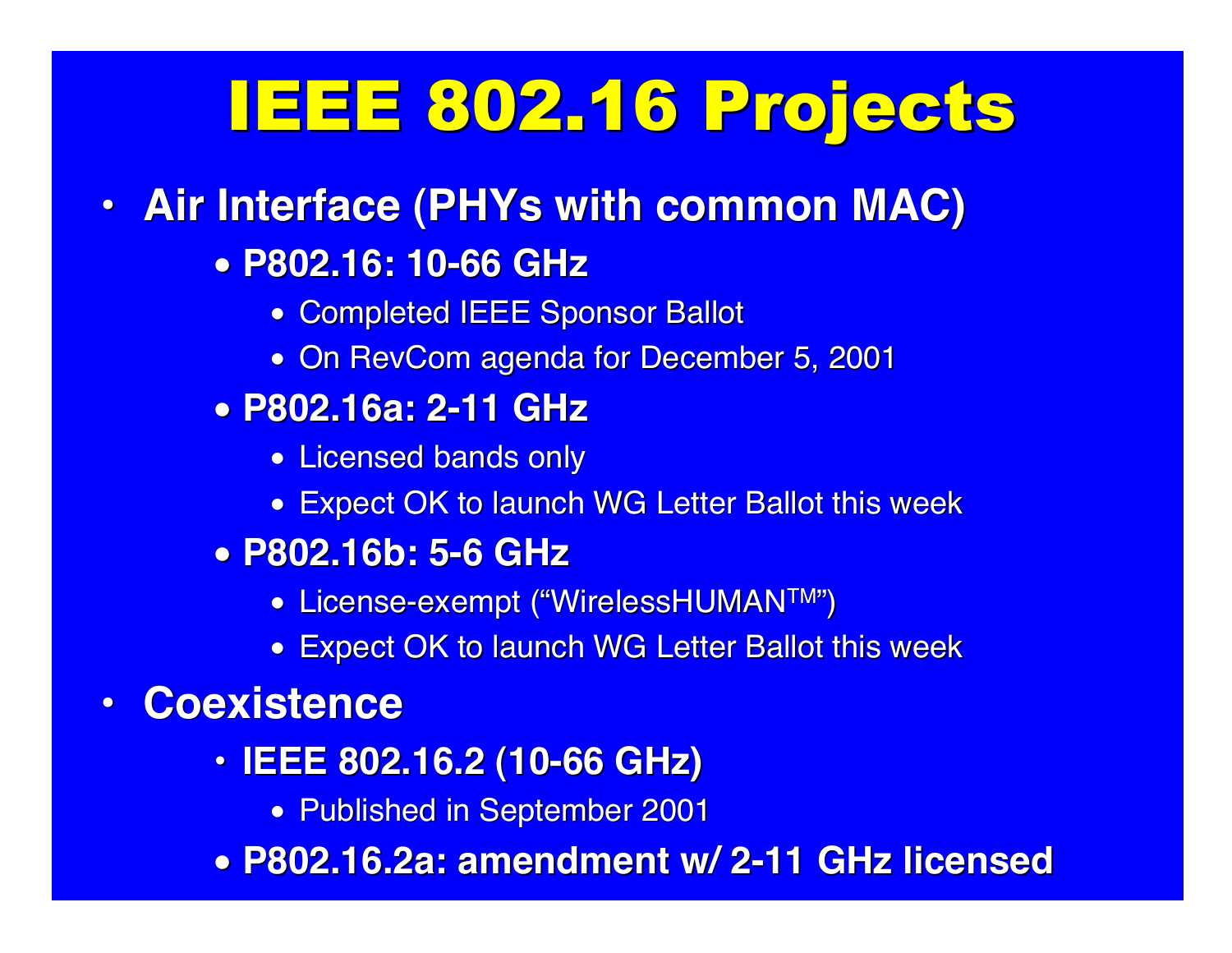

# **Standard Air Interface for Fixed** *Broadband Wireless Access Broadband Wireless Access Systems Systems*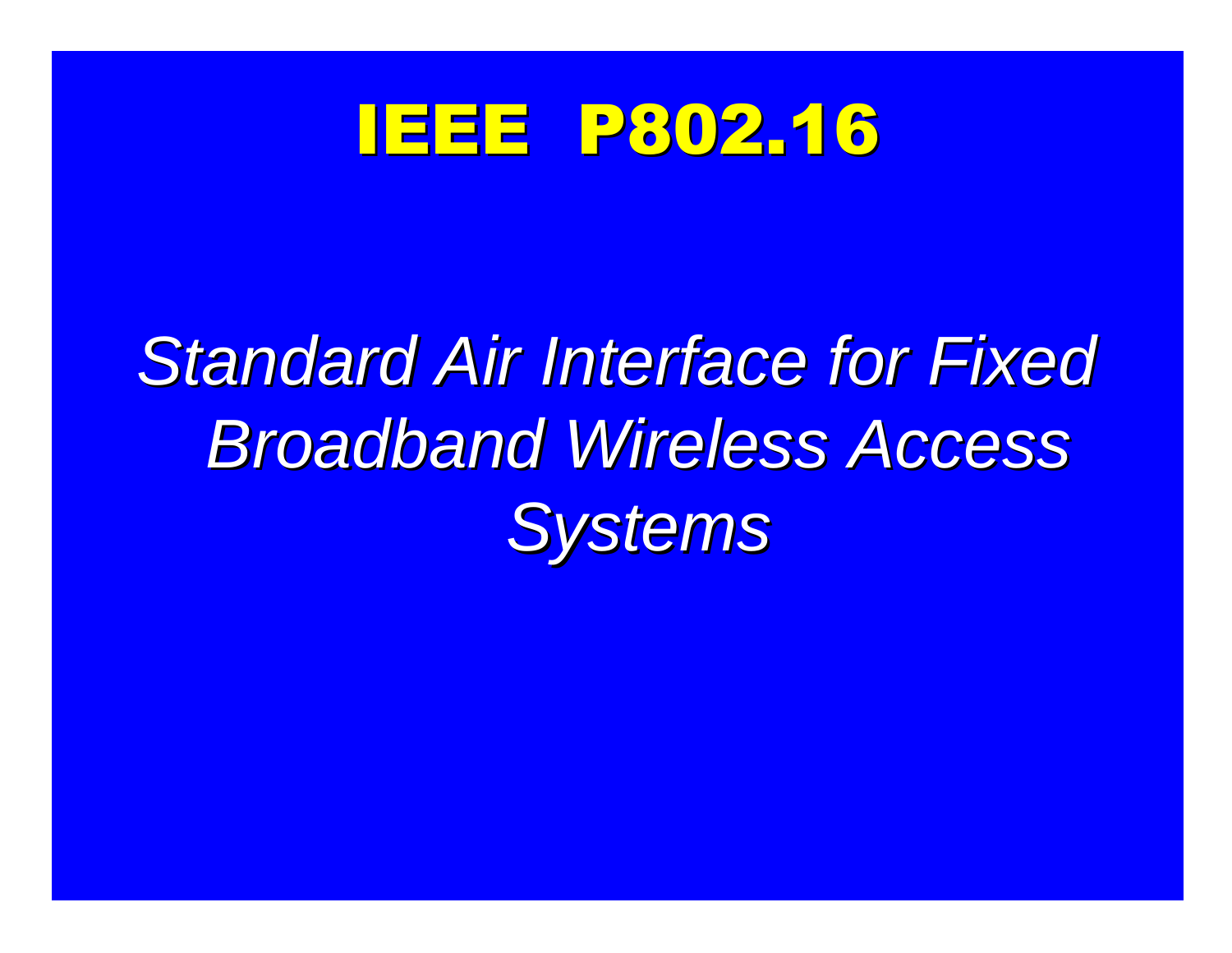# IEEE P802.16 History

- July-September, 1999: Functional Requirements
- November 1999: Proposals (14 for MAC)
- January 2000: 2 Consolidated Proposals
	- $\sim$ – 1 MAC proposal based on DOCSIS

– 1 not

- May 2000: Plan to Merge 2 Proposals
- August 2000: Rev. 0
- until February 2001: Working Group Review –<u>– formal comment process</u>
- February-August 2001: WG Letter Ballot
- August-October 2001: IEEE Sponsor Ballot
- 5 December 2001: RevCom approval agenda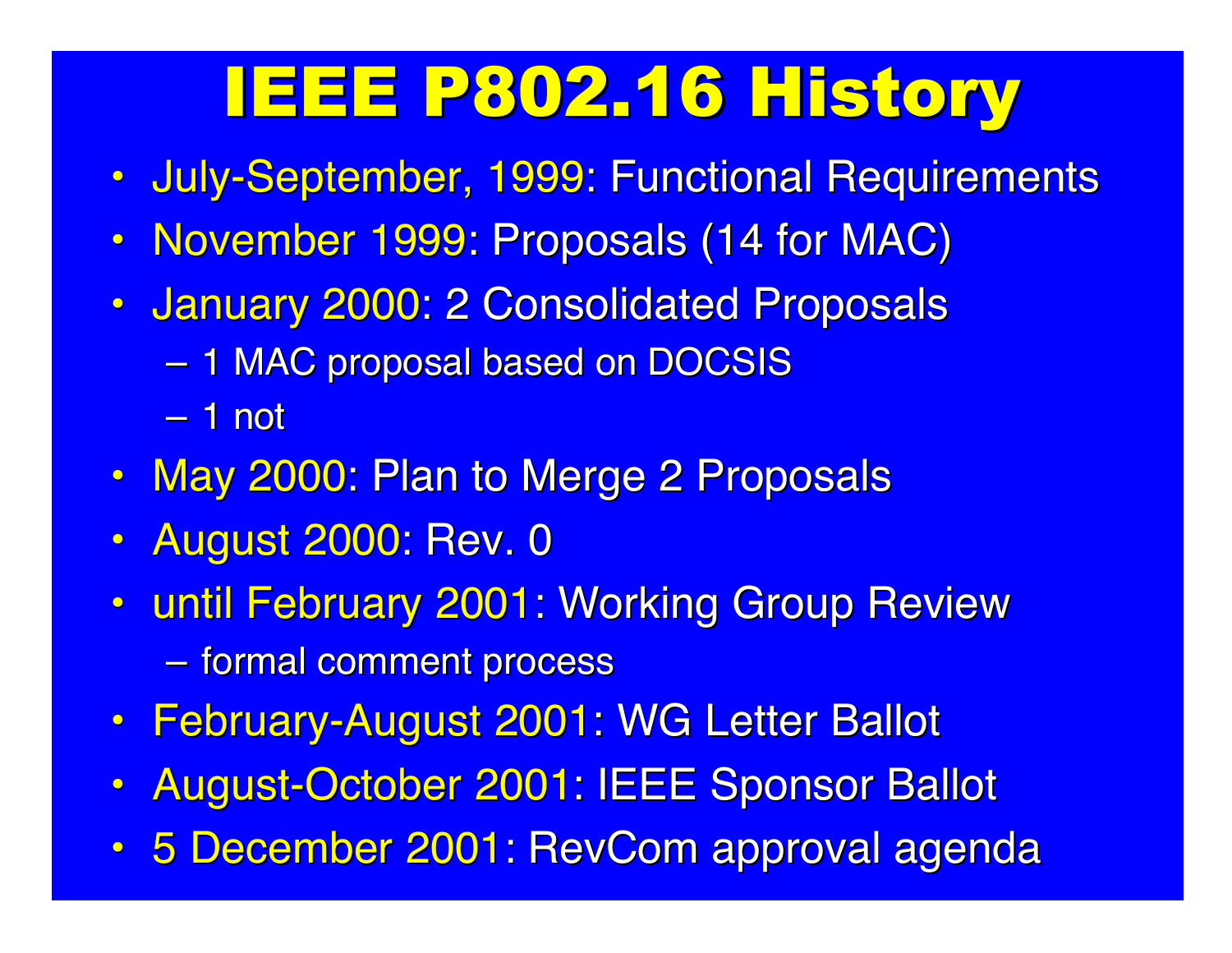### P802.16 Scope

Specifies the air interface, including the medium access control layer (MAC) and physical layer (PHY), of fixed point-to-multipoint broadband wireless access systems providing multiple services. The medium access control layer is capable of supporting multiple physical layer specifications optimized for the frequency bands of the application. The standard includes a particular physical layer specification broadly applicable to systems operating between 10 and 66 GHz.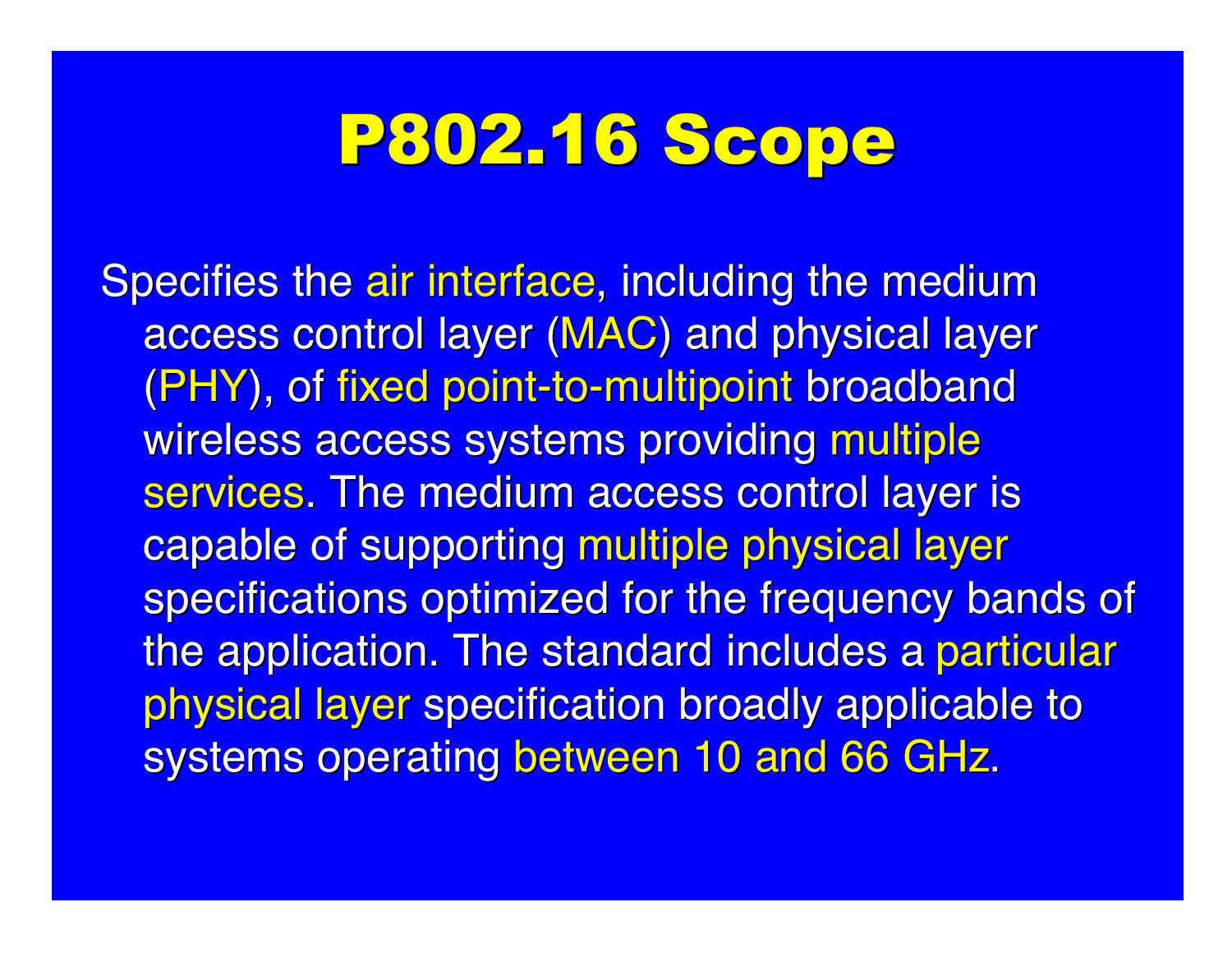# Point-to-Multipoint Wireless MAN: not a LAN Wireless MAN: not a LAN

- $\bullet$ **Base Station (BS) connected to public networks**
- $\bullet$ • BS serves Subscriber Stations (SSs)
	- BS and SS are stationary
	- SS typically serves a building (business or residence)
	- $\blacksquare$  provide SS with first-mile access to public networks
- •Multiple services, with different QoS priority, simultaneously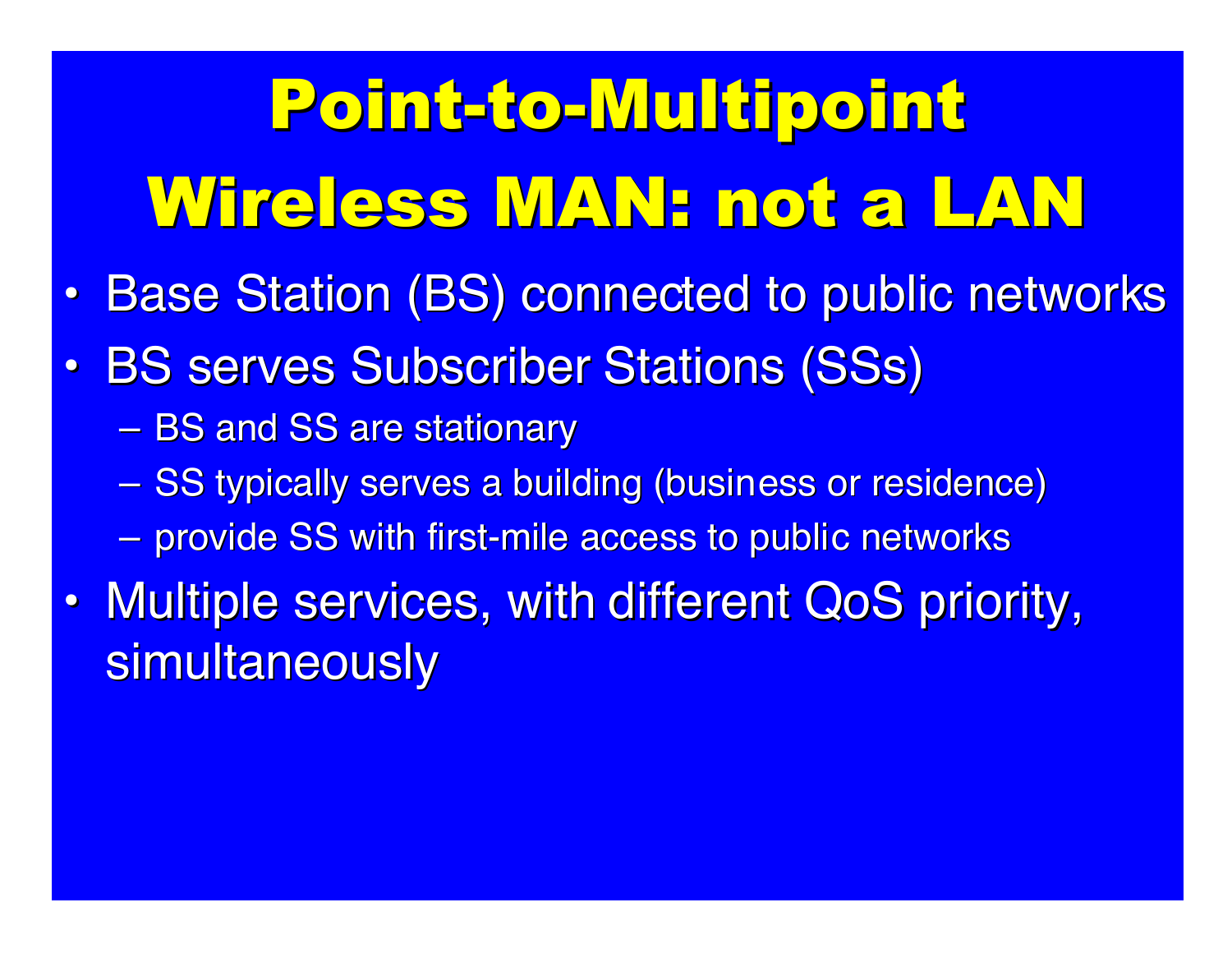### Reference Model

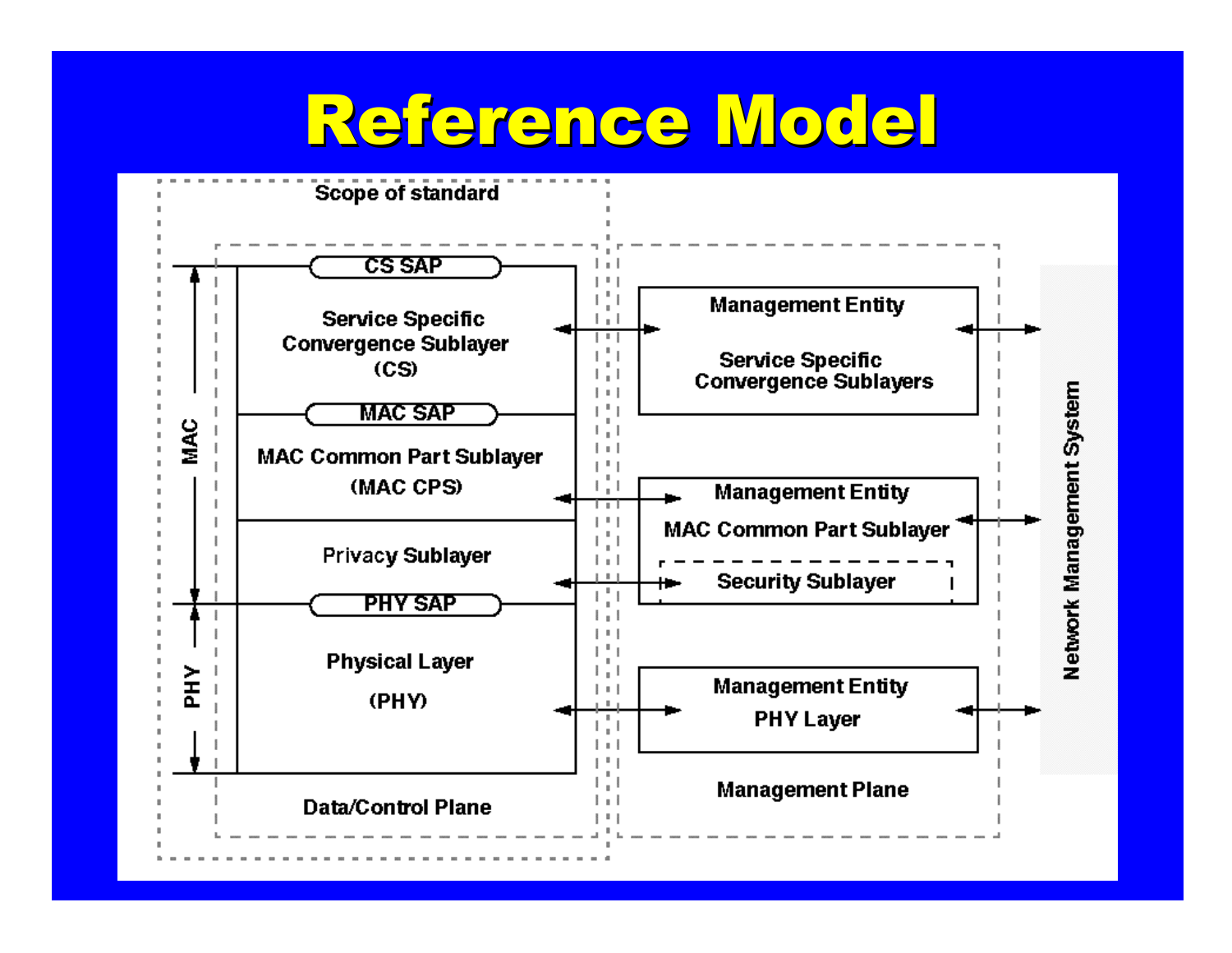# PHY Considerations that Effect the MAC (10-66 GHz)

- Broadband Channels
	- $\mathcal{L}_{\mathcal{A}}$ — Wide channels (20, 25, or 28 MHz)
	- –High capacity – Downlink High capacity – Downlink **AND** Uplink
- Multiple Access
	- TDM/TDMA
	- $\mathcal{L}_{\mathcal{A}}$ – High rate burst modems
- Adaptive Burst Profiles on Uplink and Downlink
- •**Duplex scheme agnostic** 
	- $\sim$ — Time-Division Duplex (TDD)
	- $\sim$ — Frequency-Division Duplex (FDD) [including Burst FDD]
		- Support for Half-Duplex Terminals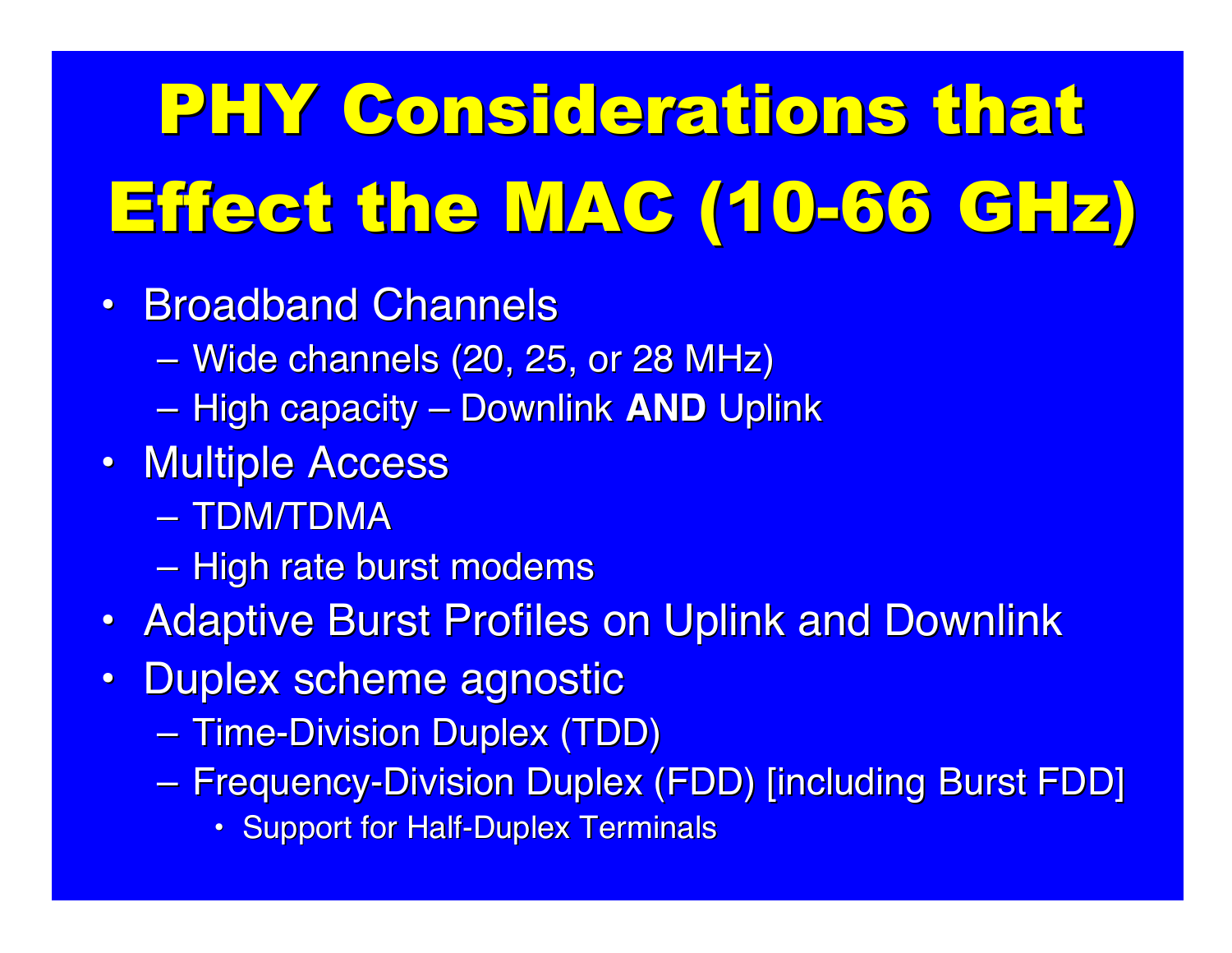### Adaptive PHY



#### (burst-by-burst adaptivity not shown)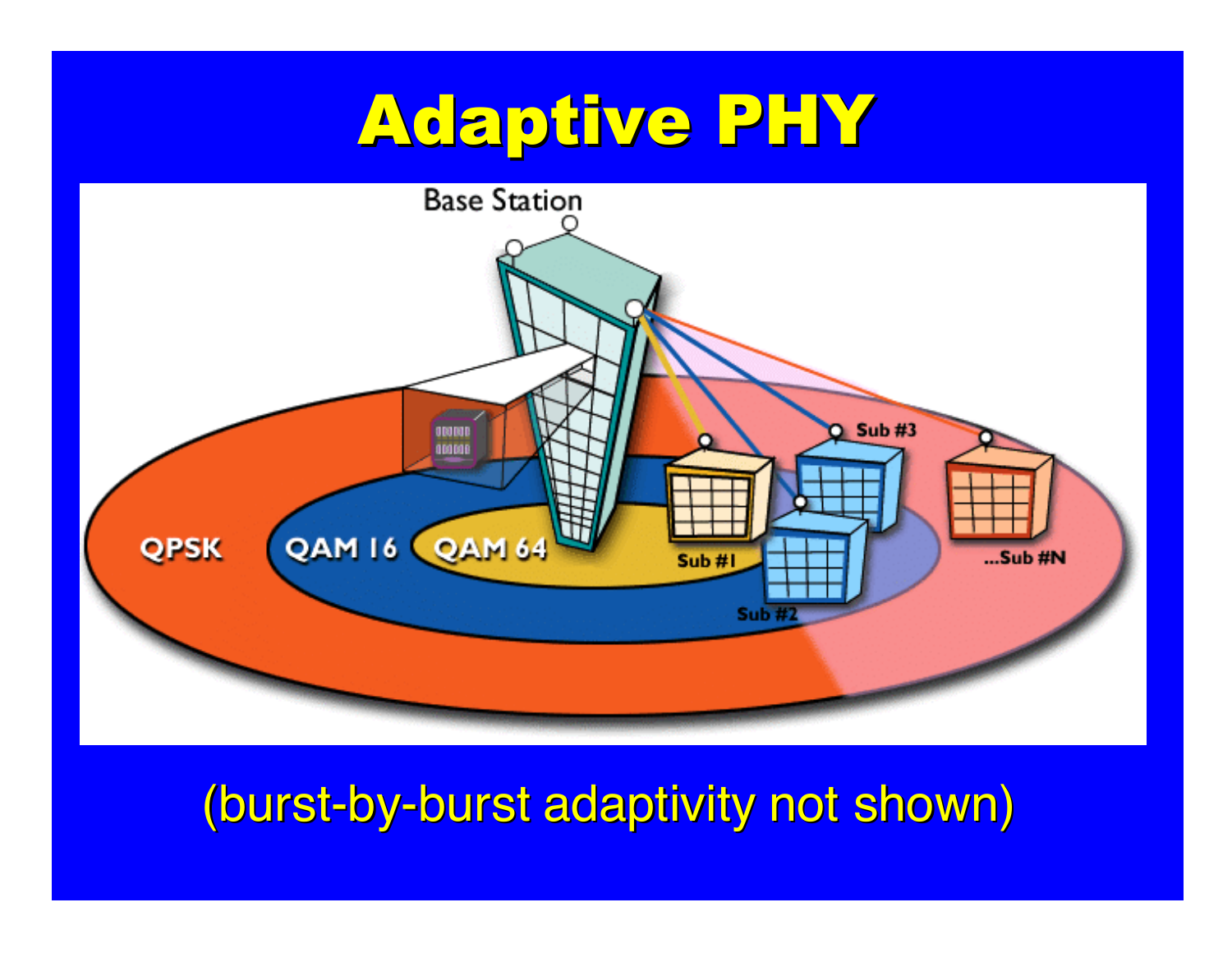### **Adaptive Burst Profiles**

#### • Burst profile

- Modulation and FEC
- Dynamically assigned according to link conditions
	- –– Burst by burst, per subscriber station
	- –Trade-off capacity vs. robustness in Trade-off capacity vs. robustness in **real time real time**
- Roughly doubled capacity for the same cell area
- •Burst profile for downlink broadcast channel is wellknown
	- –— All other burst profiles could be configured "on the fly"
	- $\mathcal{L}_{\mathcal{A}}$ – Subscriber station capabilities recognized at registration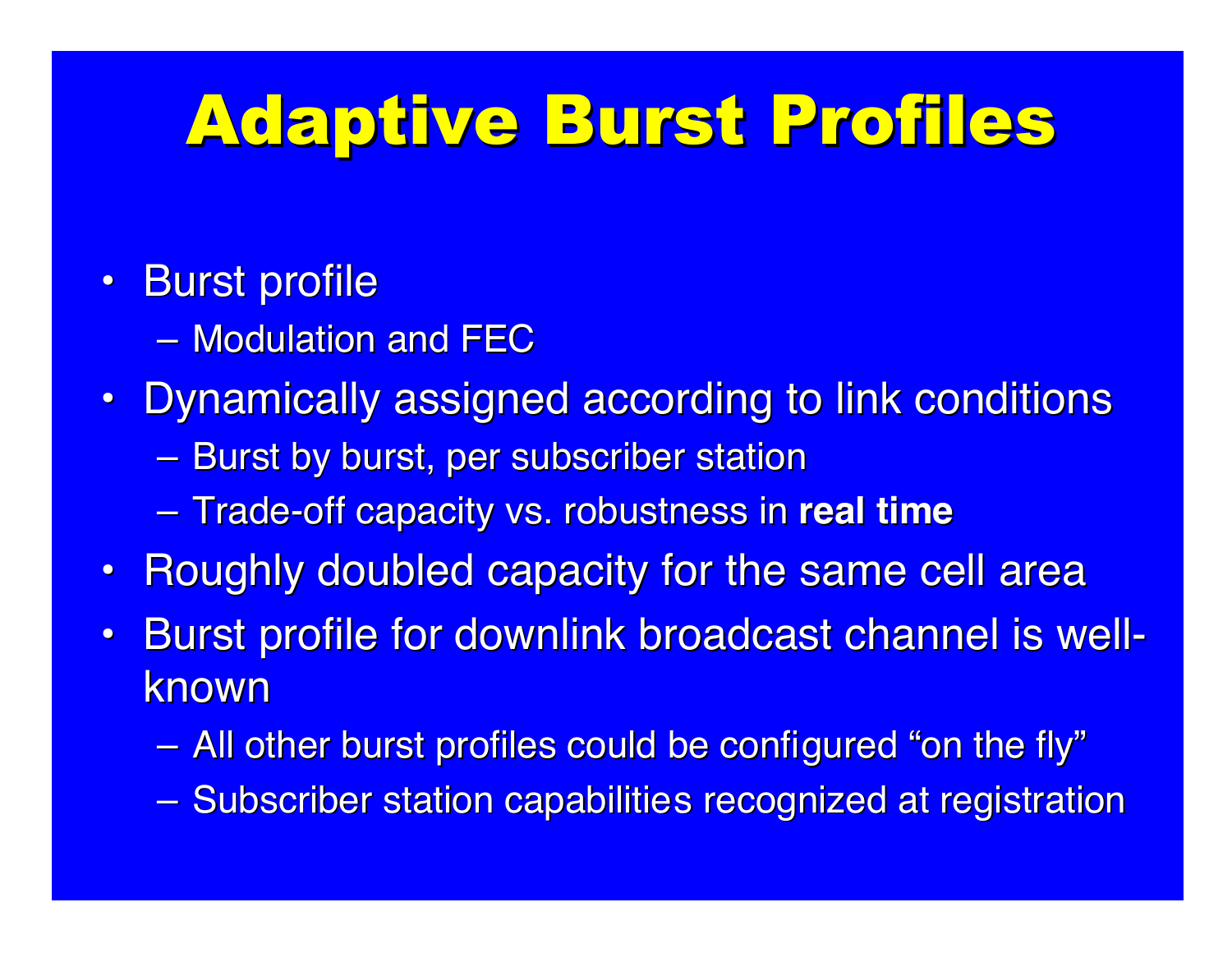### Duplex Scheme Support

- On downlink, SS is associated with a specific burst
- On uplink, SS is allotted a variable length time slot for their transmissions
- Time-Division Duplex (TDD)
	- $\sim$ – Downlink & Uplink time share the same RF channel
	- $\mathcal{L}_{\mathcal{A}}$ <mark>– Dynamic asymmetry</mark>
	- $\sim$ – SS does not transmit & receive simultaneously (low cost)
- Frequency-Division Duplex (FDD)
	- $\sim$ – Downlink & Uplink on separate RF channels
	- $\sim$ <mark>– Static asymmetry</mark>
	- $\sim$ – Half-duplex SSs supported
		- SS does not transmit & receive simultaneously (low cost)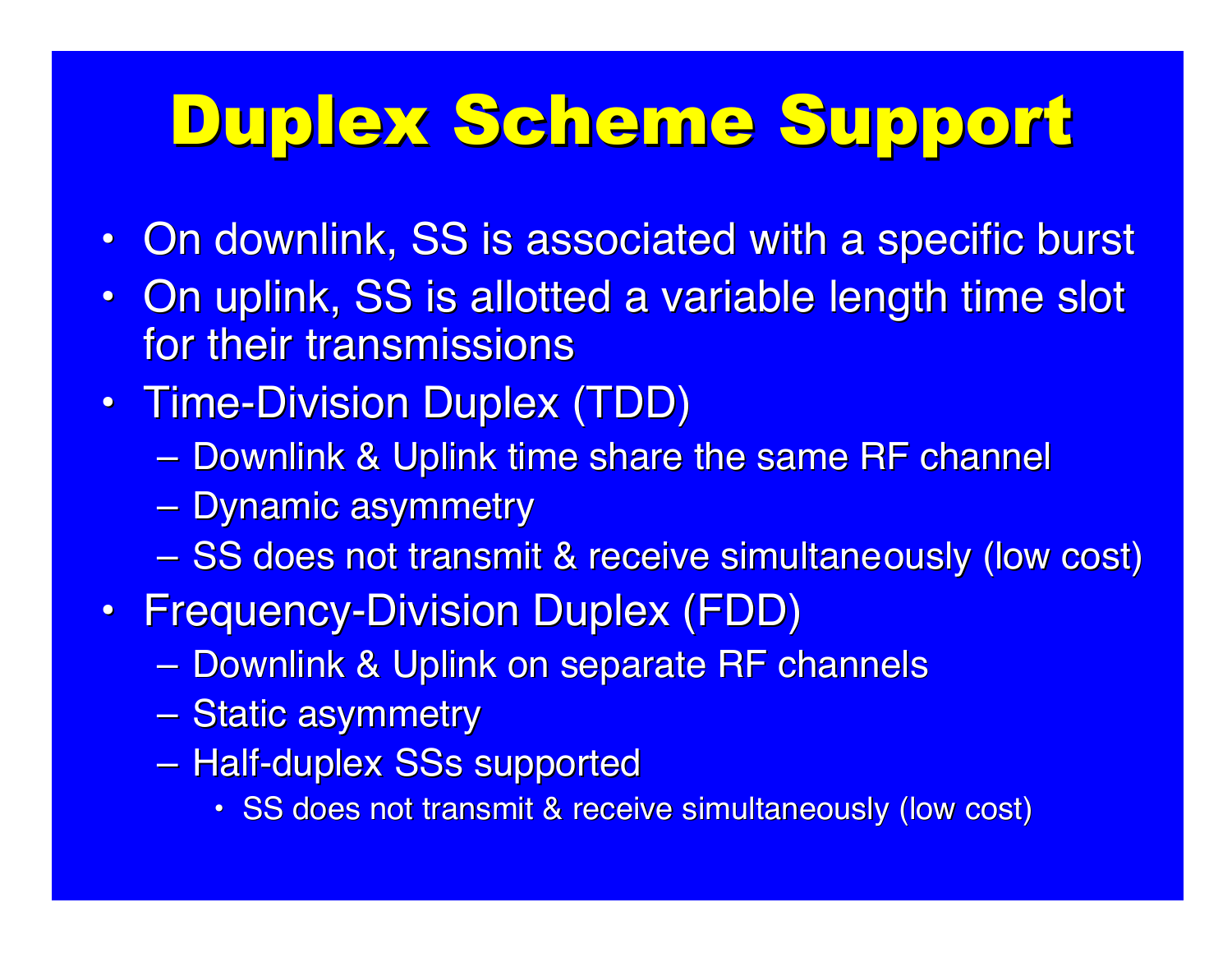## TDD Frame (10-66 TDD Frame (10-66 GHz )

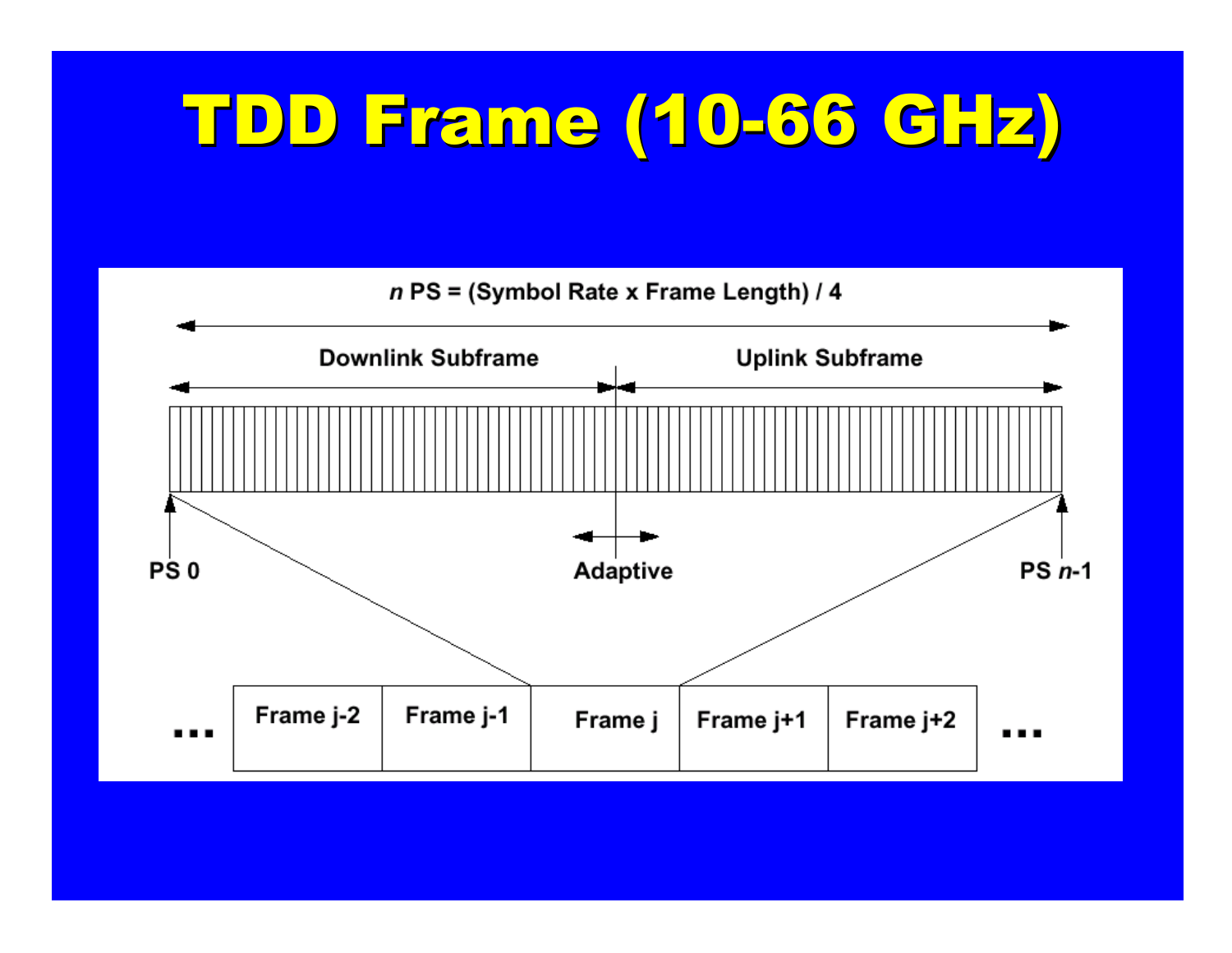### TDD Downlink Subframe



DIUC: Downlink Interval Usage Code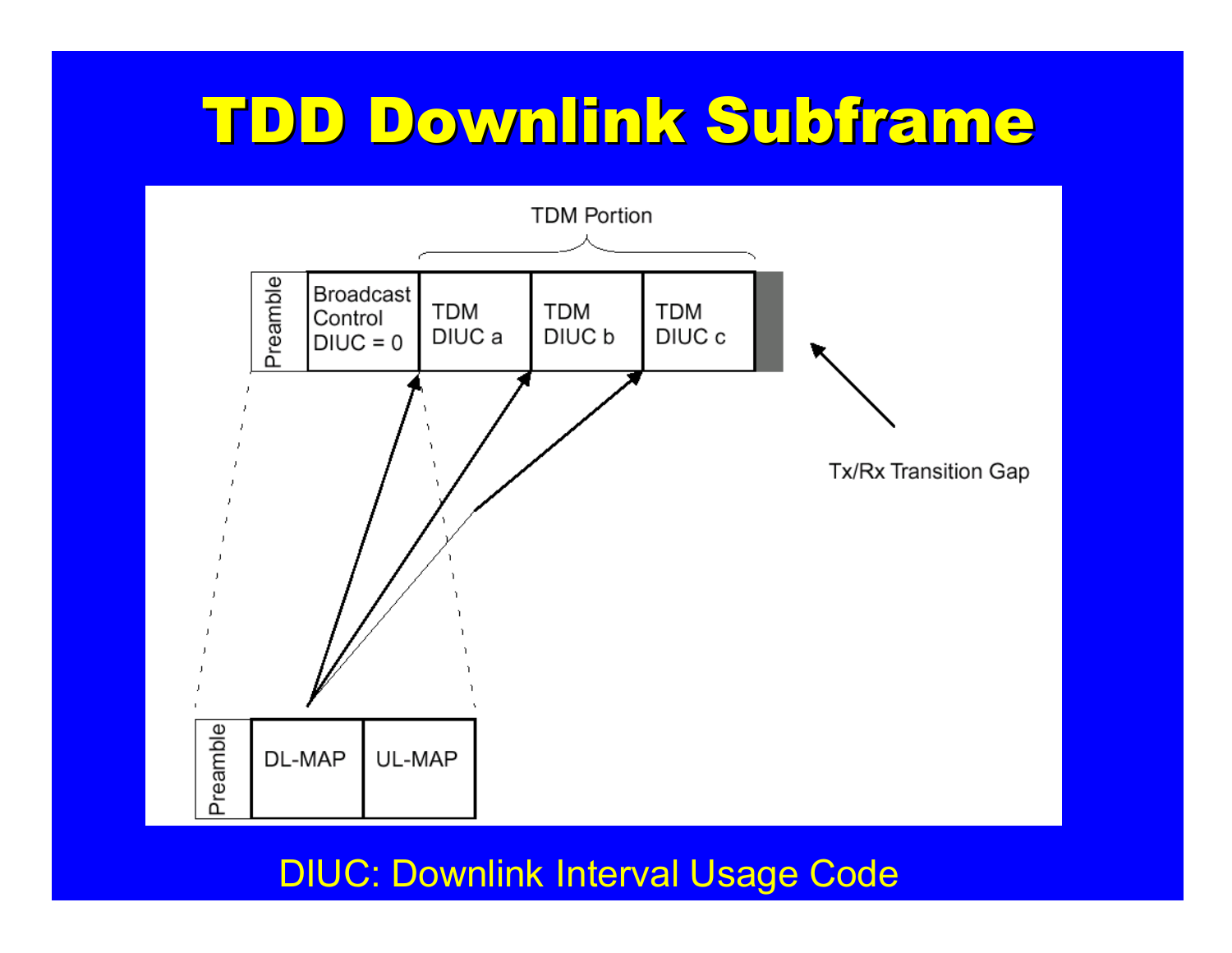# **Burst FDD Framing**



#### Allows scheduling flexibility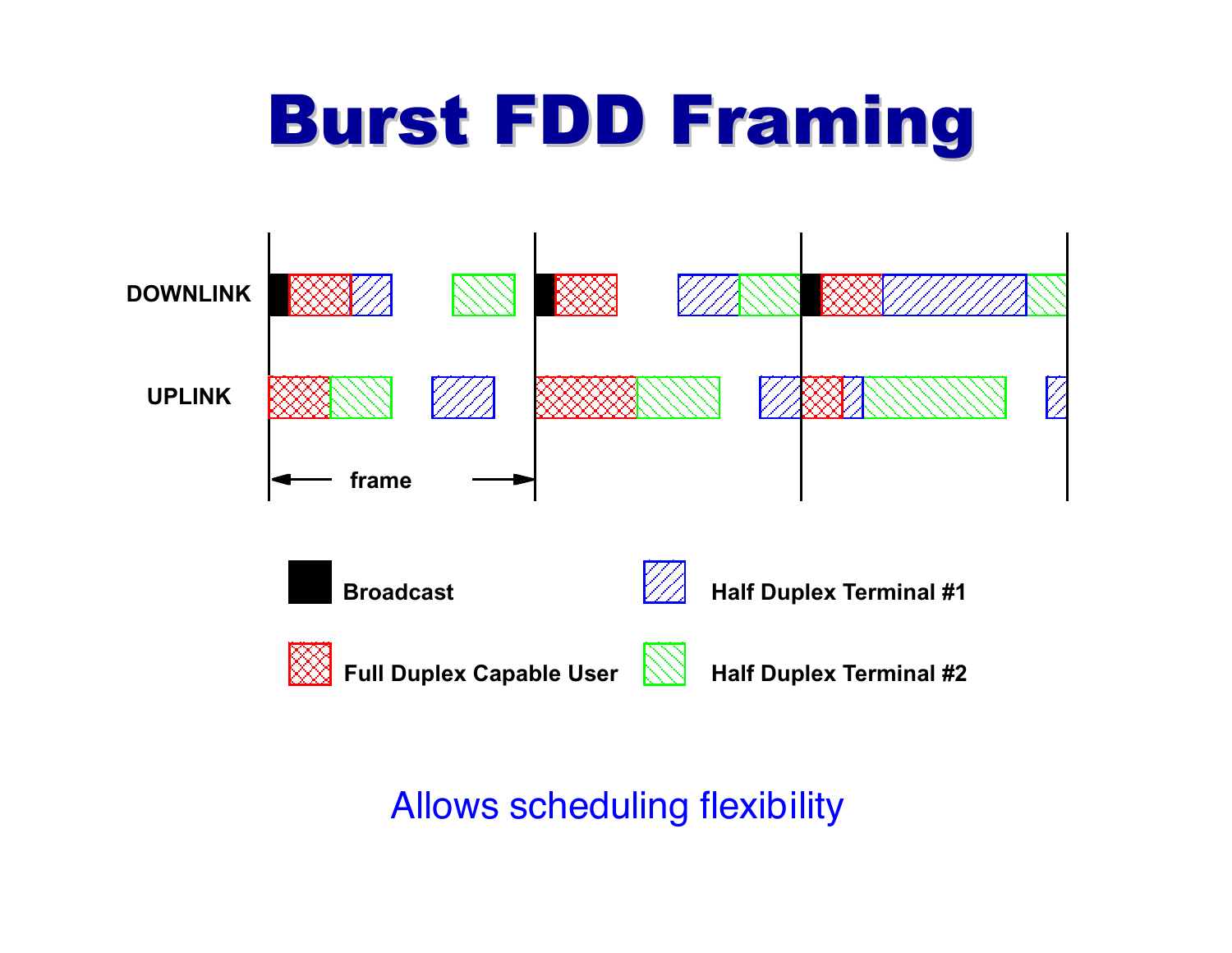### FDD Downlink Subframe



TDMA portion: transmits data to some half-duplex SSs (the ones scheduled to transmit earlier in the frame than they receive) • Need preamble to re-sync (carrier phase)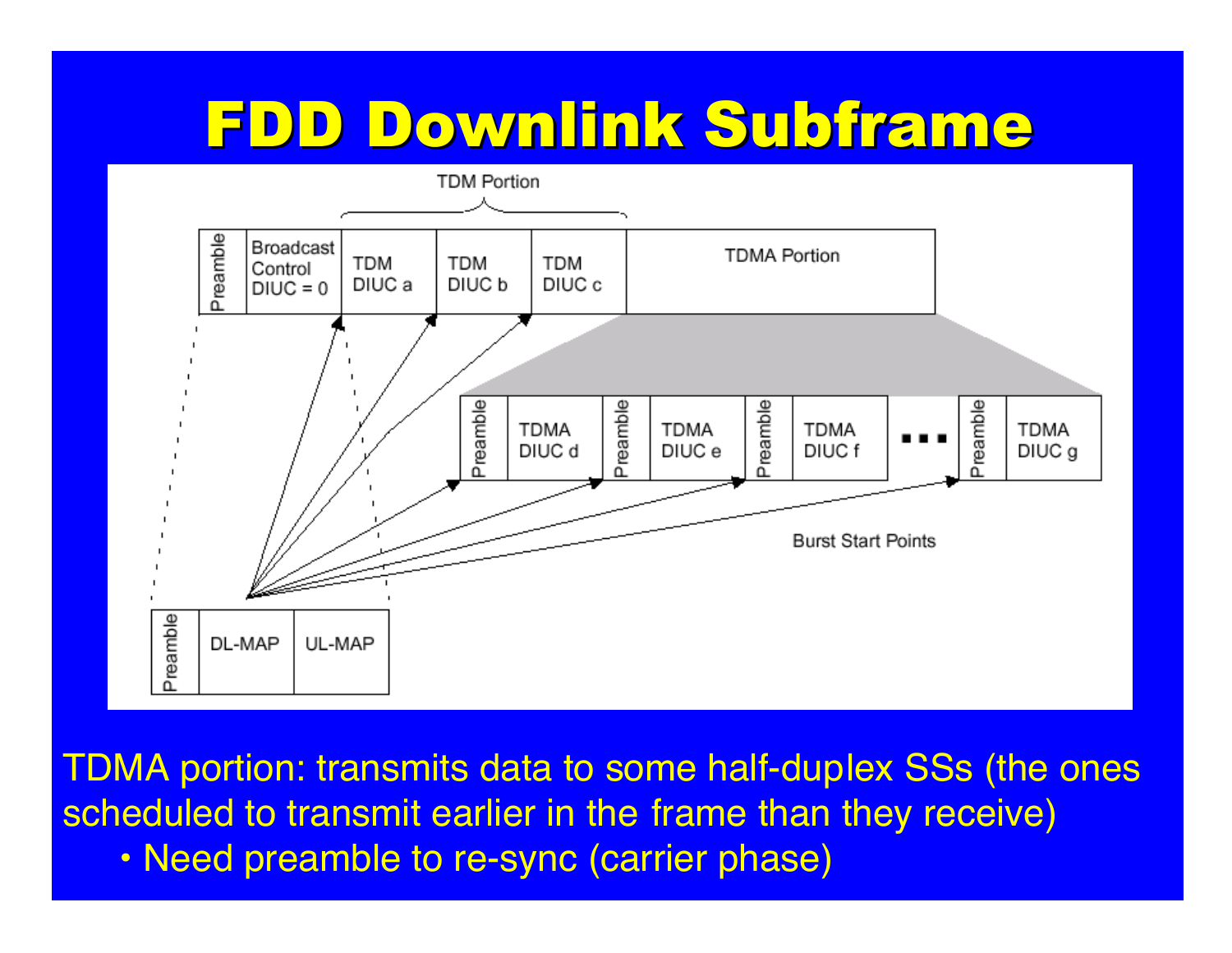# **Baud Rates & Channel Size** (10-66 GHz )

 $\bullet$ • Flexible plan - allows equipment manufactures to choose according to spectrum requirements

|                |               | <b>QPSK</b>     | <b>16-QAM</b>   | <b>64-QAM</b>   |
|----------------|---------------|-----------------|-----------------|-----------------|
| <b>Channel</b> | <b>Symbol</b> | <b>Bit Rate</b> | <b>Bit Rate</b> | <b>Bit Rate</b> |
| <b>Width</b>   | <b>Rate</b>   |                 |                 |                 |
| (MHz)          | (Msym/s)      | (Mbit/s)        | (Mbit/s)        | (Mbit/s)        |
| 20             | 16            | 32              | 64              | 96              |
| 25             | 20            | 40              | 80              | <b>120</b>      |
| 28             | <b>22.4</b>   | 44.8            | 89.6            | <b>134.4</b>    |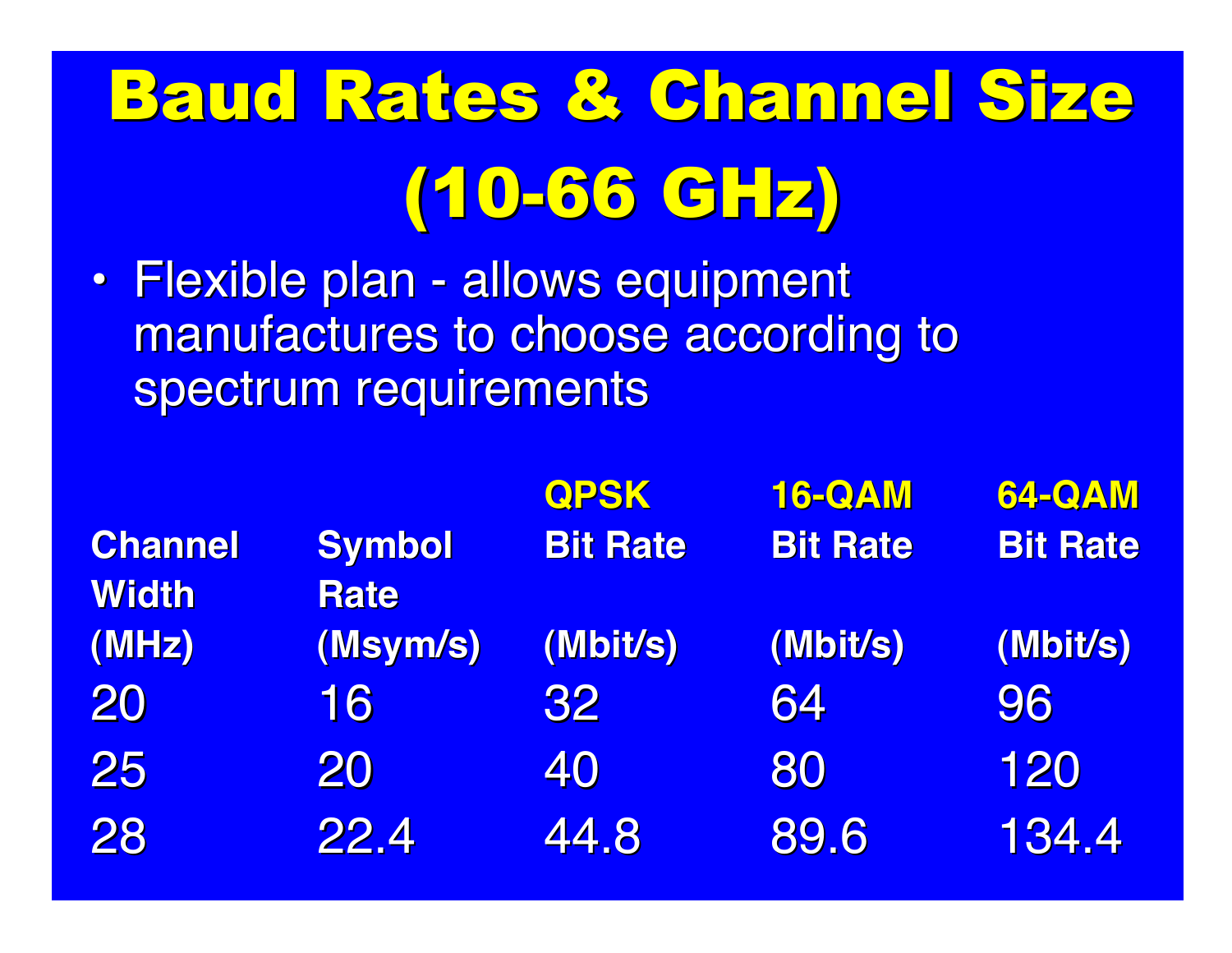### MAC Requirements

- Provide Network Access
- **Address the Wireless environment** 
	- e.g., very efficient use of spectrum
- Broadband services
	- $\mathcal{L}_{\mathcal{A}}$ — Very high bit rates, downlink and uplink
	- $\mathcal{L}_{\mathcal{A}}$ – A range of QoS requirements
	- –— Ethernet, IPv4, IPv6, ATM, ...
- Likelihood of terminal being shared
	- –– Base Station may be heavily loaded
- Security
- Protocol-Independent Engine
	- $\mathcal{L}_{\mathcal{A}}$ — Convergence layers to ATM, IP, Ethernet, ...
- Support both TDD and FDD in the PHY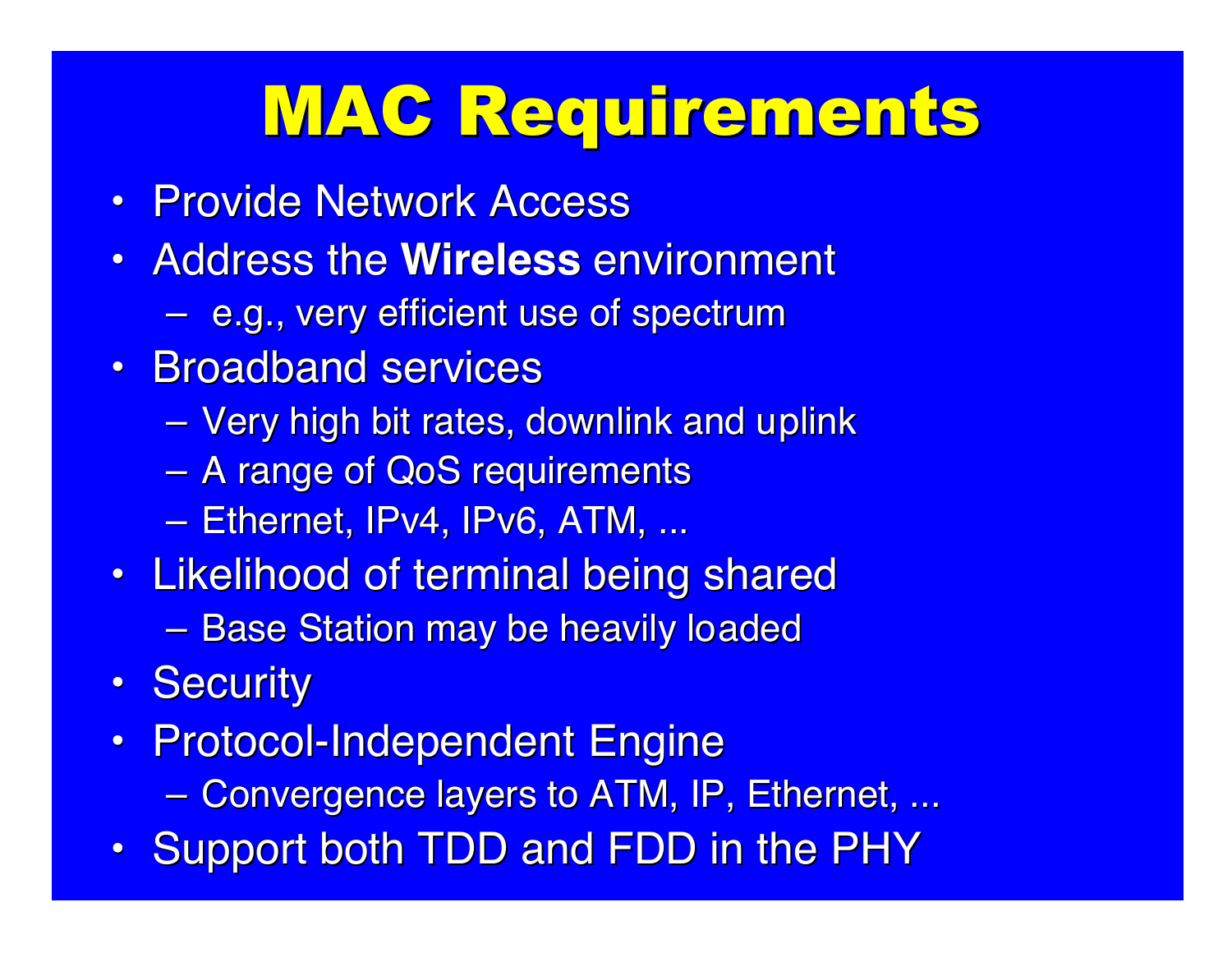### 802.16 MAC: Overview

- Point-to-Multipoint
- •**Metropolitan Area Network**
- $\bullet$ • Connection-oriented
- Supports difficult user environments
	- $\sim$ – High bandwidth, hundreds of users per channel
	- Continuous and burst traffic
	- $\mathcal{L}_{\mathcal{A}}$ – Very efficient use of spectrum
- Protocol-Independent core (ATM, IP, Ethernet, …)
- Balances between stability of contentionless and efficiency of contention-based operation
- Flexible QoS offerings
	- $\sim$ — CBR, rt-VBR, nrt-VBR, BE, with granularity within classes
- Supports multiple 802.16 PHYs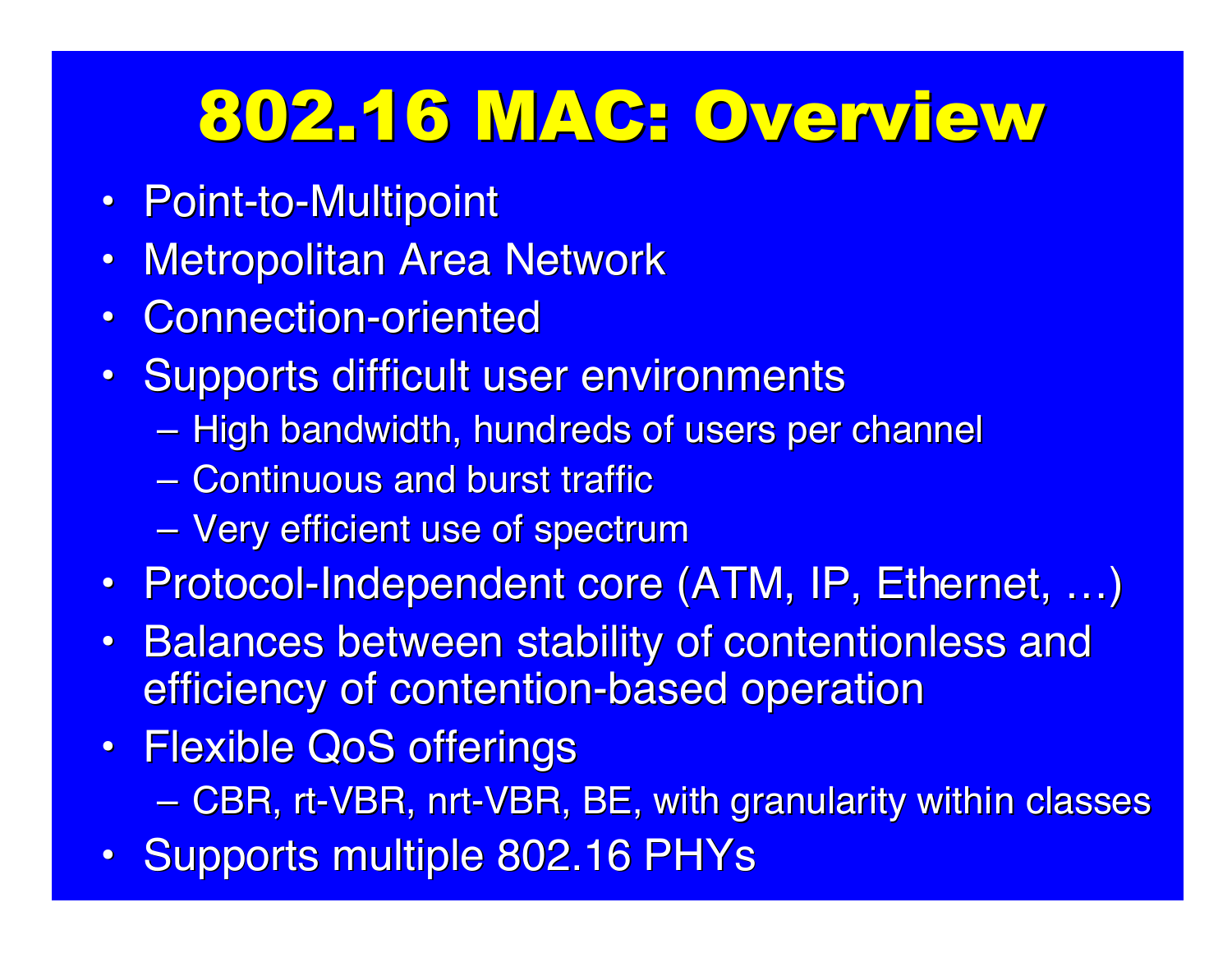## Relationship to DOCSIS

- Management
	- –– Dynamic service "editing" protocol (Add/Change/Delete)
	- $\sim$ — Management message payload format
- Security
	- $\sim$ — Authentication and Privacy
- Polling categories
- $\bullet$ **Initial Access** 
	- –– Slightly modified allowing terminal capability negotiation
- Core MAC protocol engine is new design for Wireless Metropolitan Area Networks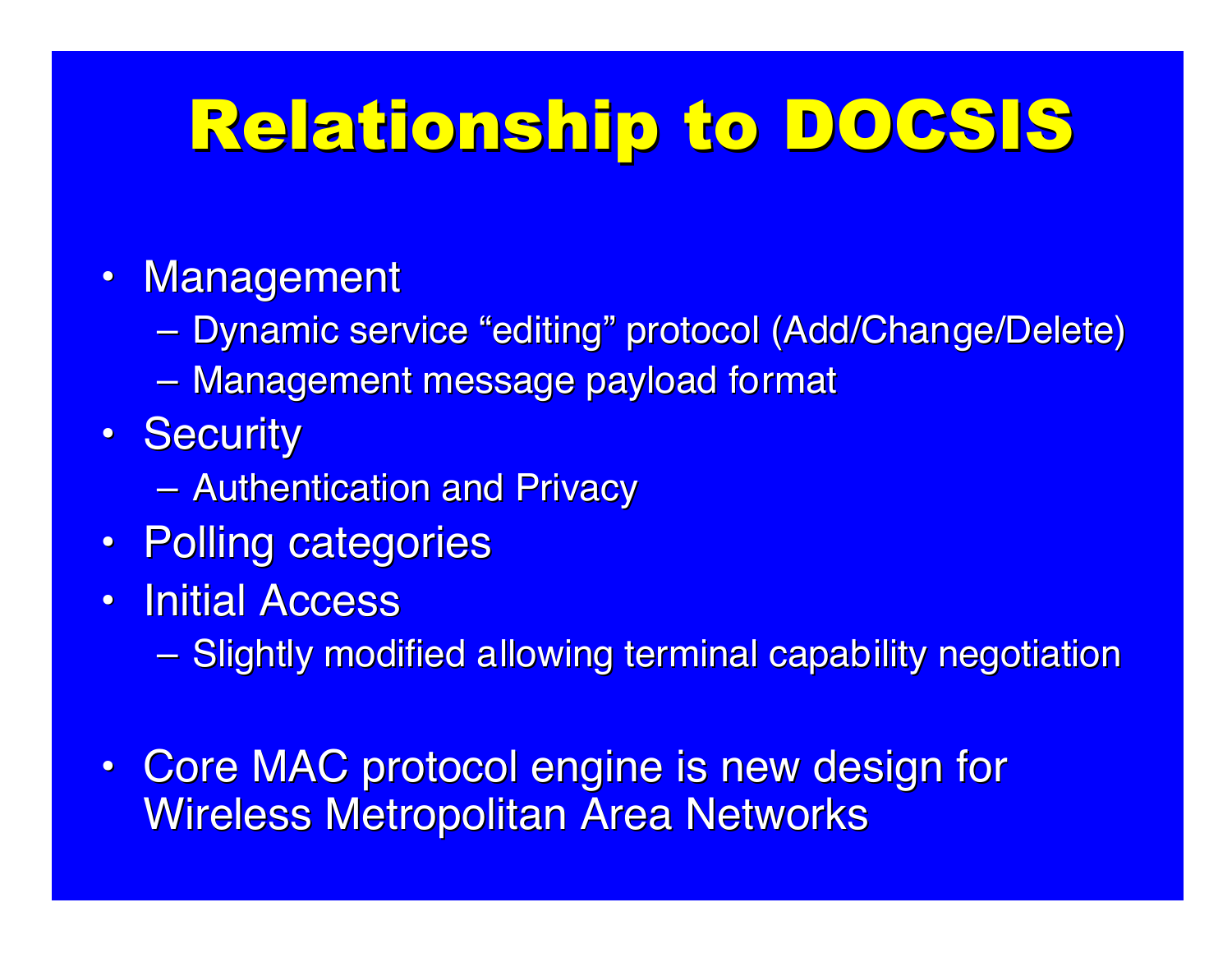### Definitions Definitions

- $\bullet$ **• Service Data Unit (SDU)** 
	- $\mathcal{L}_{\mathcal{A}}$ <u>– Data units exchanged between adjacent layers</u>
- $\bullet$  **Protocol Data Unit (PDU) Protocol Data Unit (PDU)**
	- $\mathcal{L}_{\mathcal{A}}$  , where  $\mathcal{L}_{\mathcal{A}}$  is the set of the set of the set of the set of the set of the set of the set of the set of the set of the set of the set of the set of the set of the set of the set of the set of the <u>– Data units exchanged between peer entities</u>
- $\bullet$ **• Connection and Connection ID** 
	- a unidirectional mapping between MAC peers over the airlink (uniquely identified by a CID)
- $\bullet$ **Service Flow and Service Flow ID** 
	- $\mathcal{L}_{\mathcal{A}}$ – a unidirectional flow of MAC PDUs on a connection that provides a particular QoS (uniquely identified by a SFID)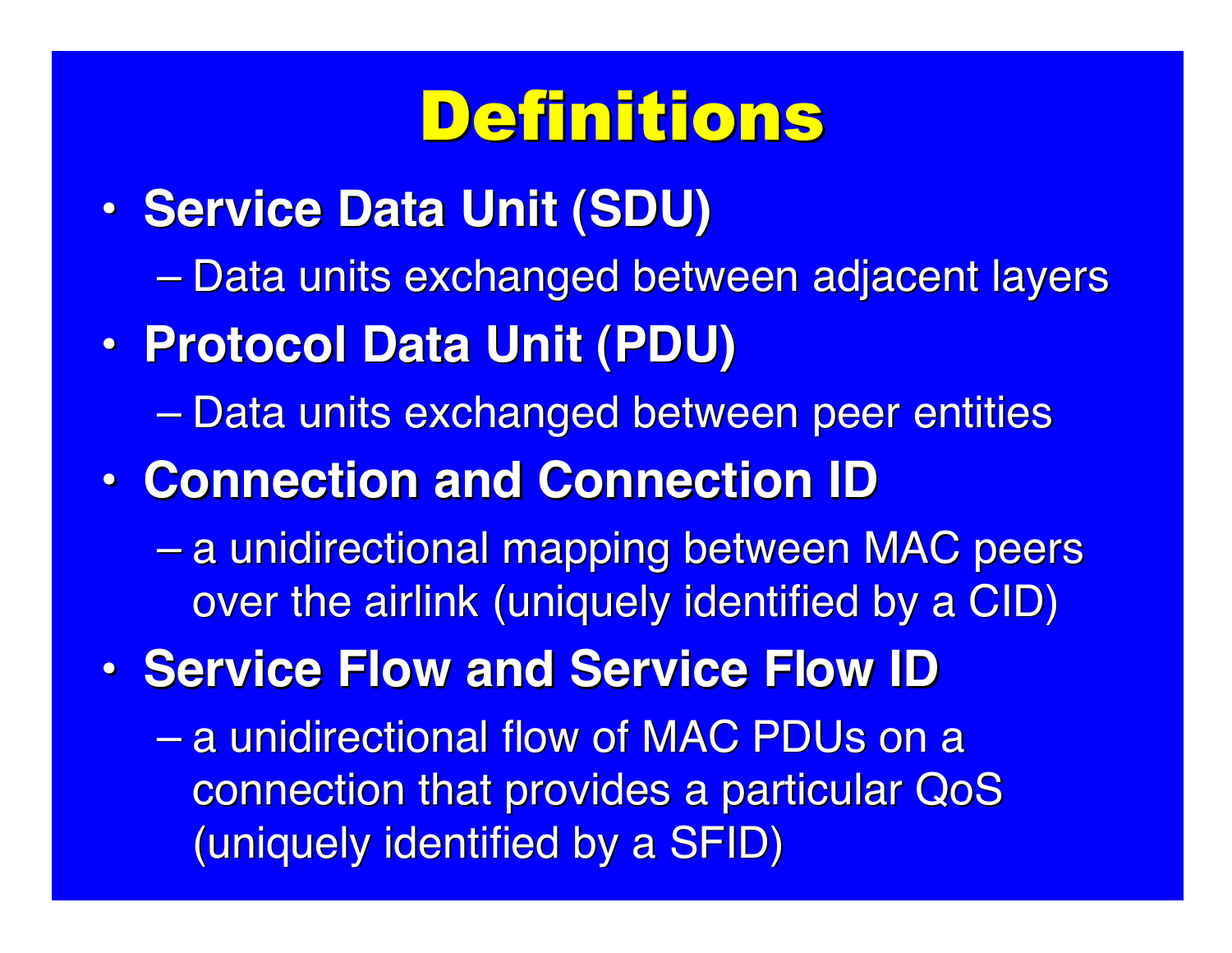### ATM Convergence Sublayer

#### $\bullet$ • Support for:

- $\mathcal{L}_{\mathcal{A}}$  , where  $\mathcal{L}_{\mathcal{A}}$  is the set of the set of the set of the set of the set of the set of the set of the set of the set of the set of the set of the set of the set of the set of the set of the set of the – VP (Virtual Path) switched connections
- $\mathcal{L}_{\mathcal{A}}$ – VC (Virtual Channel) switched connections
- $\bullet$ • Support for end-to-end signaling of dynamically created connections:
	- SVCs
	- soft PVCs
- $\bullet$ • ATM header suppression
- $\bullet$ • Full QoS support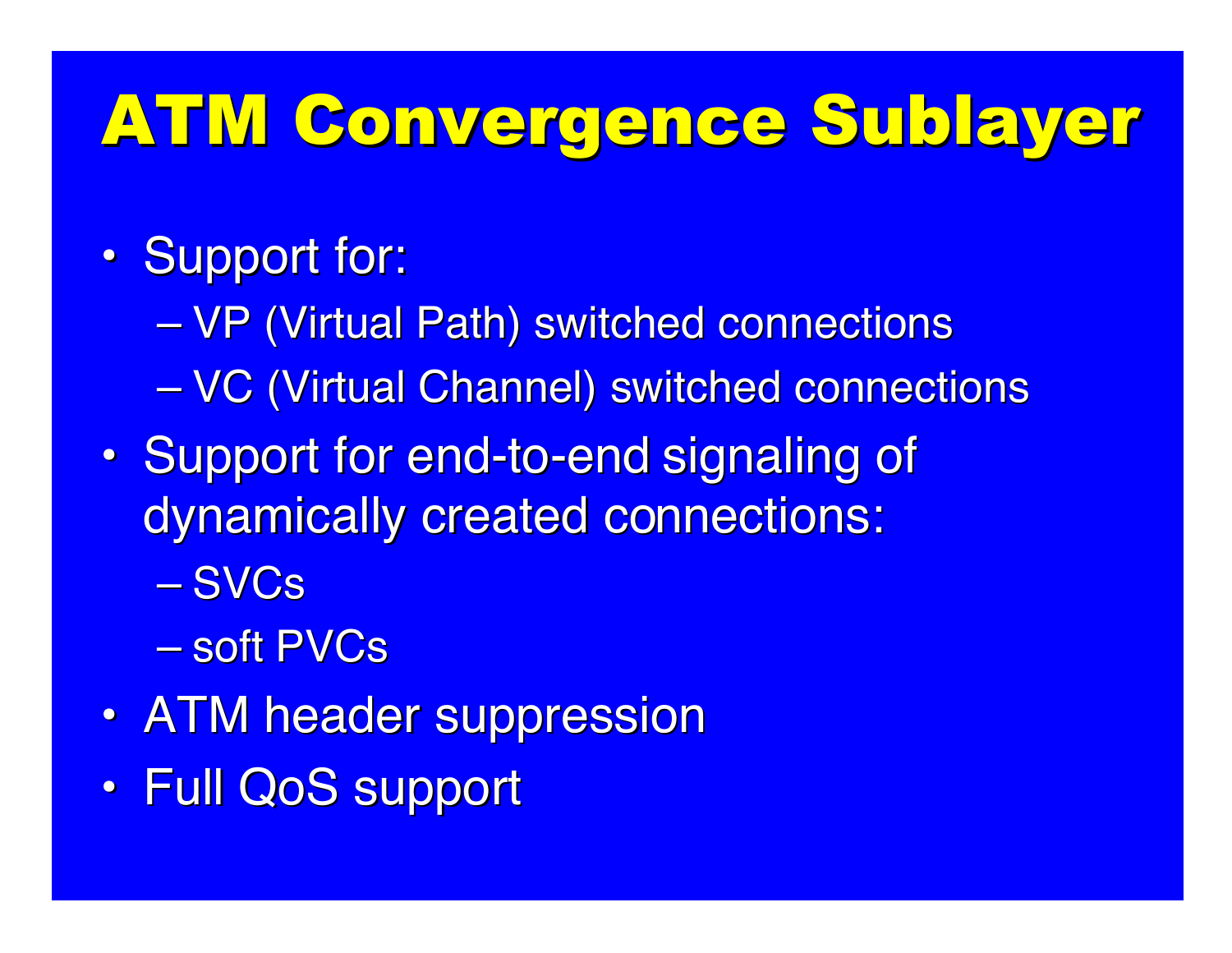### Packet Convergence Sublayer

- $\bullet$ • Initial support for Ethernet, IPv4, and IPv6
- $\bullet$ • Payload header suppression <mark>– generic plus IP-specific</mark>
- $\bullet$ • Full QoS support
- $\bullet$ • Possible future support for:
	- PPP
	- MPLS
	- etc.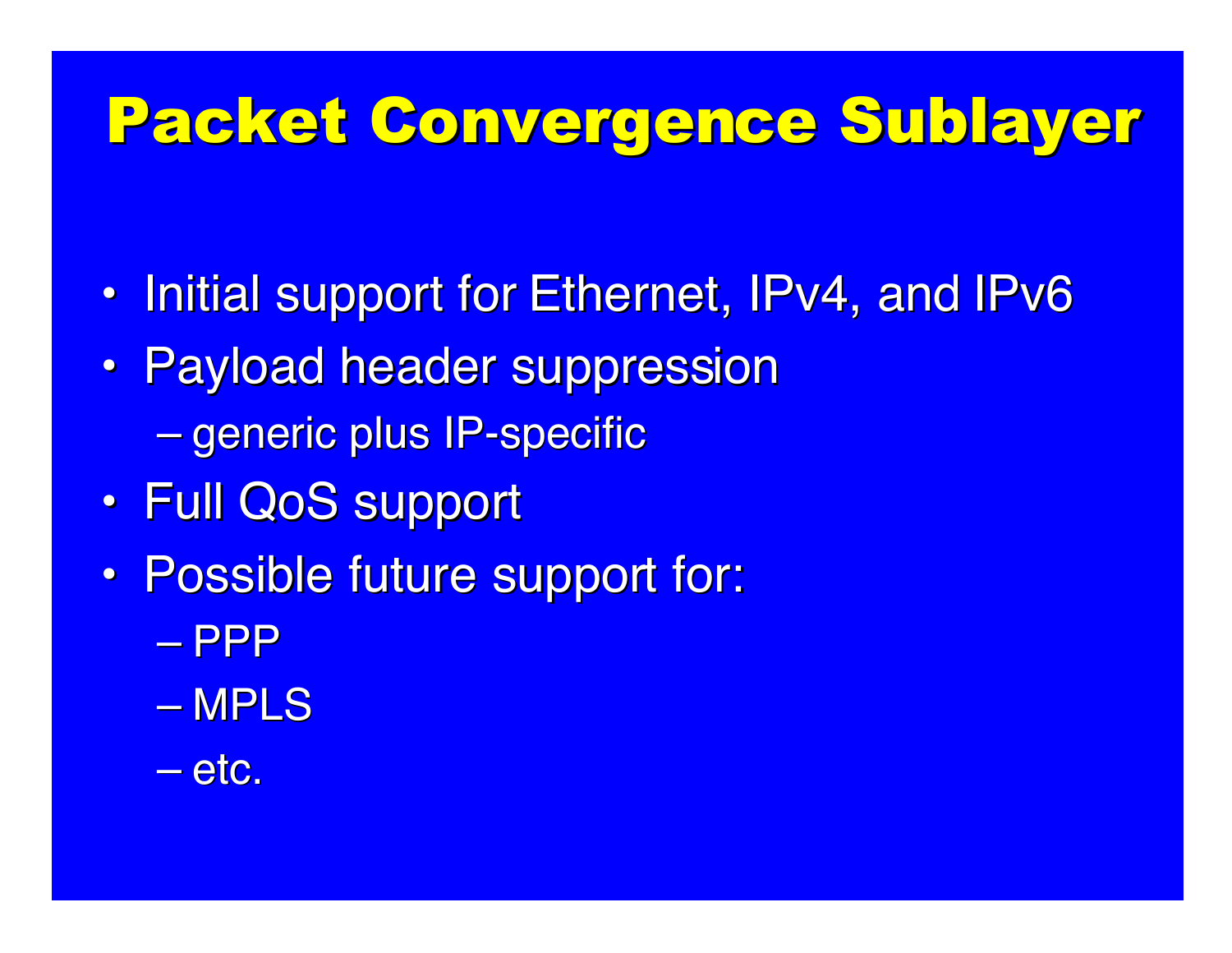### MAC Addressing

- $\bullet$ • SS has 48-bit IEEE MAC Address
- $\bullet$ • BS has 48-bit Base Station ID
	- $\mathcal{L}_{\mathcal{A}}$  , where  $\mathcal{L}_{\mathcal{A}}$  is the set of the set of the set of the set of the set of the set of the set of the set of the set of the set of the set of the set of the set of the set of the set of the set of the – Not a MAC address
	- 24-bit operator indicator
- $\bullet$ • 16-bit Connection ID (CID)
	- $\mathcal{L}_{\mathcal{A}}$  , where  $\mathcal{L}_{\mathcal{A}}$  is the set of the set of the set of the set of the set of the set of the set of the set of the set of the set of the set of the set of the set of the set of the set of the set of the – Used in MAC PDUs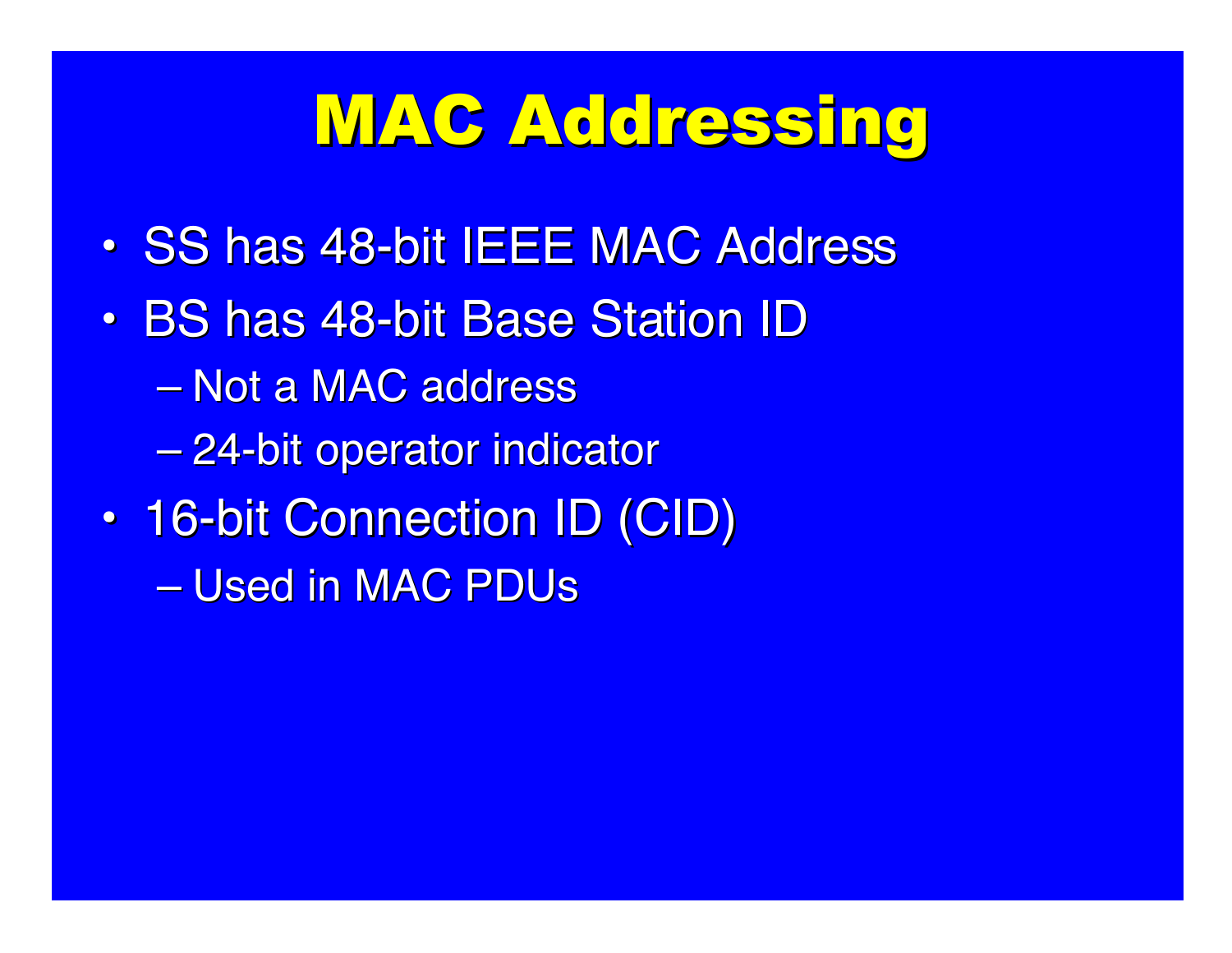### MAC PDU Transmission MAC PDU Transmission

- $\bullet$ • MAC PDUs are transmitted in PHY bursts
- $\bullet$ • A single PHY burst can contain multiple *Concatenated Concatenated* MAC PDUs
- $\bullet$ • The PHY burst can contain multiple FEC blocks
- $\bullet$ • MAC PDUs may span FEC block boundaries
- $\bullet$ • The TC layer between the MAC and the PHY allows for capturing the start of the next **MAC PDU in case of erroneous FEC blocks**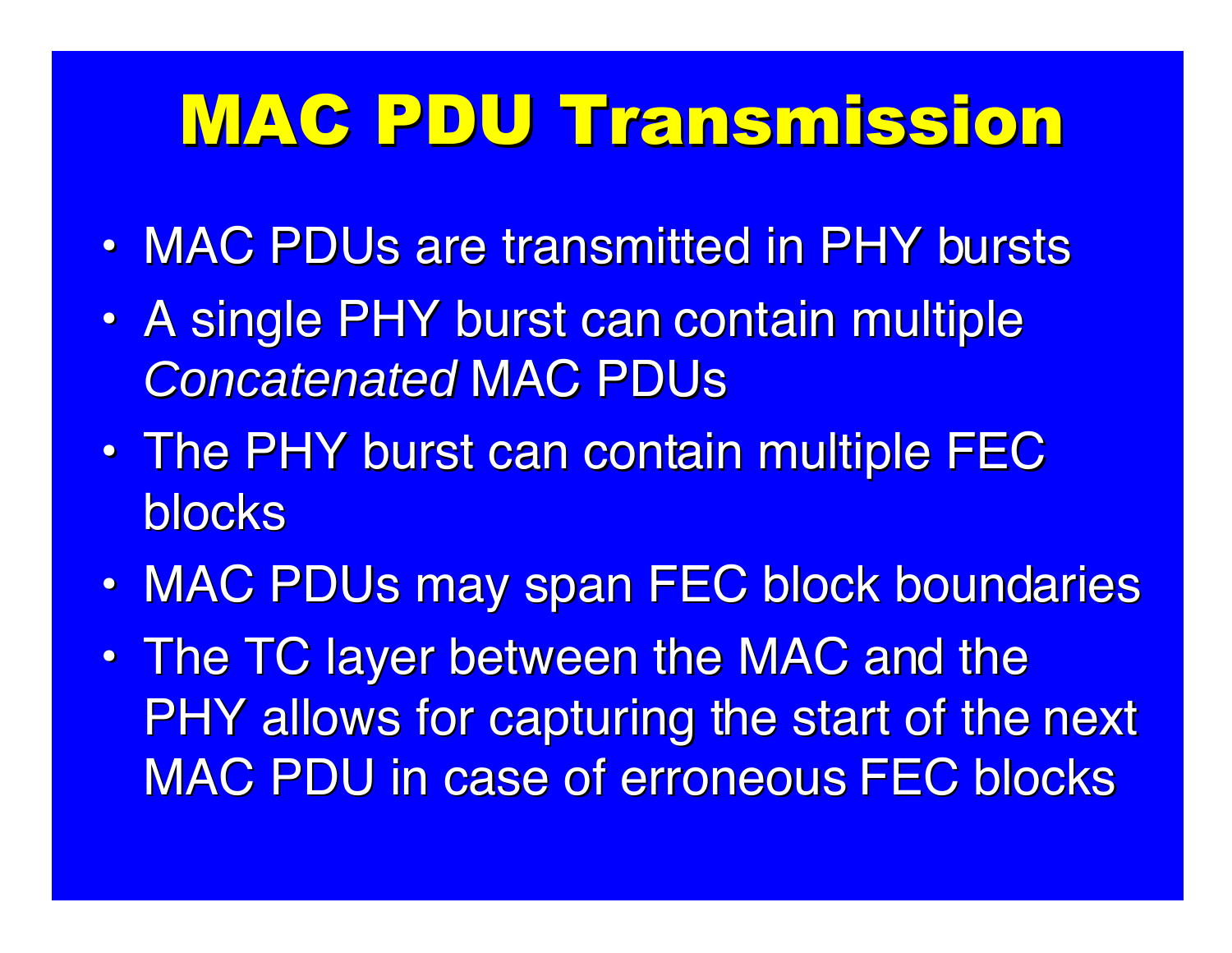### MAC PDU Transmission MAC PDU Transmission

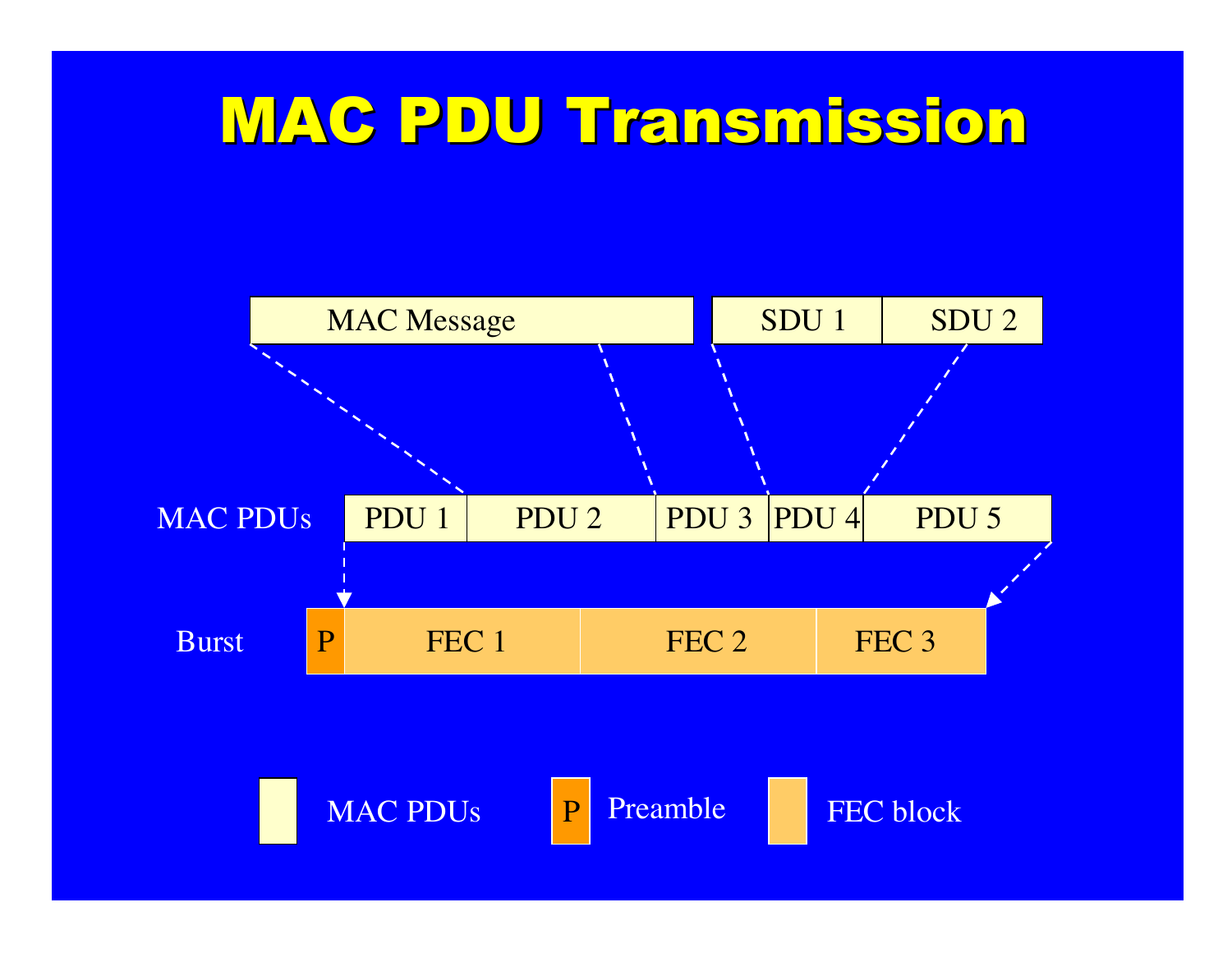### MAC PDU format



- The Generic MAC header has fixed format
- $\bullet$ One or more MAC sub-headers may be part of the payload
- The presence of sub-headers is indicated by a Type field in the Generic MAC header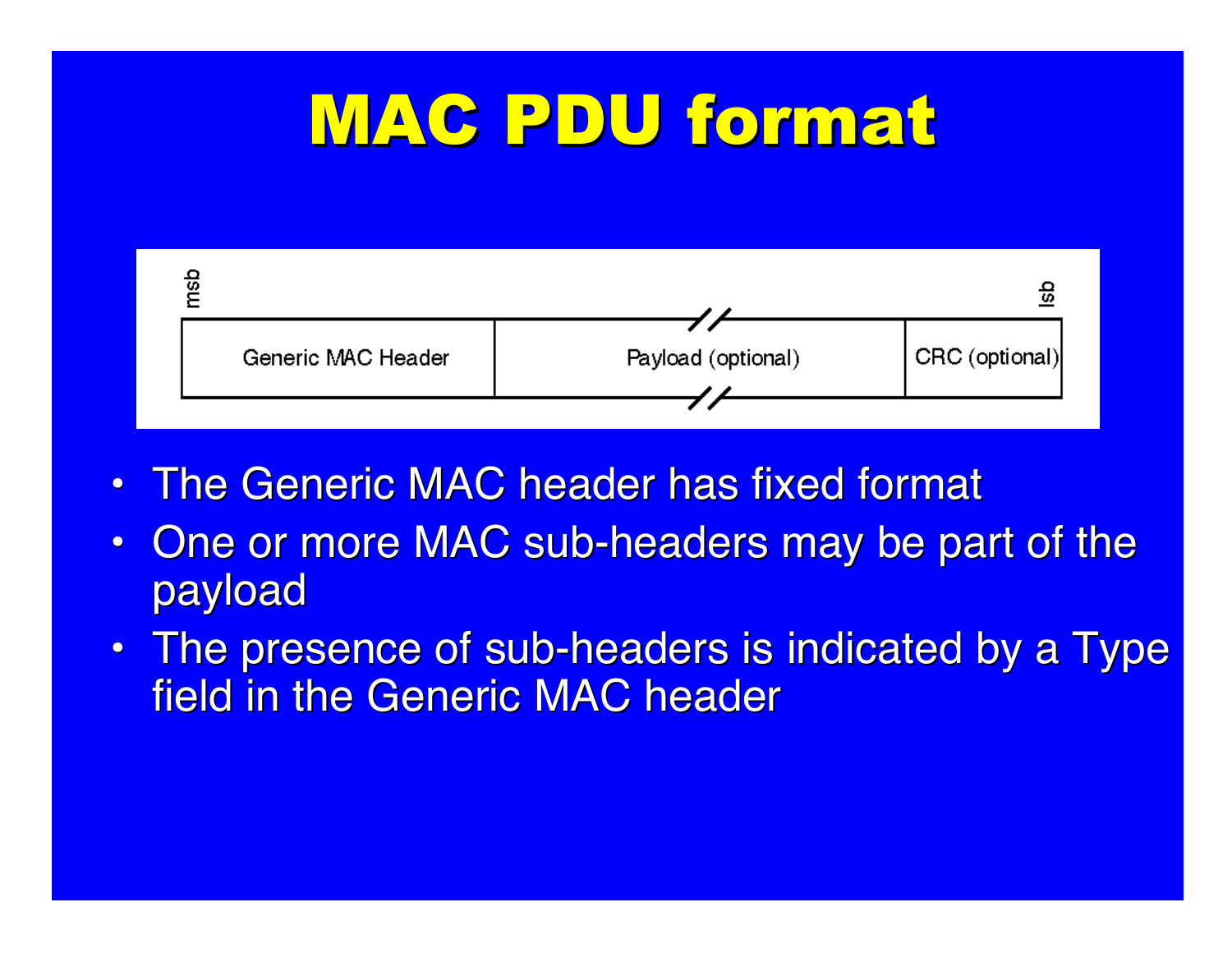### Generic MAC Header

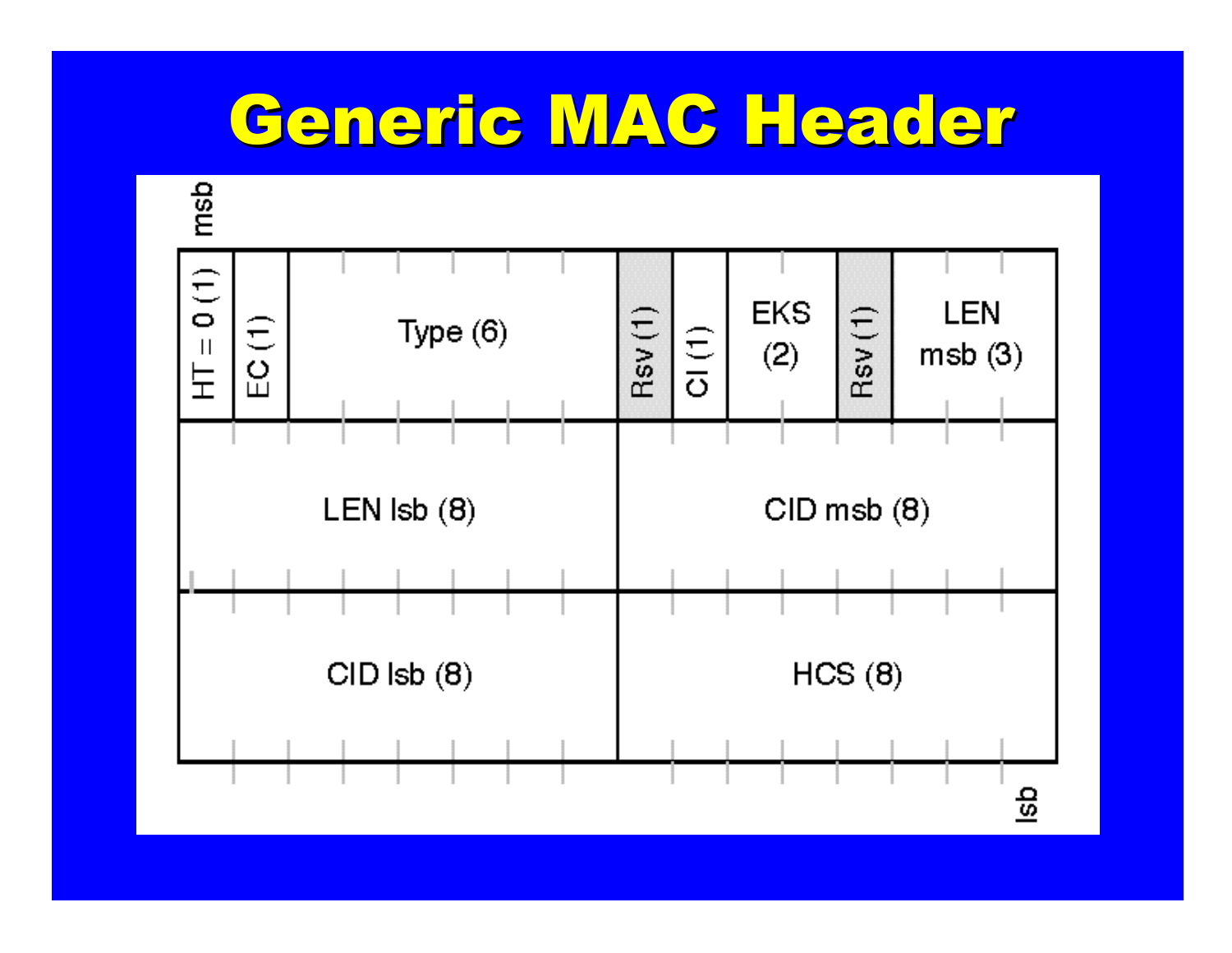### **Fragmentation**

- Partitioning a MAC SDU into fragments transported in multiple MAC PDUs
- $\textcolor{red}{\bullet}$  Each connection can be in only a single fragmentation state at any time
- Contents of the fragmentation sub-header:
	- 2-bit Fragmentation Control (FC)
		- Unfragmented, Last fragment, First fragment, **Continuing fragment**
	- 3-bit Fragmentation Sequence Number (FSN)
		- required to detect missing continuing fragments
		- continuous counter across SDUs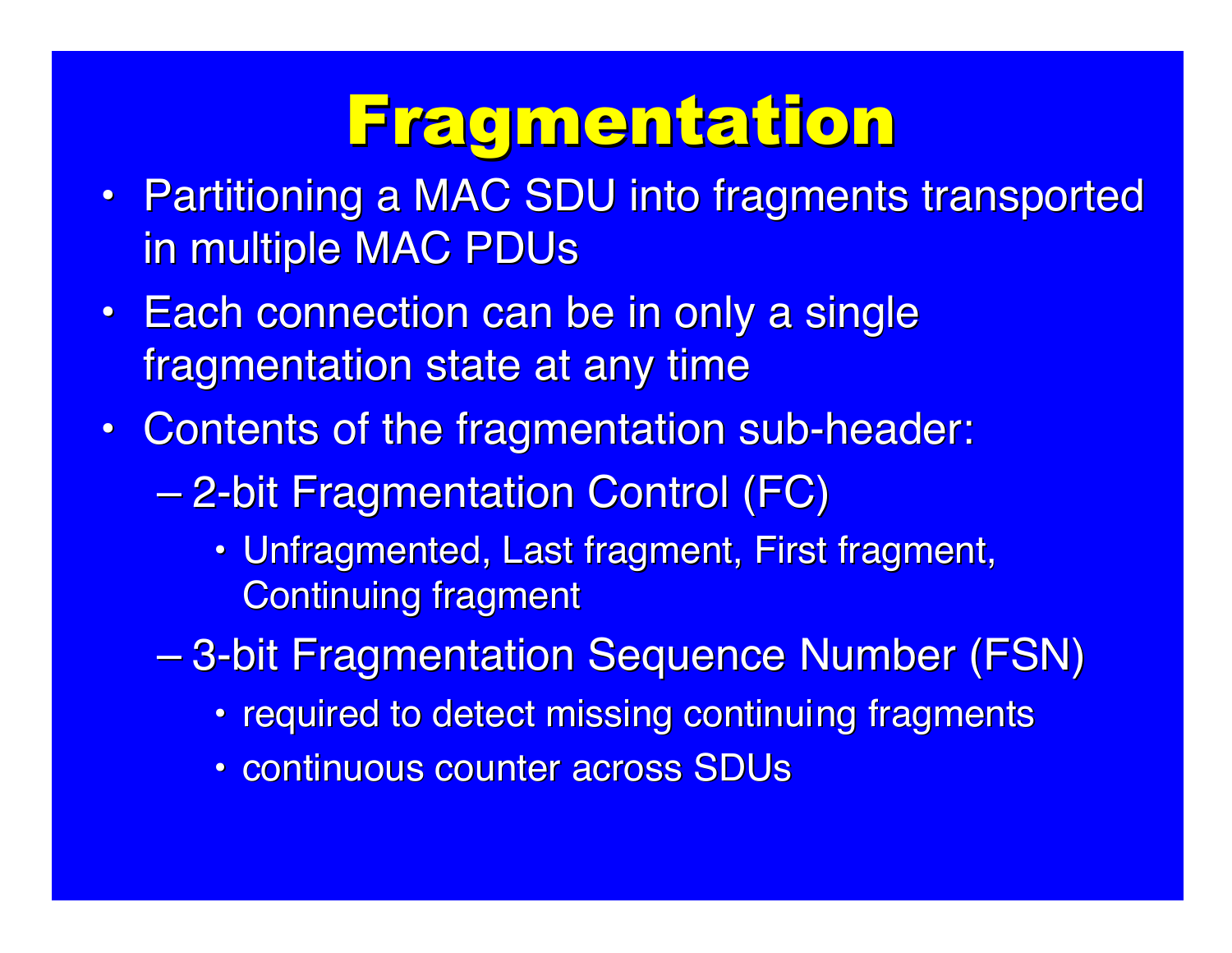### Packing

- The process of combining multiple MAC SDUs (or fragments thereof) into a single MAC PDU
- On connections with variable length MAC SDUs
	- –– Packed PDU contains a sub-header for each packed SDU (or fragment thereof)
- On connections with fixed length MAC SDUs
	- $\mathcal{L}_{\mathcal{A}}$ — No packing sub-header needed
- Packing and fragmentation can be combined
- $\bullet$ Can, in certain situations, save up to 10% of system bandwidth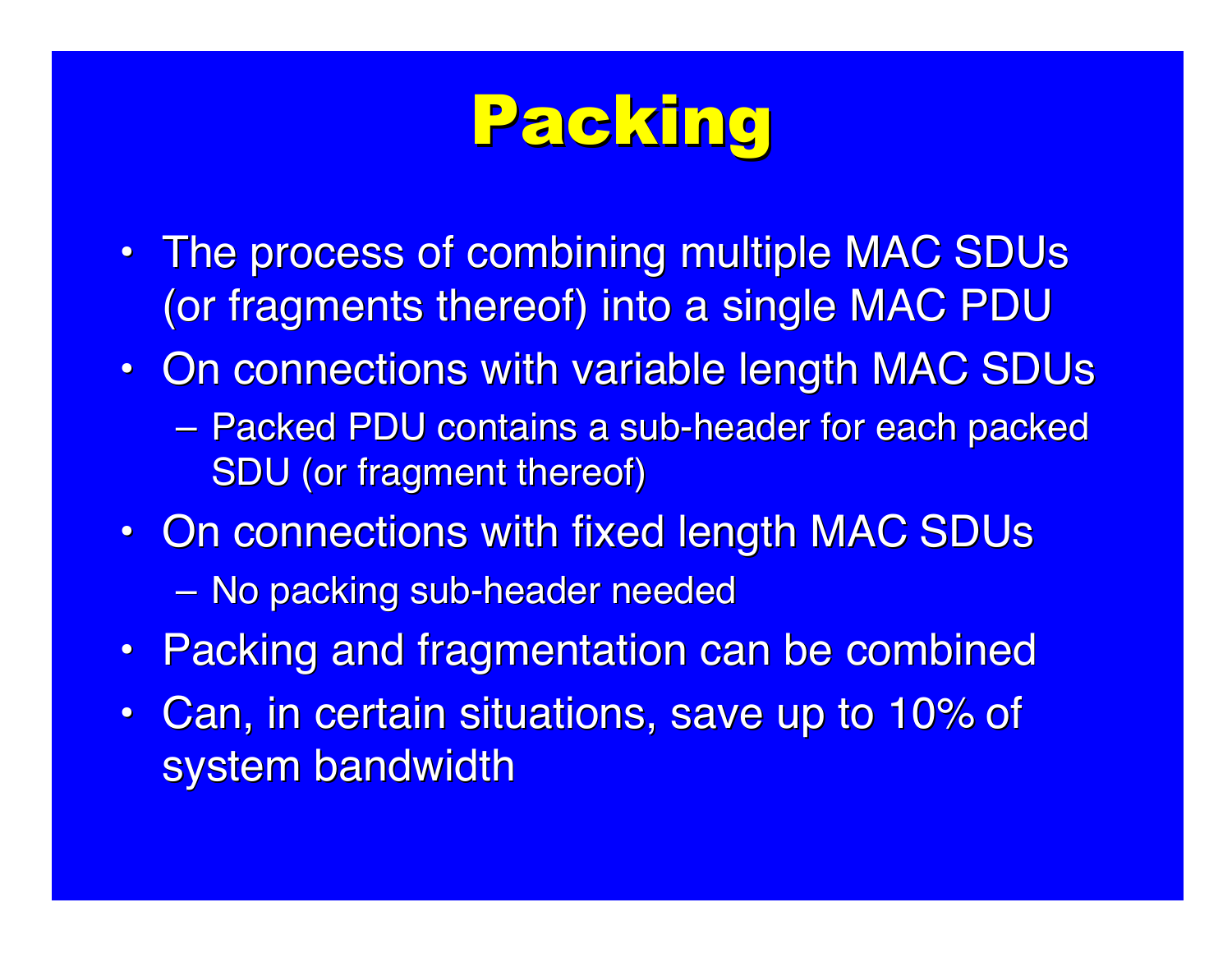# Packing Fixed-Length Packing Fixed-Length SDUs

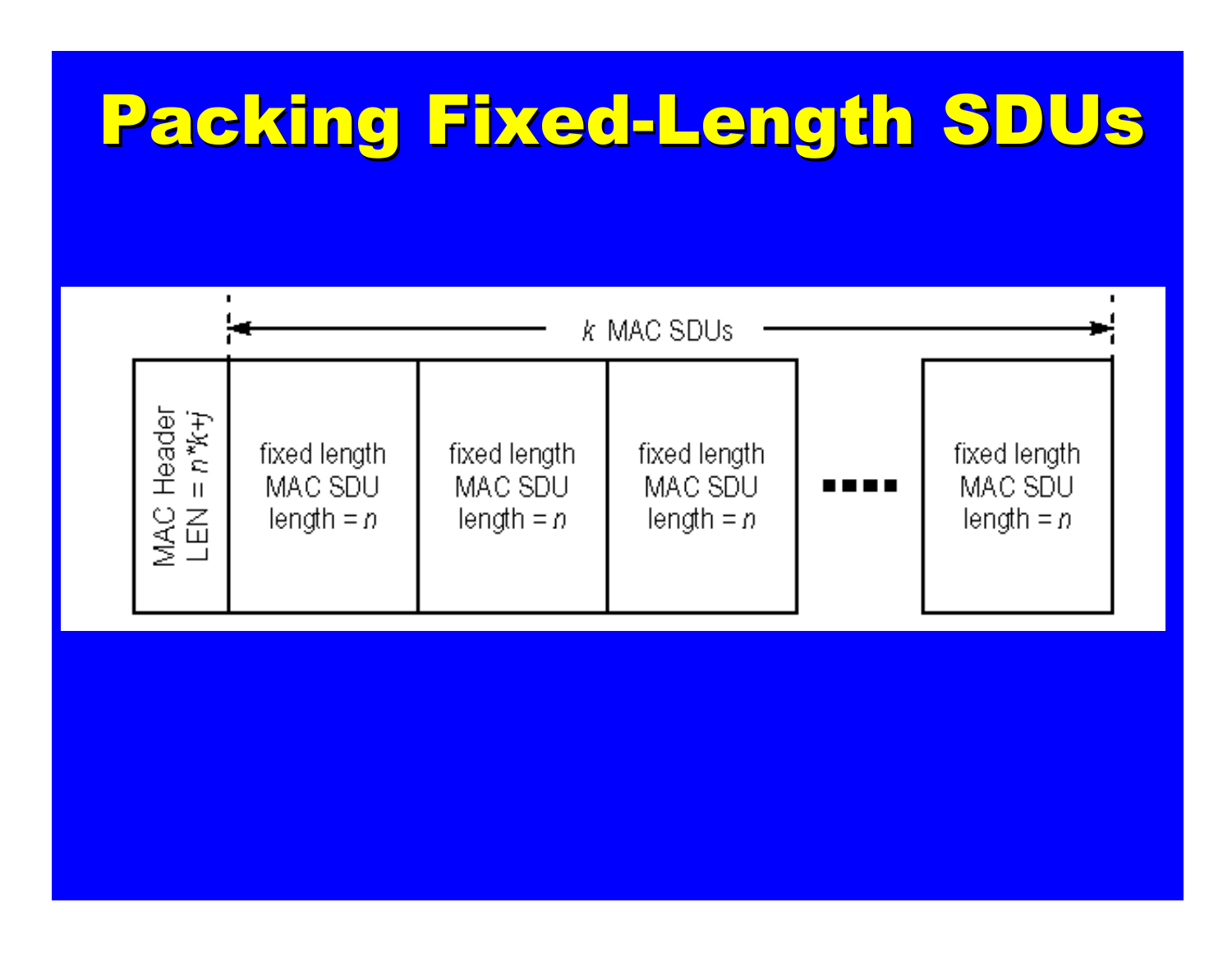### Packing Variable-Length Packing Variable-Length SDUs



•2 Byte Packing Sub-Header before each SDU •Length of the SDU: 11 bits •fragmentation control (FC): 2 bits •fragmentation sequence number (FS): 3 bits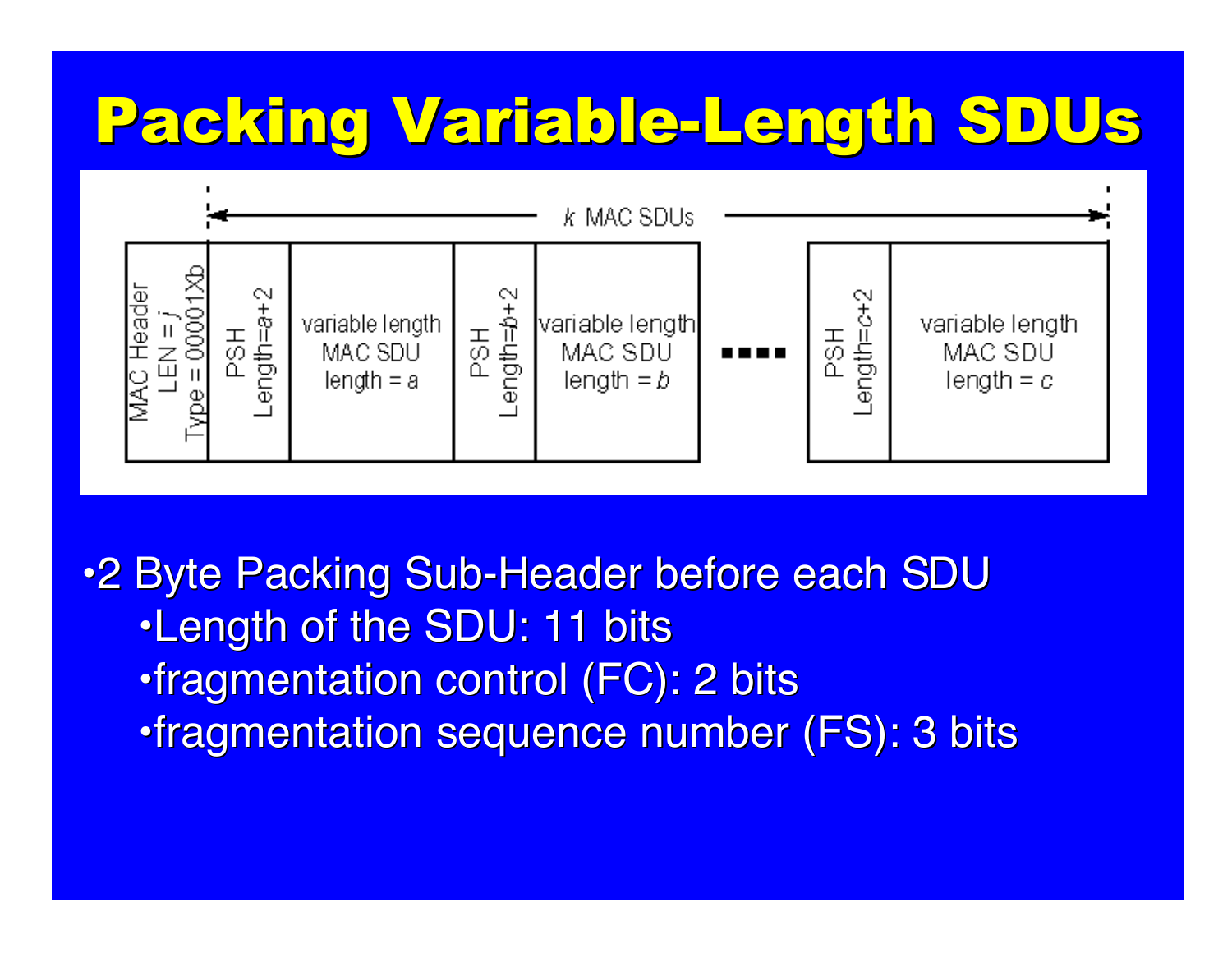# Packing with Fragmentation

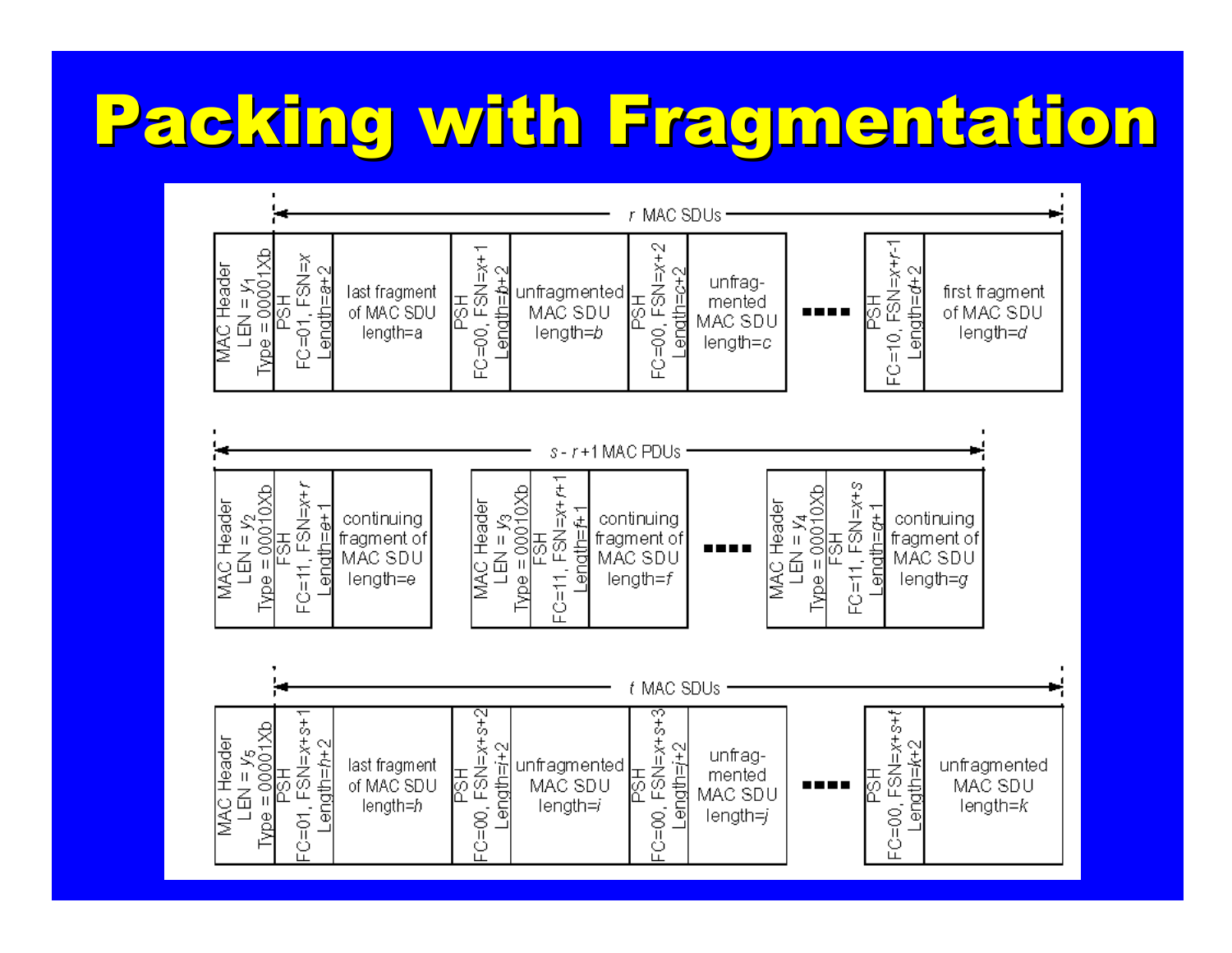## Downlink transmissions Downlink transmissions

- $\bullet$ • Two kinds of bursts: TDM and TDMA
- $\bullet$ All bursts are identified by a DIUC  $\mathcal{L}_{\mathcal{A}}$ <u>– Downlink Interval Usage Code</u>
- TDMA bursts have resync preamble  $-$  allows for more flexible scheduling
- $\bullet$ **Each terminal listens to all bursts at its operational Each terminal listens to all bursts at its operational** IUC, or at a more robust one, except when told to transmit
- $\bullet$ Each burst may contain data for several terminals
- $\bullet$ **SS must recognize the PDUs with known CIDs**
- $\bullet$ DL-MAP message signals downlink usage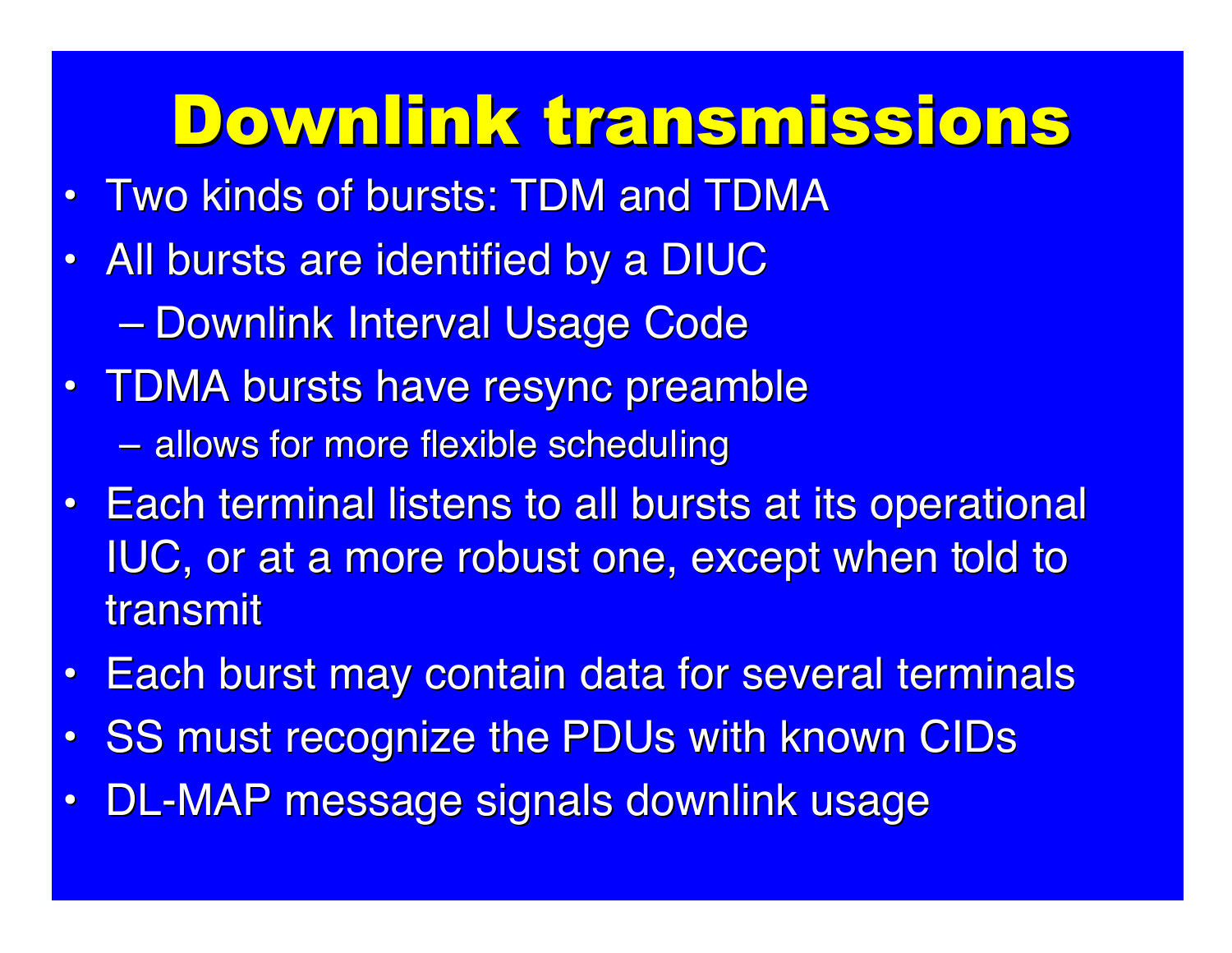# Downlink Channel Descriptor

- $\bullet$ • Used for advertising downlink burst profiles
- $\bullet$ • Burst profile of DL broadcast channel is wellknown
- $\bullet$ • All others are acquired
- $\bullet$ • Burst profiles can be changed on the fly without interrupting the service

— Not intended as 'super-adaptive' modulation

 $\bullet$ **• Establishes association between DIUC and** actual PHY parameters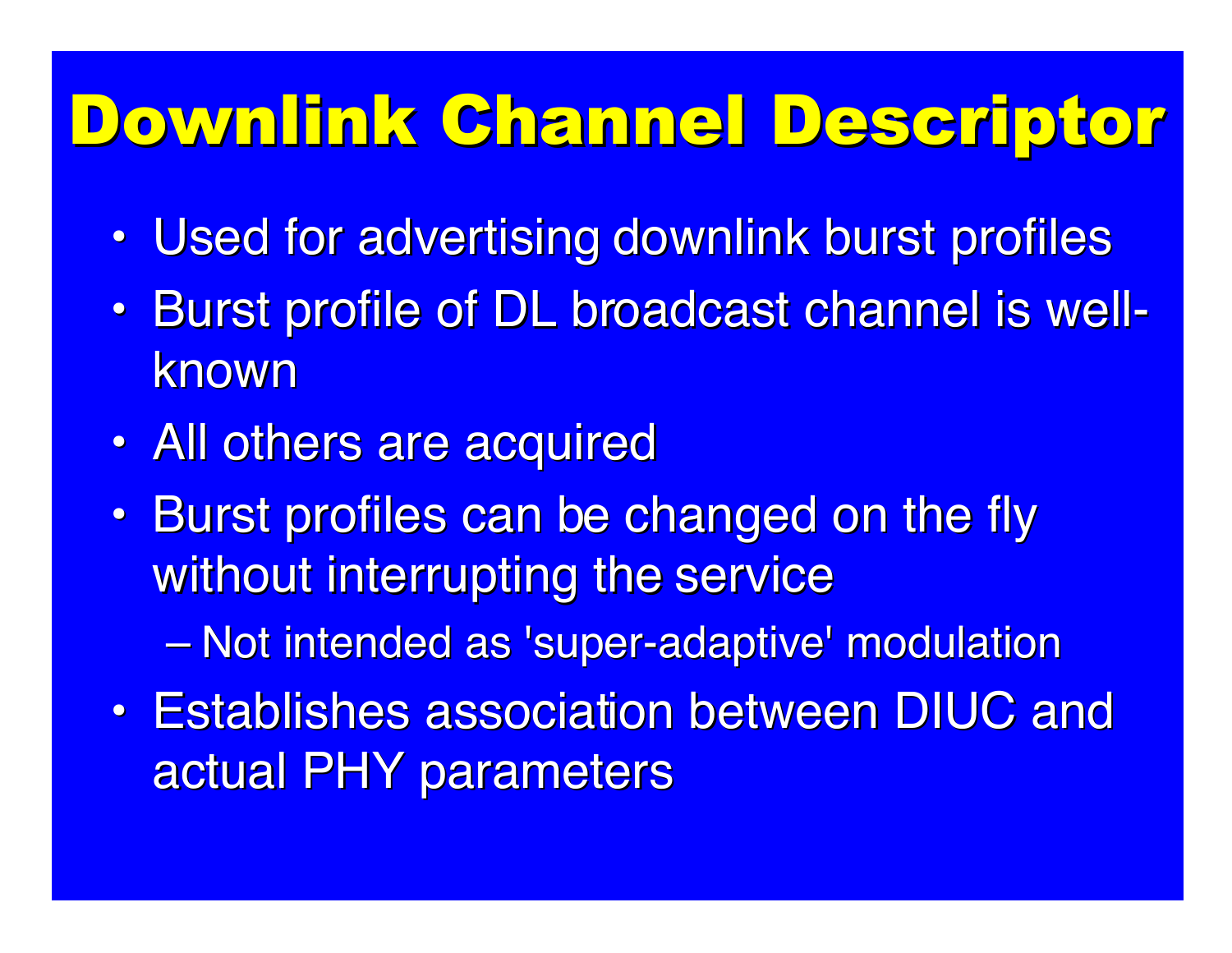## **Burst profiles**



- $\bullet$ **Each burst profile has** mandatory exit threshold and minimum entry threshold
- SS allowed to request a less robust DIUC once above the minimum entry level
- SS must request fall back to more robust DIUC once at mandatory exit threshold
- •**Requests to change DIUC** done with DBPC-REQ or **RNG-REQ messages**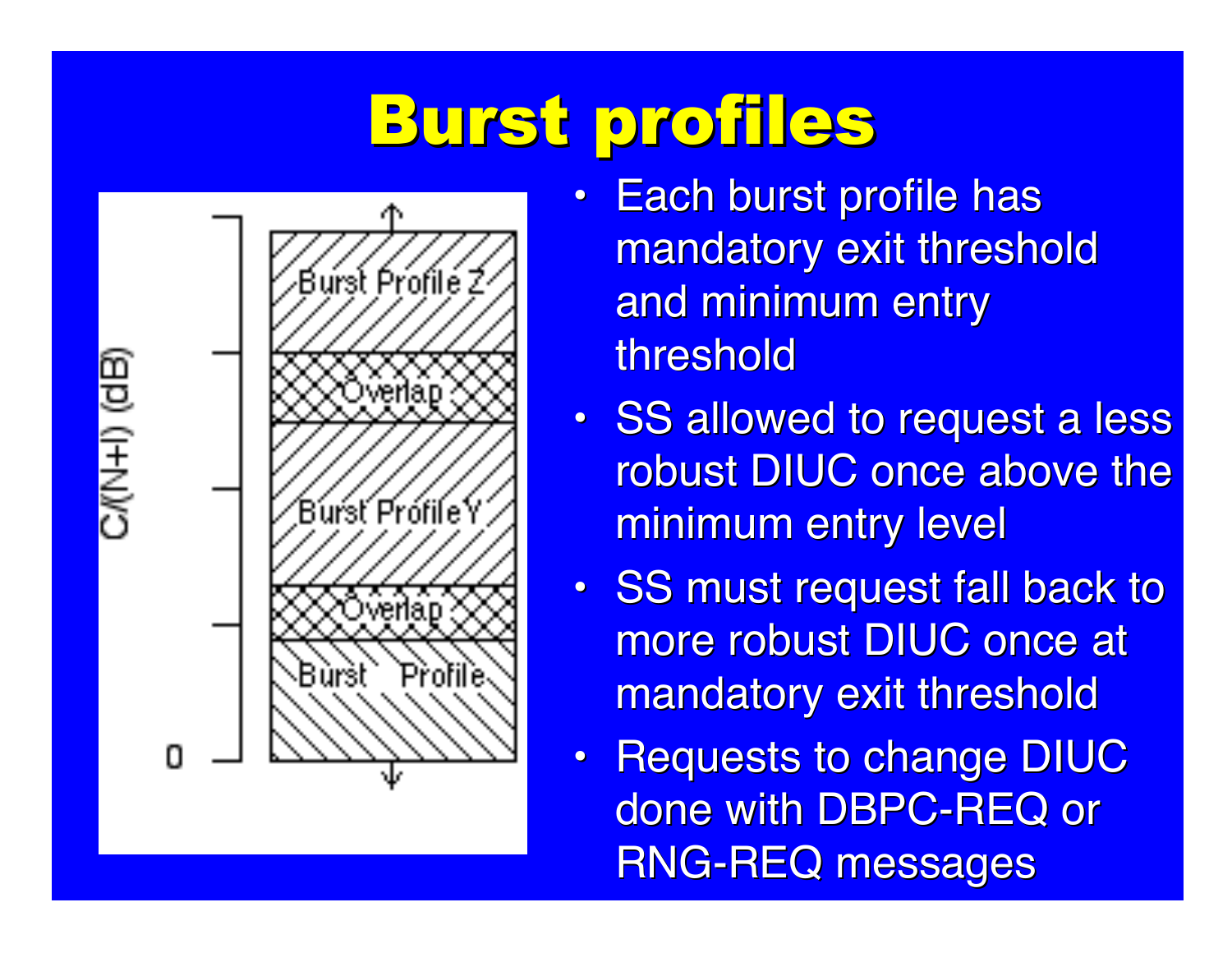### Downlink Map Message

- $\bullet$ • DL-MAP message defines usage of downlink and contains carrier-specific data
- $\bullet$ • DL-MAP is first message in each frame
- $\bullet$ • Decoding very time-critical – <del>Jan Karl II.</del> – typically done in hardware
- $\bullet$ **• Entries denote instants when the burst** profile changes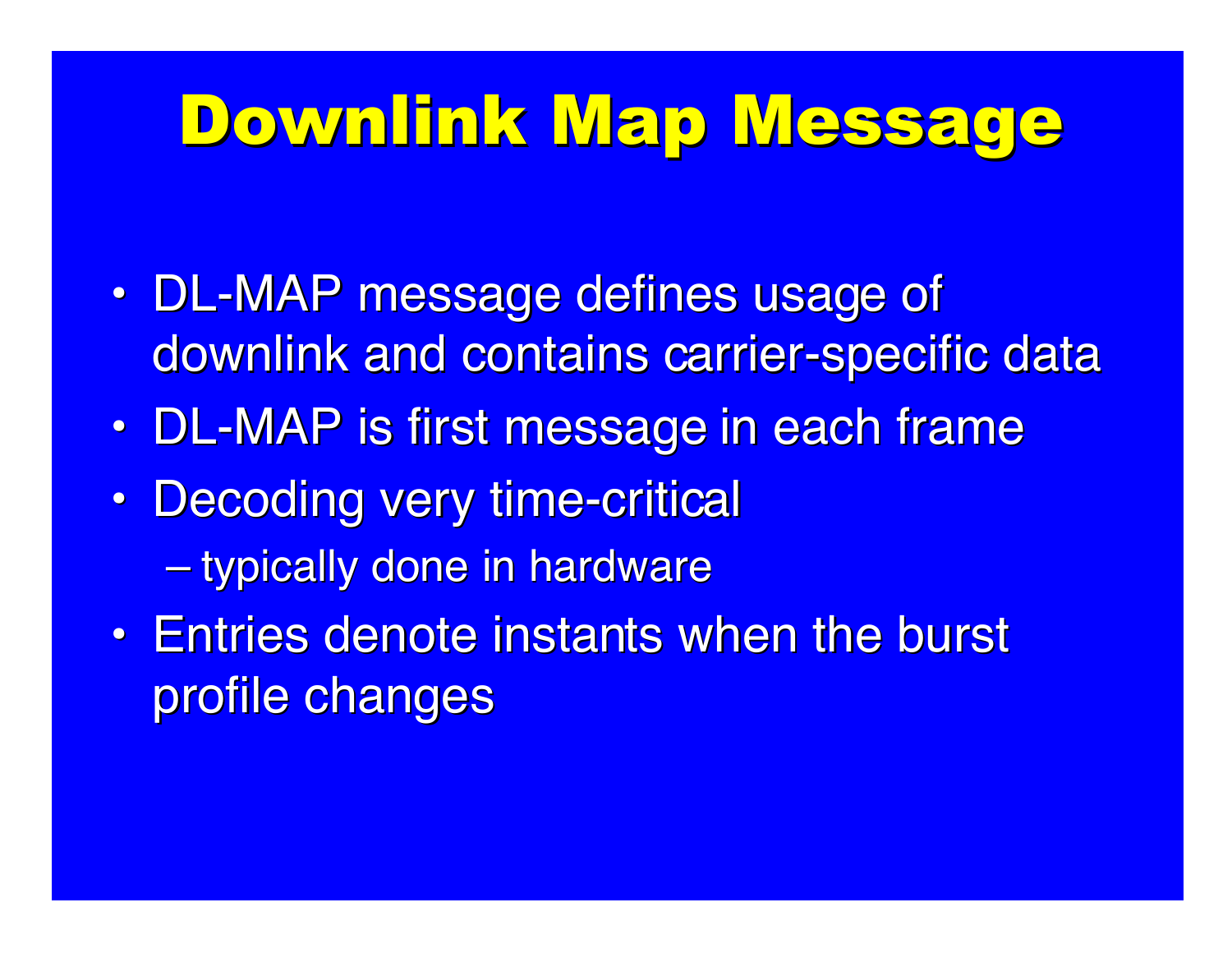# Uplink Transmissions

- •**Invited transmissions**
- •**Transmissions in contention slots** 
	- <u>– Bandwidth requests</u>
	- –– Contention resolved using truncated exponential backoff
- $\bullet$ Transmissions in initial ranging slots
	- Ranging Requests (RNG-REQ)
	- Contention resolved using truncated exponential backoff
- $\bullet$ **Bursts defined by UIUCs**
- •Transmissions allocated by the UL-MAP message
- •All transmissions have synchronization preamble
- $\bullet$ Ideally, all data from a single SS is concatenated into a single PHY burst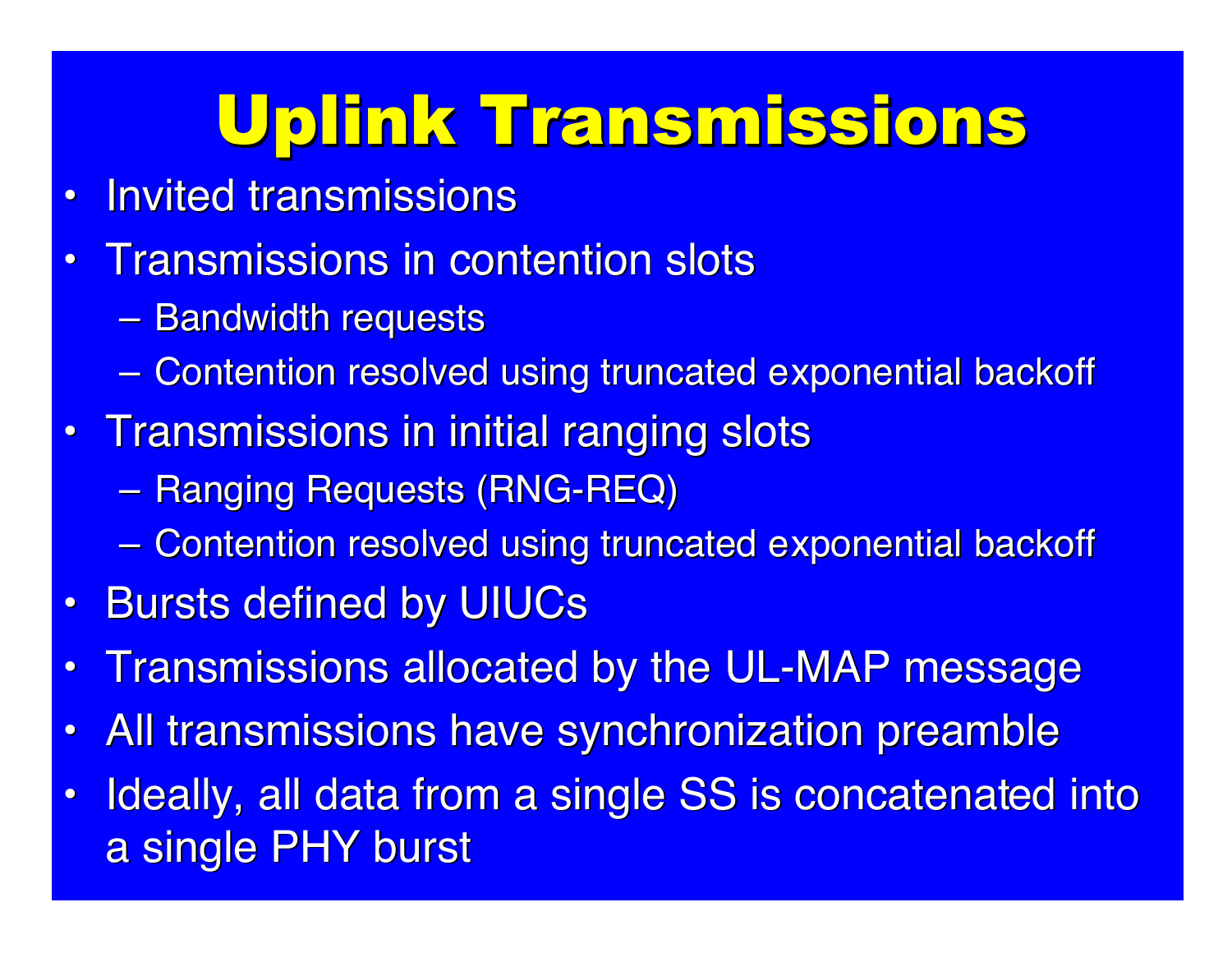# Uplink Channel Descriptor

- $\bullet$ • Defines uplink burst profiles
- •• Sent regularly
- $\bullet$ • All Uplink Burst profiles are acquired
- $\bullet$ Burst profiles can be changed on the fly
- $\bullet$ **• Establishes association between UIUC** and actual PHY parameters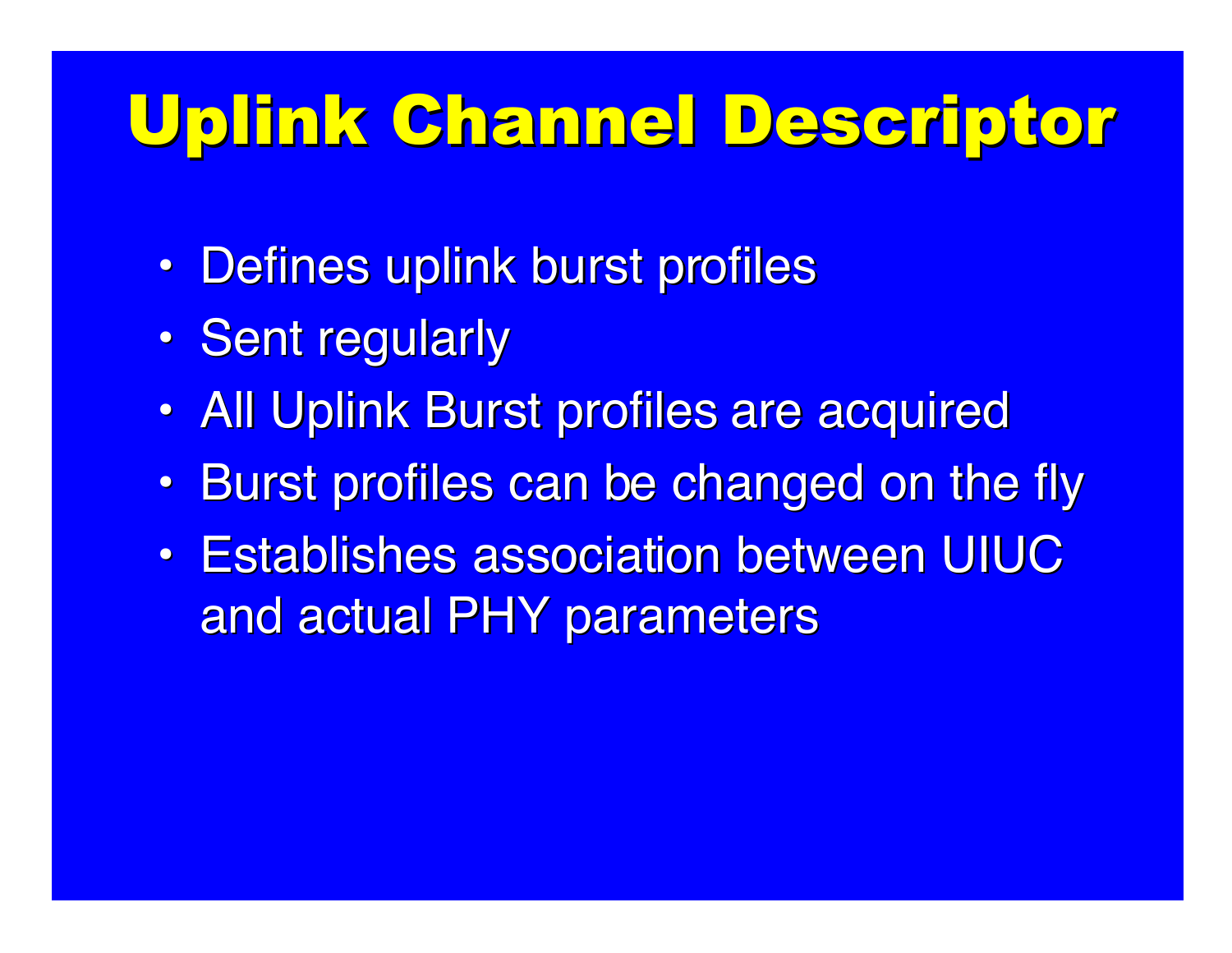# Uplink MAP Message

- •UL-MAP message defines usage of the uplink
- $\bullet$ Contains the "grants"
- $\bullet$ • Grants addressed to the SS
- $\bullet$ Time given in mini-slots
	- unit of uplink bandwidth allocation
	- <mark>– 2<sup>m</sup> physical slots</mark>
		- $\bm{\cdot}$  in 10-66 GHz PHY, physical slot is 4 symbols
- $\bullet$ Time expressed as arrival time at BS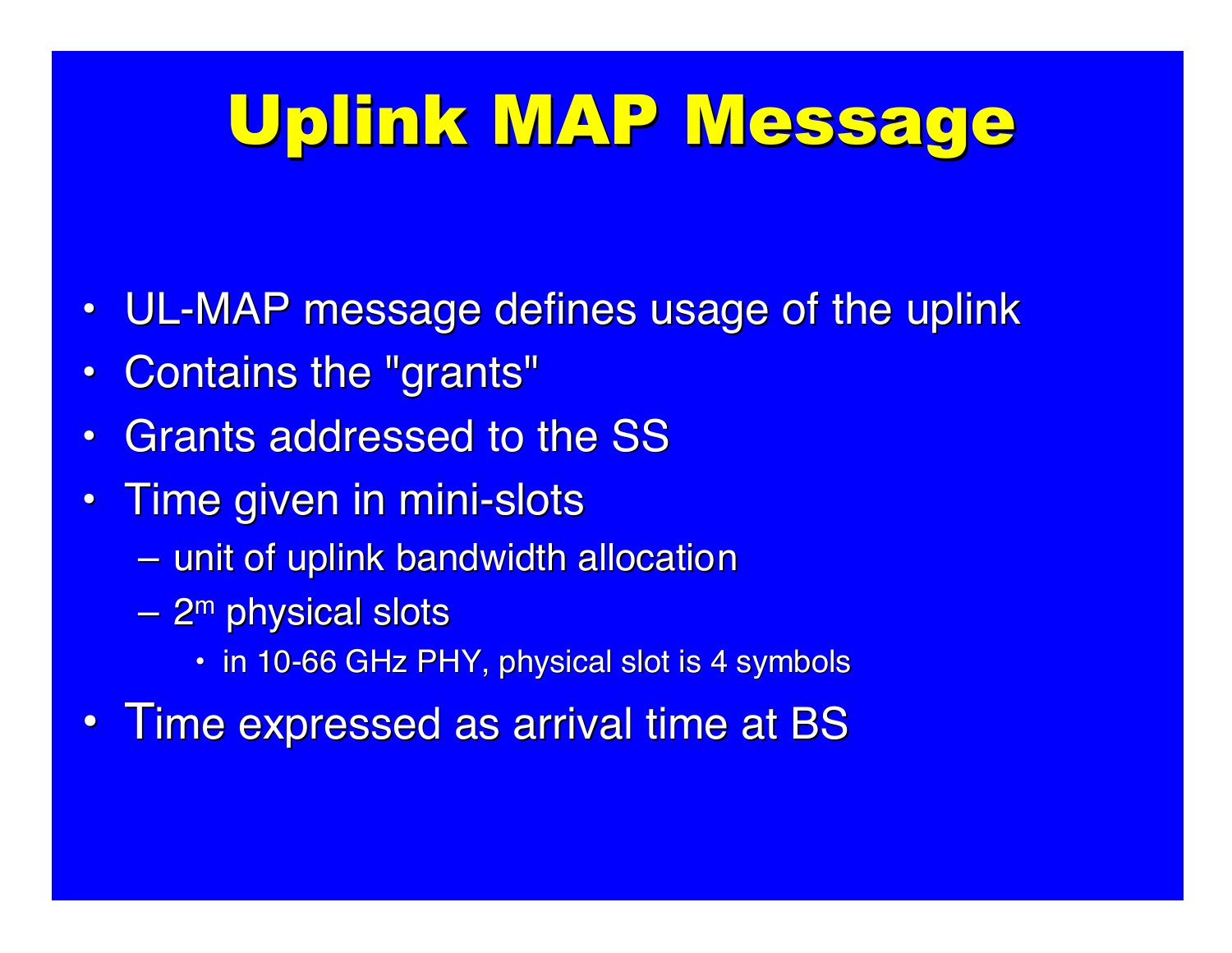## Classes of Uplink Service

**Characteristic of the Service Flow** 

- $\bullet$ **· Unsolicited Grant Services (UGS)** 
	- $\mathcal{L}_{\mathcal{A}}$ – for constant bit-rate (CBR) or CBR-like service flows (SFs) such as T1/E1
- $\bullet$ • Real-time Polling Services (rtPS)  $\mathcal{L}_{\mathcal{A}}$ – for rt-VBR-like SFs such as MPEG video
- $\bullet$ • Non-real-time Polling Services (nrtPS)
	- $\mathcal{L}_{\mathcal{A}}$  , where  $\mathcal{L}_{\mathcal{A}}$  is the set of the set of the set of the set of the set of the set of the set of the set of the set of the set of the set of the set of the set of the set of the set of the set of the – for nrt SFs with better than best effort service such as bandwidth-intensive file transfer
- $\bullet$ • Best Effort (BE)

 $\mathcal{L}_{\mathcal{A}}$ – for best-effort traffic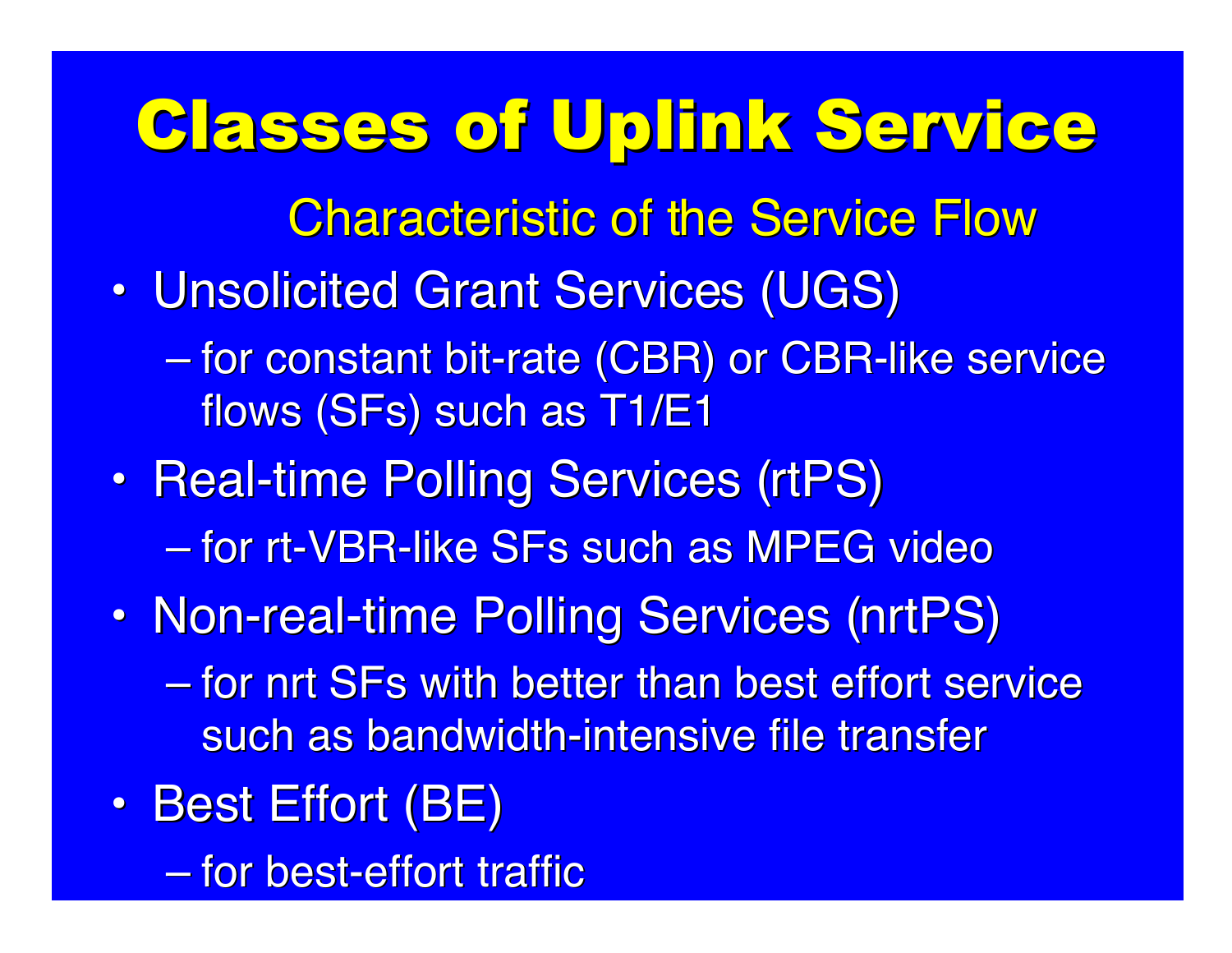# Uplink Services - UGS

- $\bullet$ • No explicit bandwidth requests issued by SS
- $\bullet$ • Prohibited from using any contention requests
- $\bullet$ • No unicast request opportunity provided
- $\bullet$ • May include a Grant Management (GM) subheader containing
	- $\mathcal{L}_{\mathcal{A}}$ – Slip indicator: indicates that there is an backlog in the buffer due to clock skew or loss of maps
	- Poll-me bit: indicates that the terminal needs to be polled (allows for not polling terminals with UGSonly services).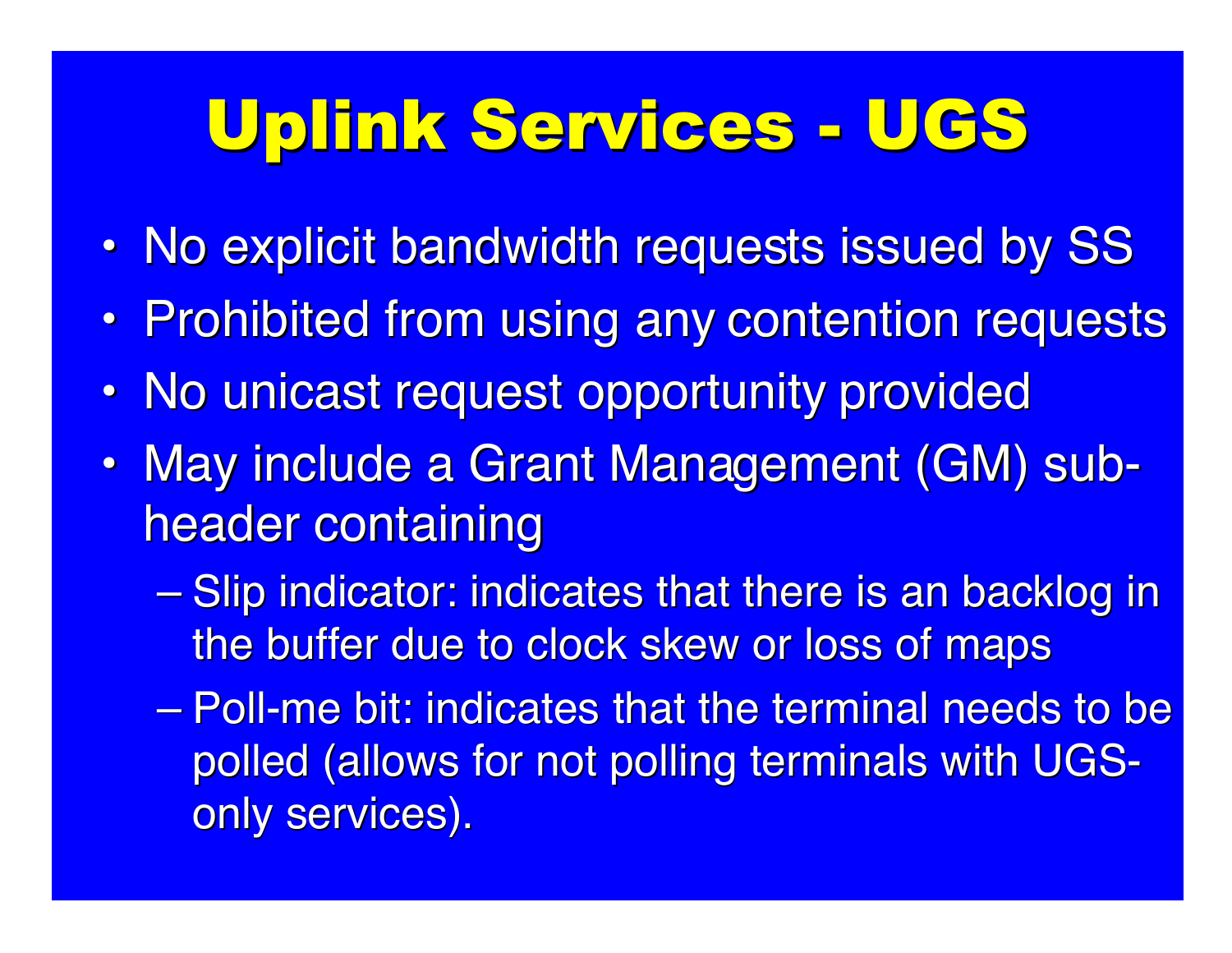# Uplink Services - Uplink Services - rtPS

- $\bullet$ • Intended for rt-VBR-like service flows such as MPEG video
- $\bullet$ • Prohibited from using any contention requests
- $\bullet$ • Terminals polled frequently enough to meet the delay requirements of the SFs
- $\bullet$ • Bandwidth requested with BW request messages (a special MAC PDU header)
- •May use Grant Management sub-header
	- $\mathcal{L}_{\mathcal{A}}$  , where  $\mathcal{L}_{\mathcal{A}}$  is the set of the set of the set of the set of the set of the set of the set of the set of the set of the set of the set of the set of the set of the set of the set of the set of the – new request can be piggybacked with each transmitted PDU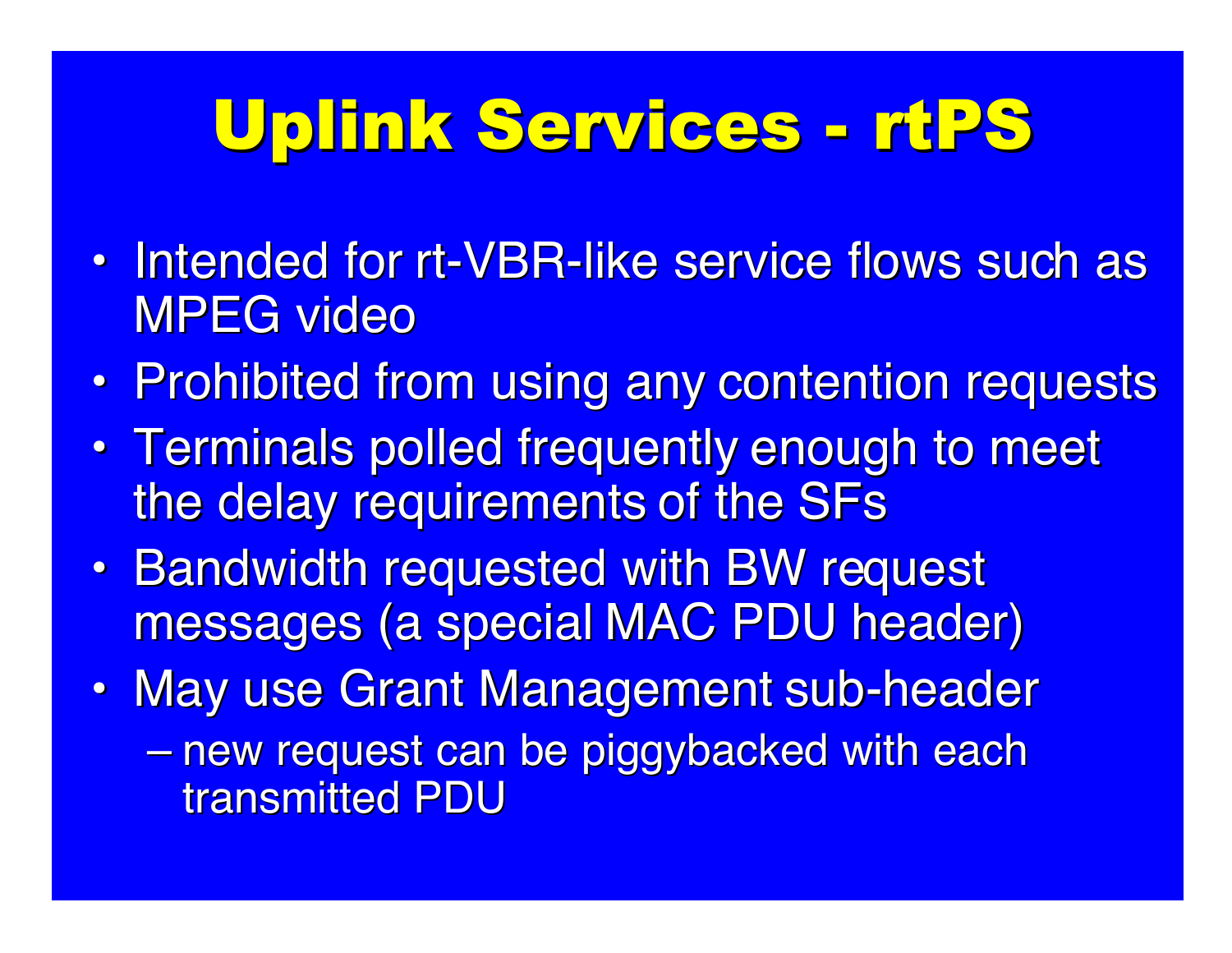## Uplink Service - Uplink Service - nrtPS

 $\bullet$ • Intended for non-real-time service flows with better than best effort service

– <del>Jan Karl II.</del> – e.g. bandwidth-intensive file transfer

- $\bullet$ • Works like rt-polling except that polls are issued less frequently
- $\bullet$ • Allowed to use contention requests
- $\bullet$ • May use Grant Management sub-header  $\mathcal{L}_{\mathcal{A}}$  , where  $\mathcal{L}_{\mathcal{A}}$  is the set of the set of the set of the set of the set of the set of the set of the set of the set of the set of the set of the set of the set of the set of the set of the set of the – new request can be piggybacked with each transmitted PDU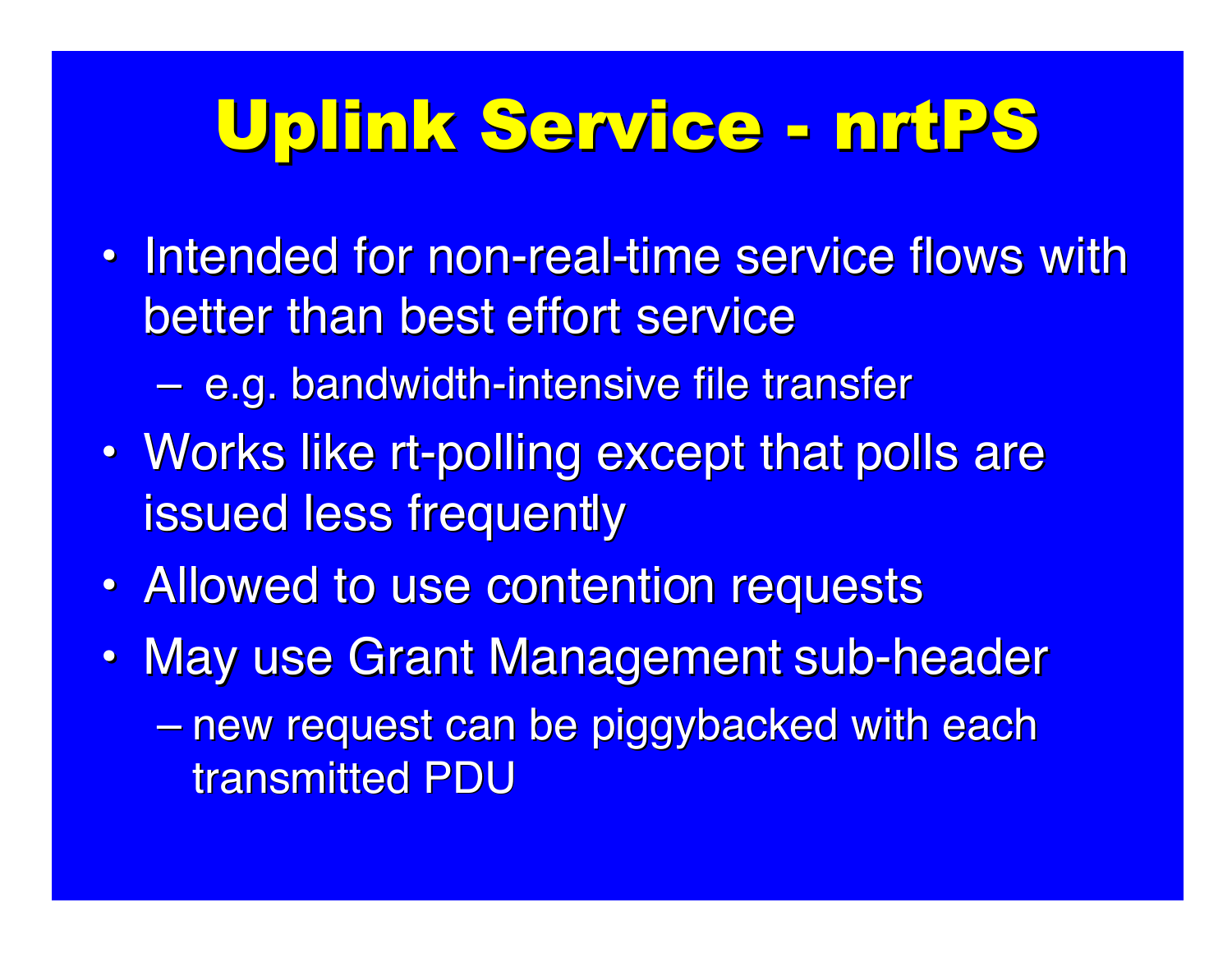# Uplink Service - BE

 $\bullet$ • Generic data

> $\mathcal{L}_{\mathcal{A}}$  , where  $\mathcal{L}_{\mathcal{A}}$  is the set of the set of the set of the set of the set of the set of the set of the set of the set of the set of the set of the set of the set of the set of the set of the set of the <u>– e.g. HTTP, SMTP, etc.</u>

- $\bullet$ • No QoS guarantees
- $\bullet$ • Allowed to use contention requests
- $\bullet$ • May use Grant Management sub-header
	- new request can be piggybacked with each transmitted PDU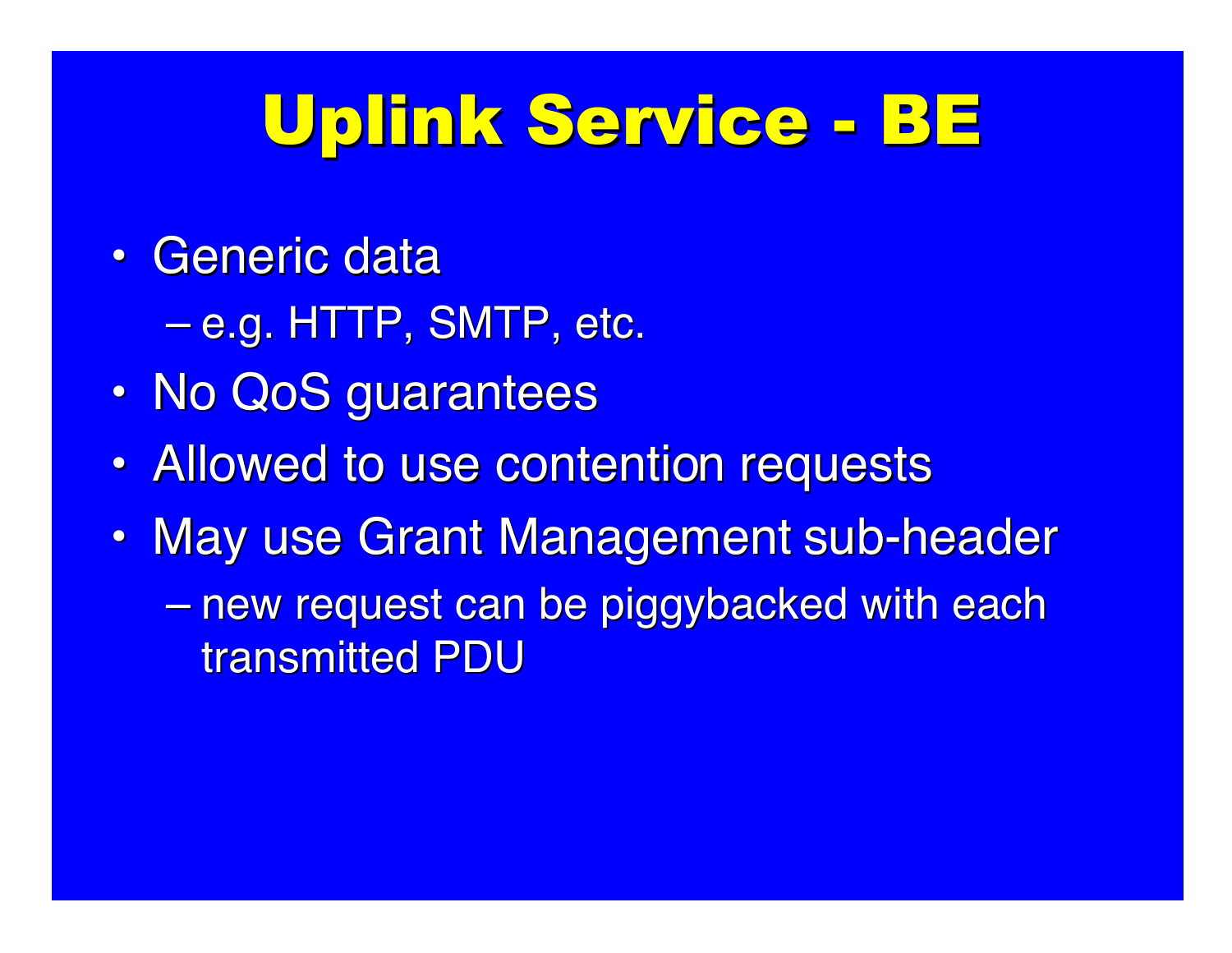## Request/Grant Scheme

- $\bullet$ • Self Correcting
	- $\mathcal{L}_{\mathcal{A}}$  , where  $\mathcal{L}_{\mathcal{A}}$  is the set of the set of the set of the set of the set of the set of the set of the set of the set of the set of the set of the set of the set of the set of the set of the set of the – No acknowledgement
	- All errors are handled in the same way, i.e., periodical aggregate requests
- Bandwidth Requests are always per Connection
- Grants are either per Connection (GPC) or per **Subscriber Station (GPSS)** 
	- Grants (given as durations) are carried in the **UL-MAP messages**
	- $\mathcal{L}_{\mathcal{A}}$  , where  $\mathcal{L}_{\mathcal{A}}$  is the set of the set of the set of the set of the set of the set of the set of the set of the set of the set of the set of the set of the set of the set of the set of the set of the – SS needs to convert the time to amount of data using information about the UIUC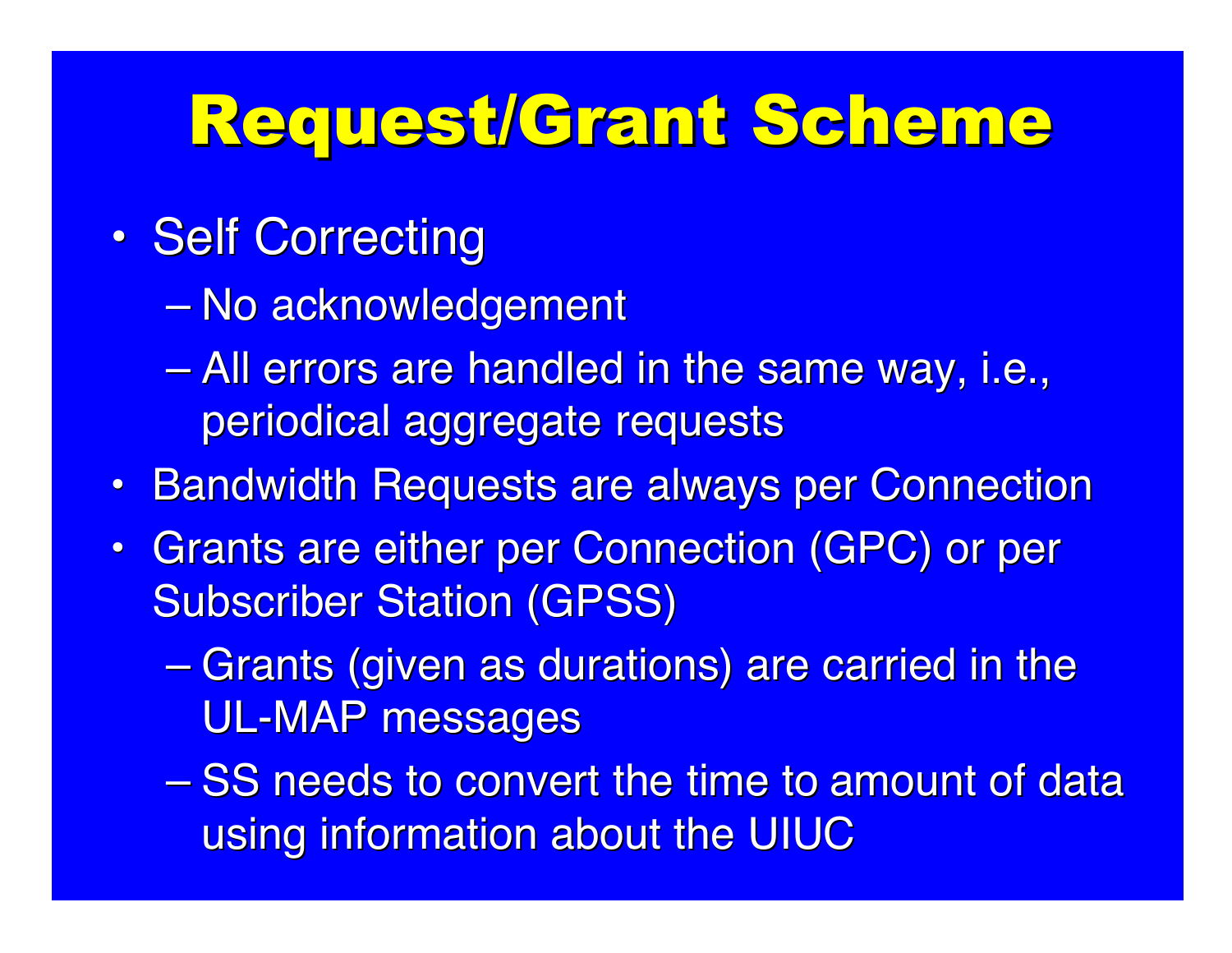### GPSS vs. GPC

- Bandwidth Grant per Subscriber Station (GPSS)
	- –– Base station grants bandwidth to the subscriber station
	- $\mathcal{L}_{\mathcal{A}}$ – Subscriber station may re-distribute bandwidth among its connections, maintaining QoS and service-level agreements
	- $\sim$ — Suitable for many connections per terminal; off-loading base station's work
	- –– Allows more sophisticated reaction to QoS needs
	- $\sim$ – Low overhead but requires intelligent subscriber station
	- –— Mandatory for P802.16 10-66 GHz PHY
- •**Bandwidth Grant per Connection (GPC)** 
	- –– Base station grants bandwidth to a connection
	- –— Mostly suitable for few users per subscriber station
	- $\sim$ – Higher overhead, but allows simpler subscriber station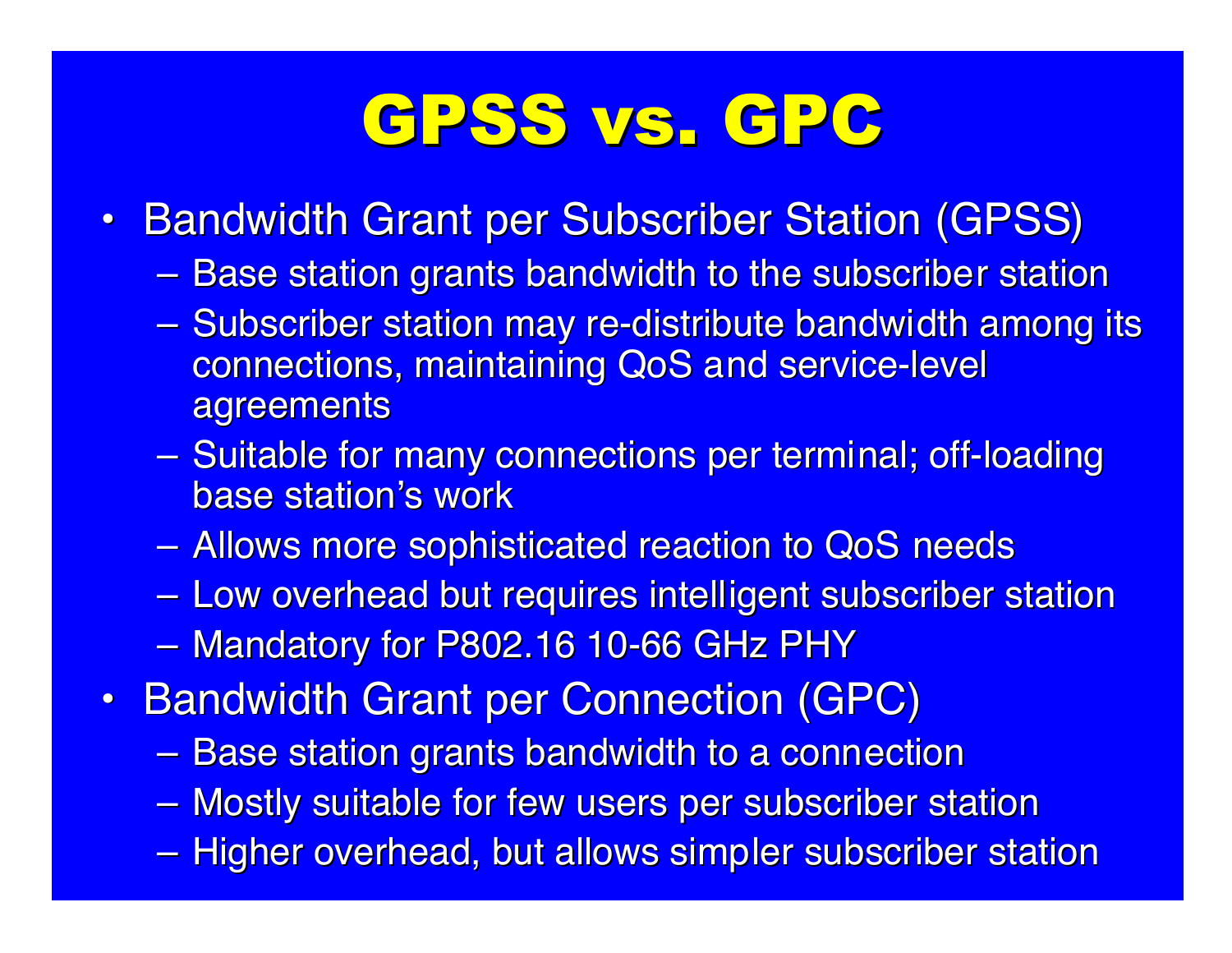## **Bandwidth Requests**

- $\bullet$ **Come from the Connection**
- •**Several kinds of requests:** 
	- – **Implicit requests (UGS) Implicit requests (UGS)**
		- $\textcolor{red}{\bullet}$  No actual messages, negotiated at connection setup
	- **BW request messages BW request messages**
		- $\textcolor{red}{\bullet}$  Uses the special BW request header
		- $\textcolor{red}{\bullet}$  Requests up to 32 KB with a single message
		- Incremental or aggregate, as indicated by MAC header
	- – **Piggybacked request (for non-UGS services only) Piggybacked request (for non-UGS services only)**
		- Presented in GM sub-header and always incremental
		- Up to 32 KB per request for the CID
	- **Poll-Me bit (for UGS services only) Poll-Me bit (for UGS services only)**
		- Used by the SS to request a bandwidth poll for non-UGS services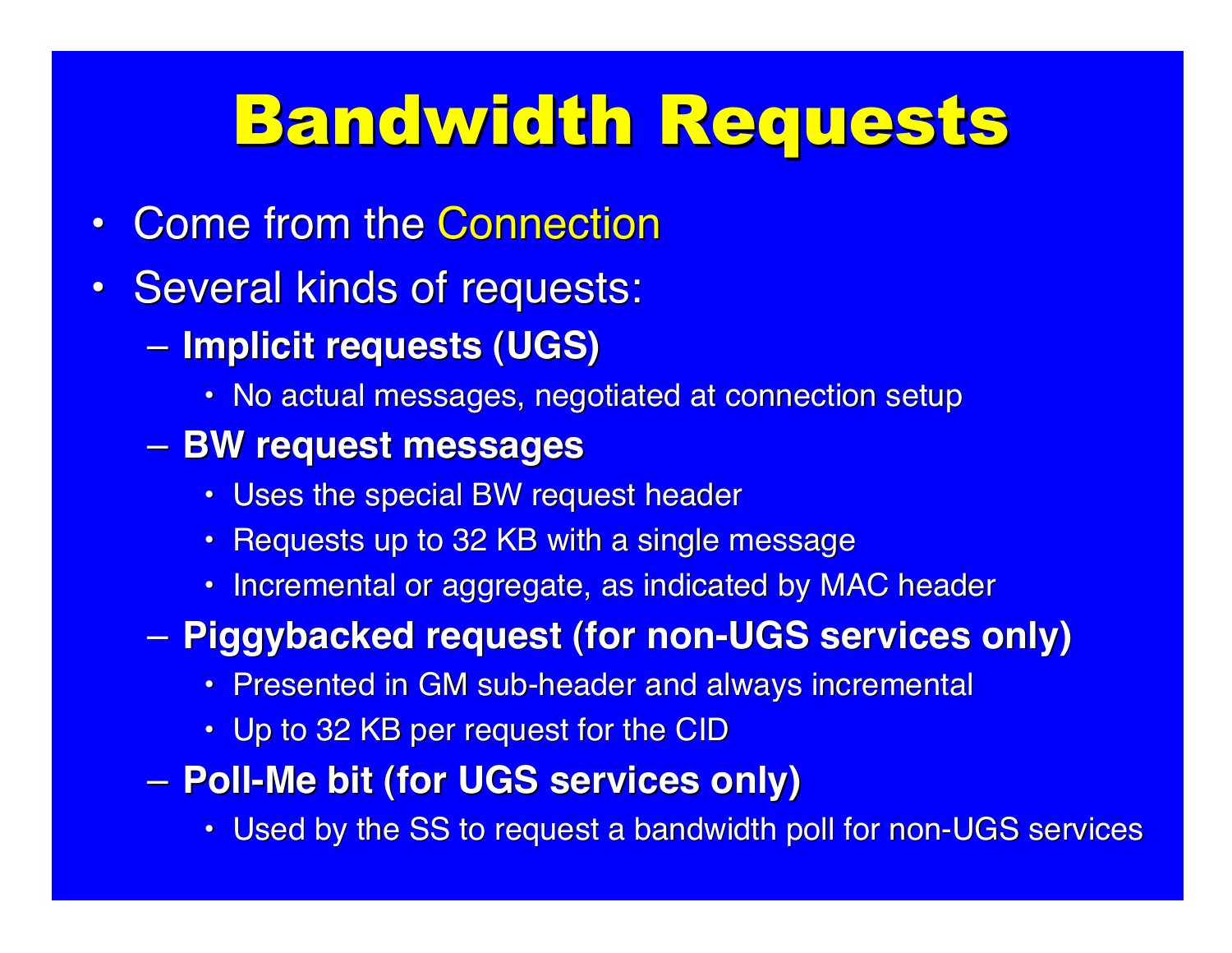## **BW Request Message**

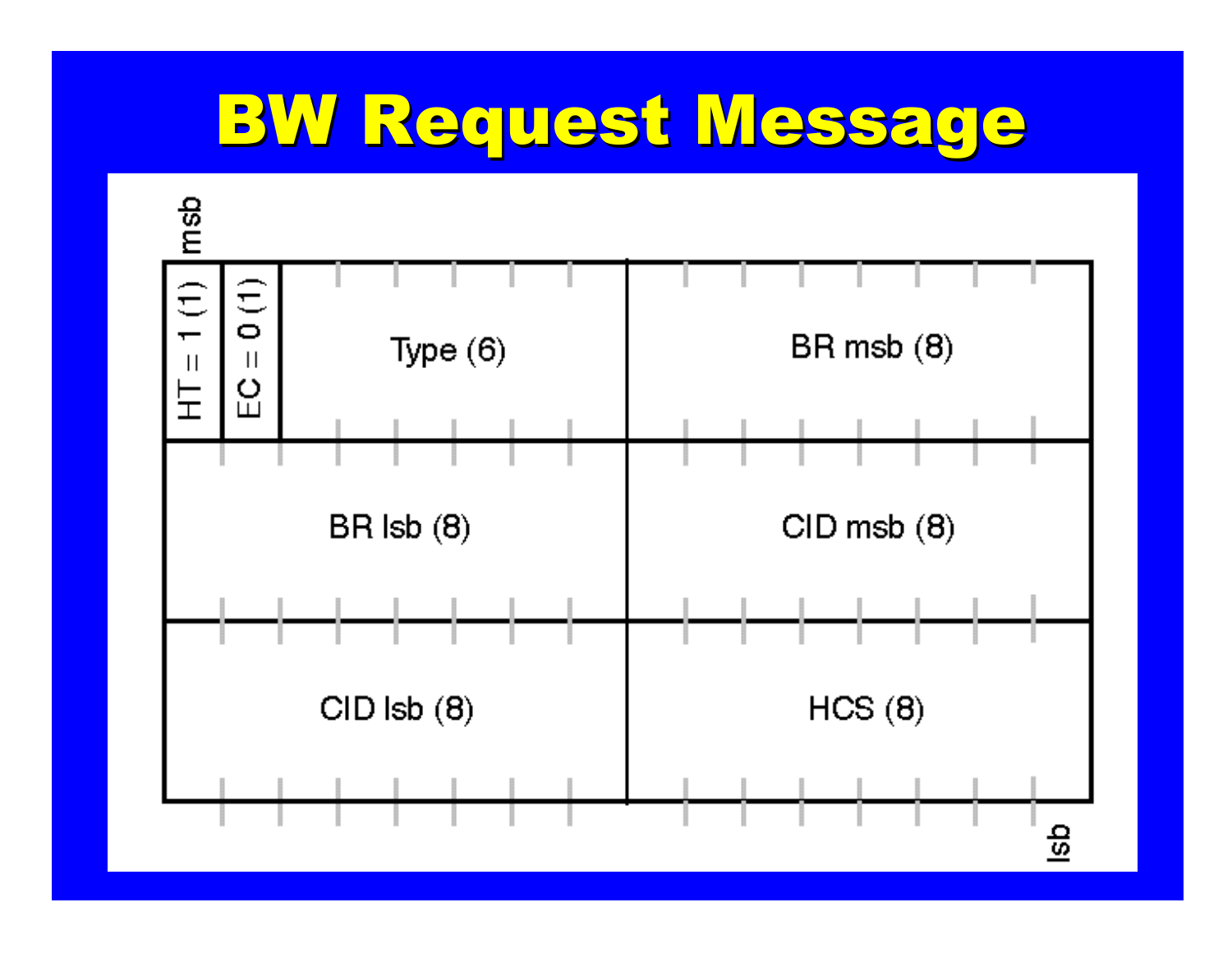## Maintaining QoS in GPSS

- $\bullet$ • Semi-distributed approach
- $\bullet$ • BS sees the requests for each connection; based on this, grants bandwidth (BW) to the **SSs (maintaining QoS and fairness)**
- $\bullet$ • SS scheduler maintains QoS among its connections and is responsible to share the BW among the connections (maintaining QoS and fairness)
- $\bullet$ • Algorithm in BS and SS can be very different; SS may use BW in a way unforeseen by the BS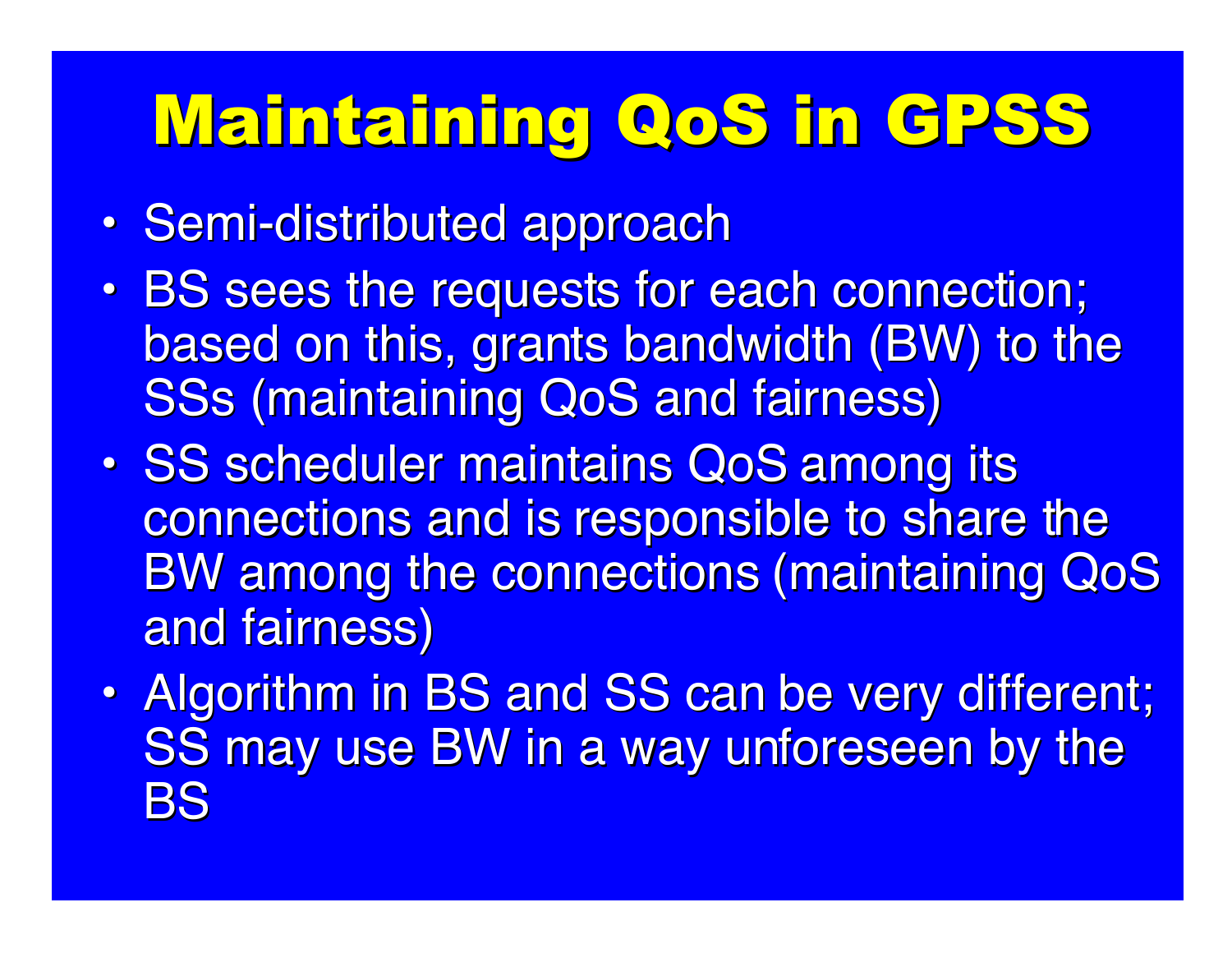# SS initialization SS initialization

- $\bullet$ Scan for downlink channel and establish synchronization with the BS
- •Obtain transmit parameters (from UCD message)
- $\bullet$ **Perform ranging**
- $\bullet$ **Negotiate basic capabilities**
- •Authorize SS and perform key exchange
- $\bullet$ **Perform registration**
- •**Establish IP connectivity**
- •**Establish time of day**
- $\bullet$ **Transfer operational parameters**
- $\bullet$ **Set up connections**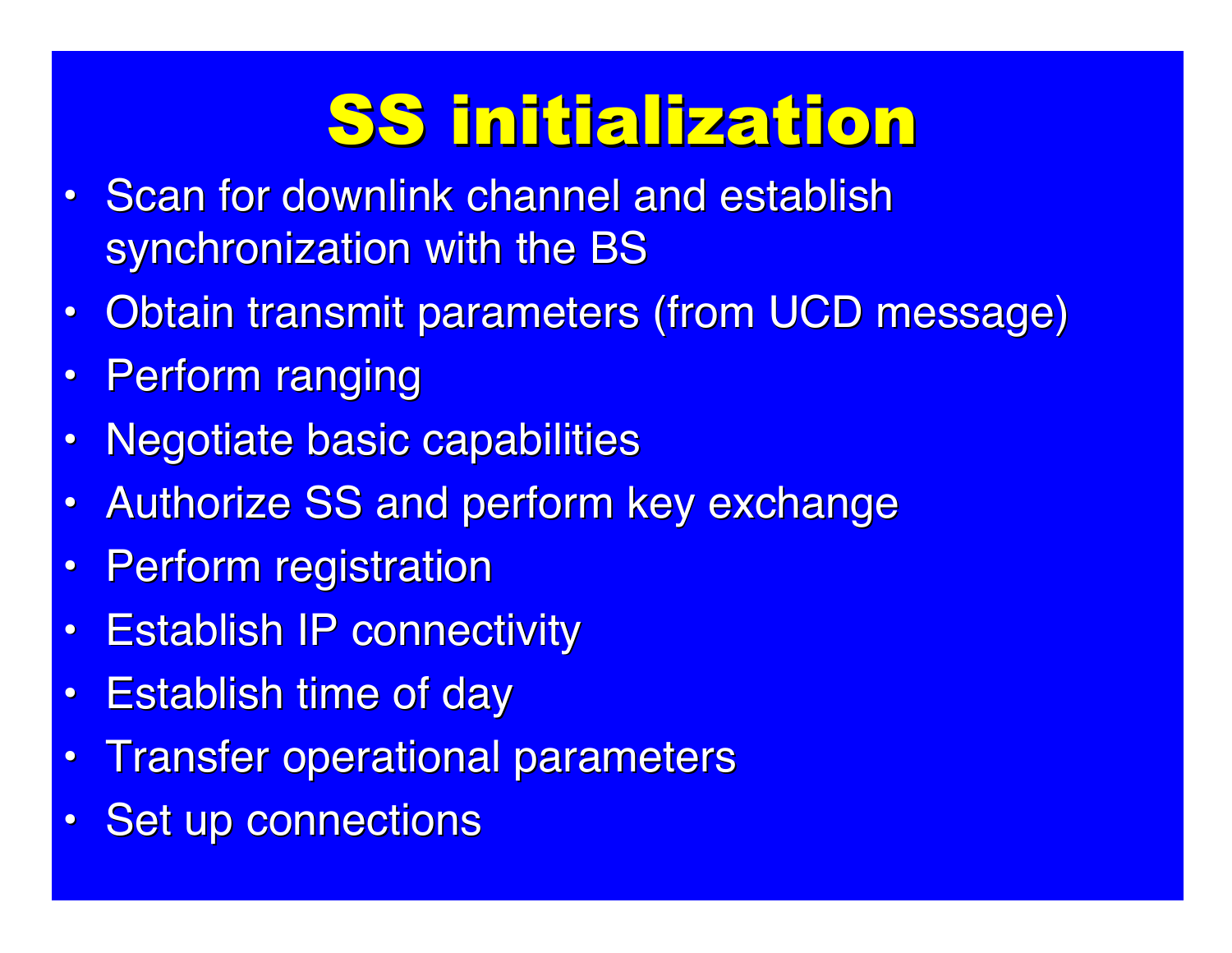# **Ranging**

- For uplink transmissions, times are measured at BS
- At startup, SS sends a RNG-REQ in a ranging window
- BS measures arrival time and signal power; calculates required advance and power adjustment
- BS sends adjustment in RNG-RSP
- $\bullet$ SS adjusts advance and power; sends new **RNG-REQ**
- Loop is continued until power and timing is ok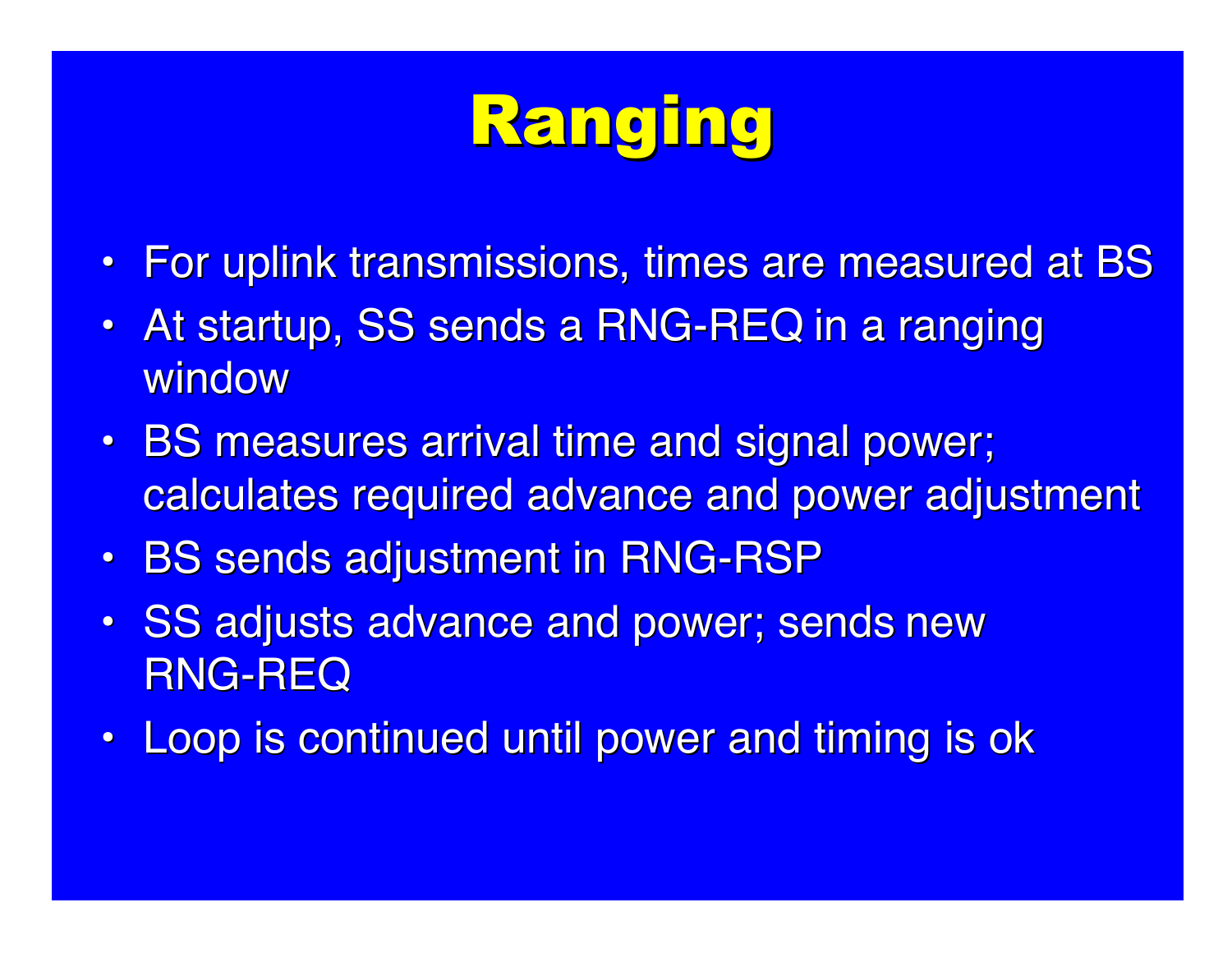# **Registration**

- $\bullet$ • Registration is a form of capability negotiation
- $\bullet$ • SS sends a list of capabilities and parts of the configuration file to the BS in the REG-REQ message
- $\bullet$ • BS replies with the REG-RSP message – tells which capabilities are supported/allowed
- $\bullet$ • SS acknowledges the REG-RSP with **REG-ACK message**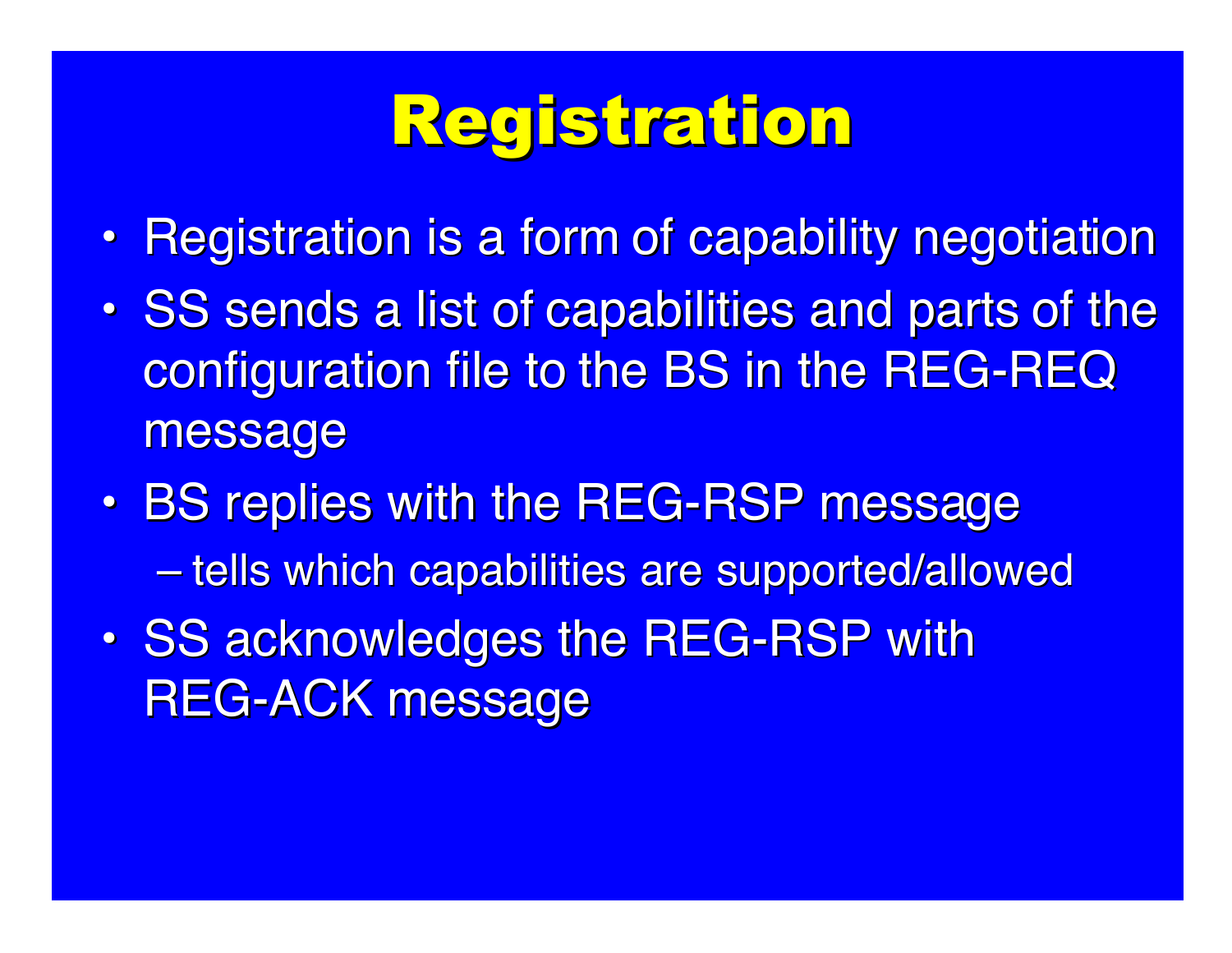# IP connectivity and configuration file download

- $\bullet$ • IP connectivity established via DHCP
- $\bullet$ • Configuration file downloaded via TFTP
- $\bullet$ • contains provisioned information
	- $\mathcal{L}_{\mathcal{A}}$  , where  $\mathcal{L}_{\mathcal{A}}$  is the set of the set of the set of the set of the set of the set of the set of the set of the set of the set of the set of the set of the set of the set of the set of the set of the <u>– operational parameters</u>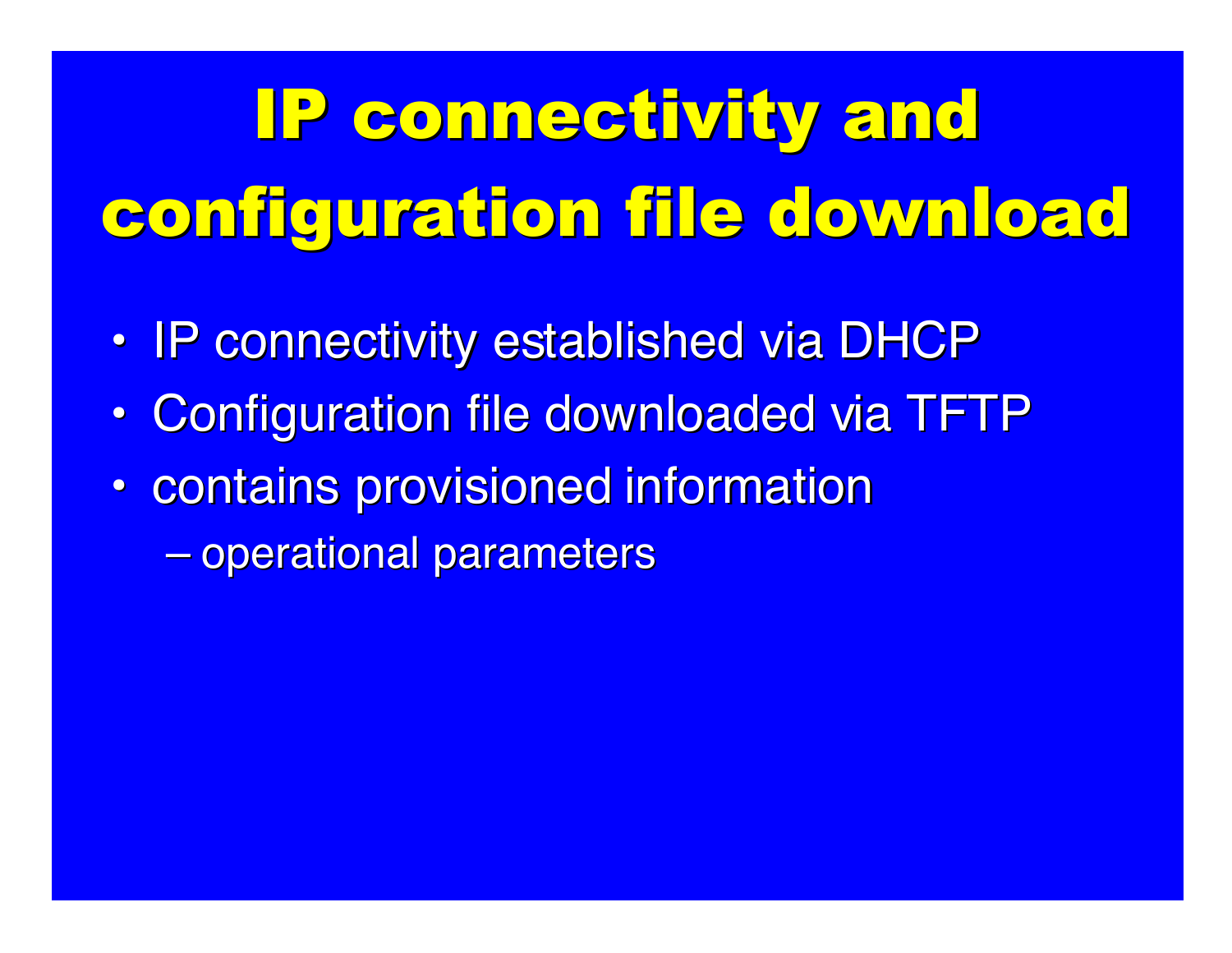## Initial Connection Setup

- $\bullet$ • BS passes Service Flow Encodings to the SS in multiple DSA-REQ messages
- $\bullet$ • SS replies with DSA-RSP messages
- $\bullet$ • Service Flow Encodings contain either
	- $\mathcal{L}_{\mathcal{A}}$ <u>– full definition of service attributes (omitting</u> defaultable items if desired)
	- <u>– service class name</u>
		- ASCII string which is known at the BS and which indirectly specifies a set of QoS Parameters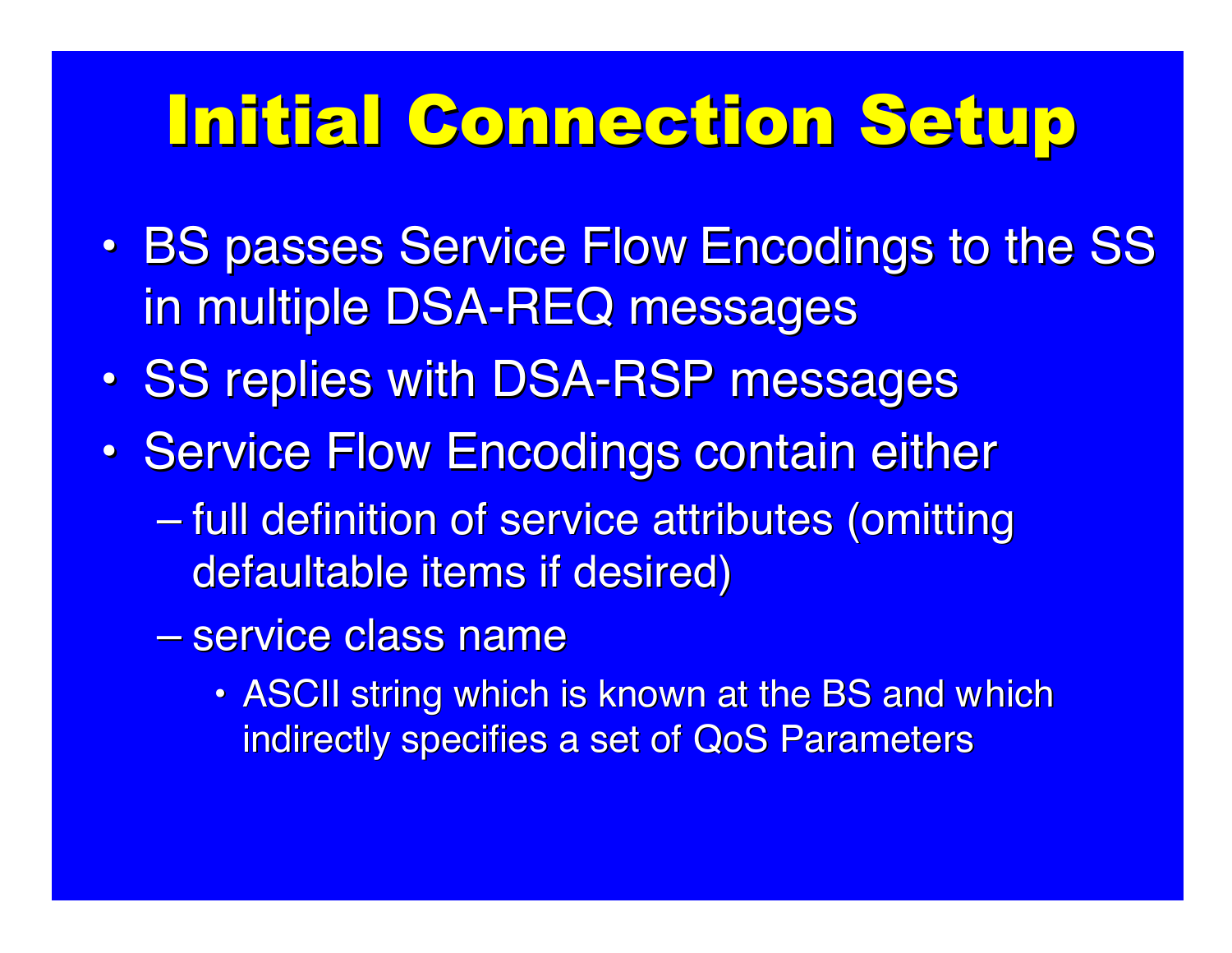# Privacy and Encryption Privacy and Encryption

- $\bullet$ Secures over-the-air transmissions
- •• Authentication
	- X.509 certificates with RSA PKCS
	- Strong authentication of SSs (prevents theft of service)
	- –<u>– Prevents cloning</u>
- •**Data encryption** 
	- Currently 56-bit DES in CBC mode
	- IV based on frame number
	- $\mathcal{L}_{\mathcal{A}}$ – Easily exportable
- $\bullet$ **Message authentication** 
	- Key MAC management messages authenticated with oneway hashing (HMAC with SHA-1)
- $\bullet$ Designed to allow new/multiple encryption algorithms
- $\bullet$ **Protocol descends from BPI+ (from DOCSIS)**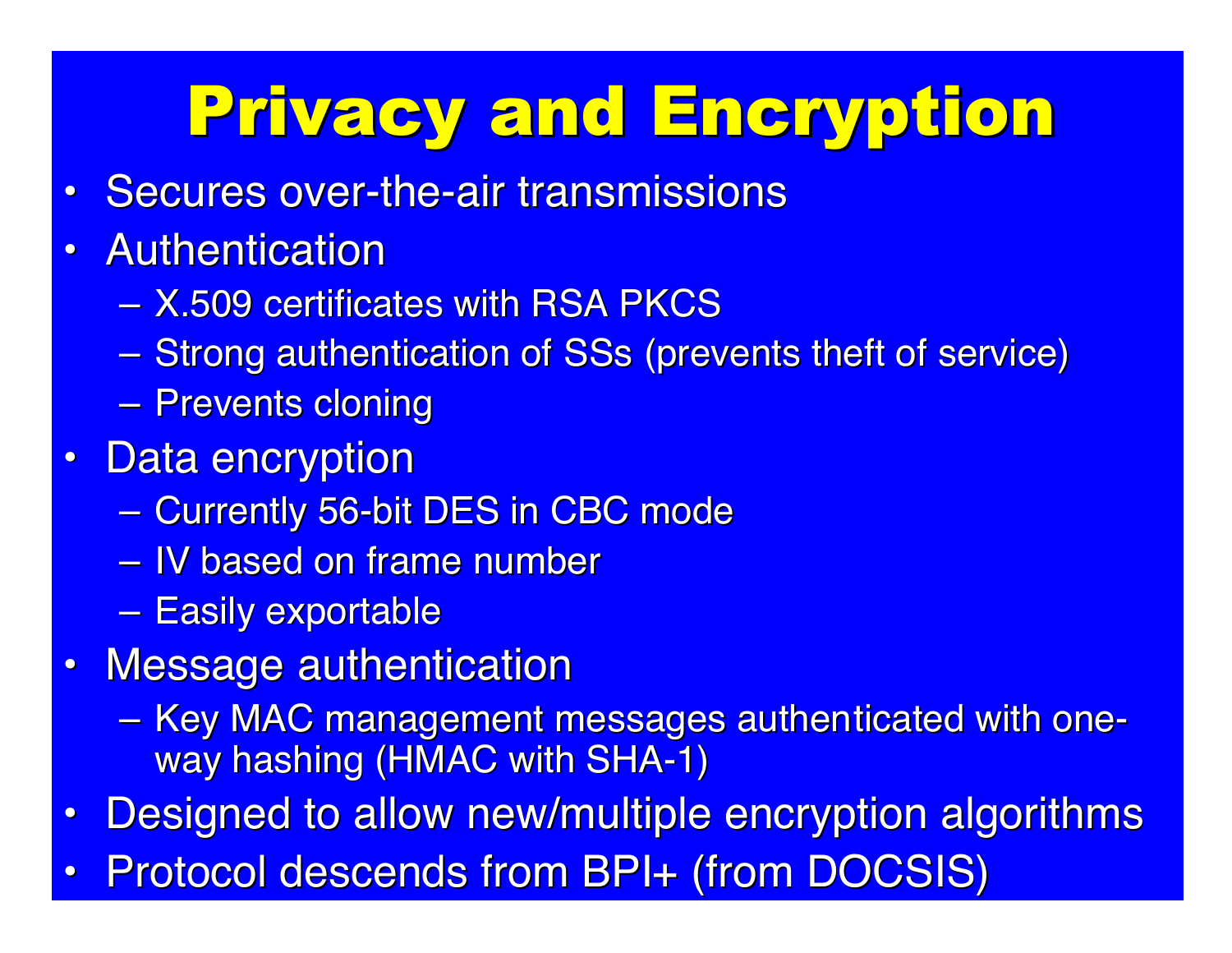#### **Security Associations**

• A set of privacy information

- $\mathcal{L}_{\mathcal{A}}$ – shared by a BS and one or more of its client SSs share in order to support secured communications
- –– includes traffic encryption keys and CBC IVs
- **Security Association Establishment** 
	- –– Primary SA established during initial registration
	- –– other SAs may be provisioned or dynamically created within the BS.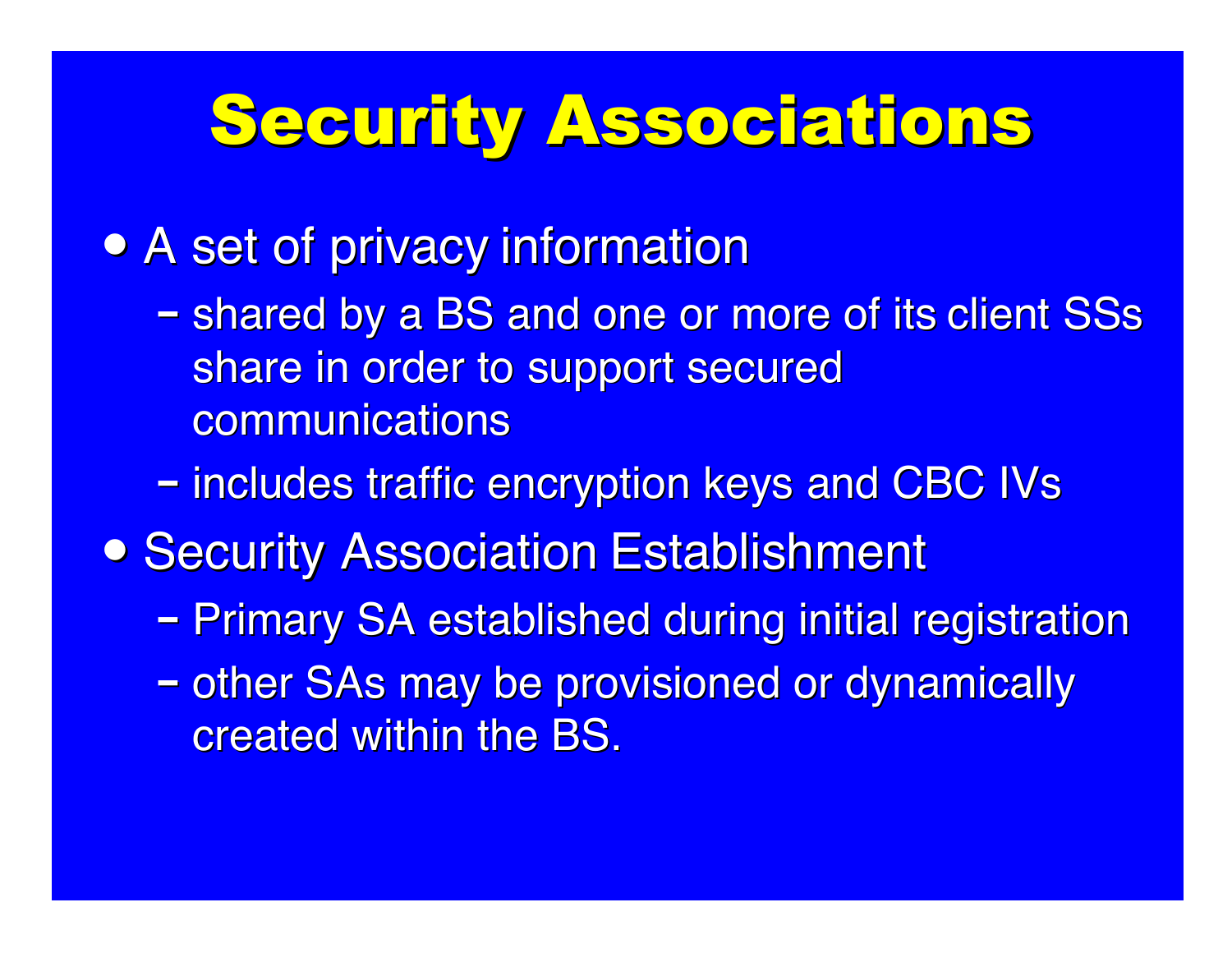# Key Management Messages

| <b>PKM Message</b>                          | <b>Description</b>                                                                                        |  |  |  |  |
|---------------------------------------------|-----------------------------------------------------------------------------------------------------------|--|--|--|--|
| <b>Authentication</b><br><b>Information</b> | contains the manufacturer s X.509 Certificate, issued by an external<br>authority.                        |  |  |  |  |
| <b>Authorization</b><br><b>Request</b>      | sent from an SS to its BS to request an AK and list of authorized<br><b>SAIDs.</b>                        |  |  |  |  |
| <b>Authorization</b><br><b>Reply</b>        | sent from a BS to an SS to reply an AK and a list of authorized SAIDs                                     |  |  |  |  |
| <b>Authorization</b><br><b>Reject</b>       | send from a BS to an SS in rejection of an Authorization Request<br>message sent by the SS.               |  |  |  |  |
| <b>Authorization</b><br><b>Invalid</b>      | send from a BS to an SS as an unsolicited indication or a response<br>to a message received from that SS. |  |  |  |  |
| <b>Key Request</b>                          | sent from an SS to its BS requesting a TEK for the privacy of one of<br>its authorized SAIDs.             |  |  |  |  |
| <b>Key Reply</b>                            | sent from a BS to an SS carrying the two active sets of traffic keying<br>material for the SAID.          |  |  |  |  |
| <b>Key Reject</b>                           | sent from a BS to an SS indicating that the SAID is no longer valid<br>and no key will be sent.           |  |  |  |  |
| <b>TEK Invalid</b>                          | sent from a BS to an SS if it determines that the SS encrypted uplink<br>traffic with an invalid TEK.     |  |  |  |  |
| <b>SA Add</b>                               | sent from a BS to an SS to establish one or more additional SAs.                                          |  |  |  |  |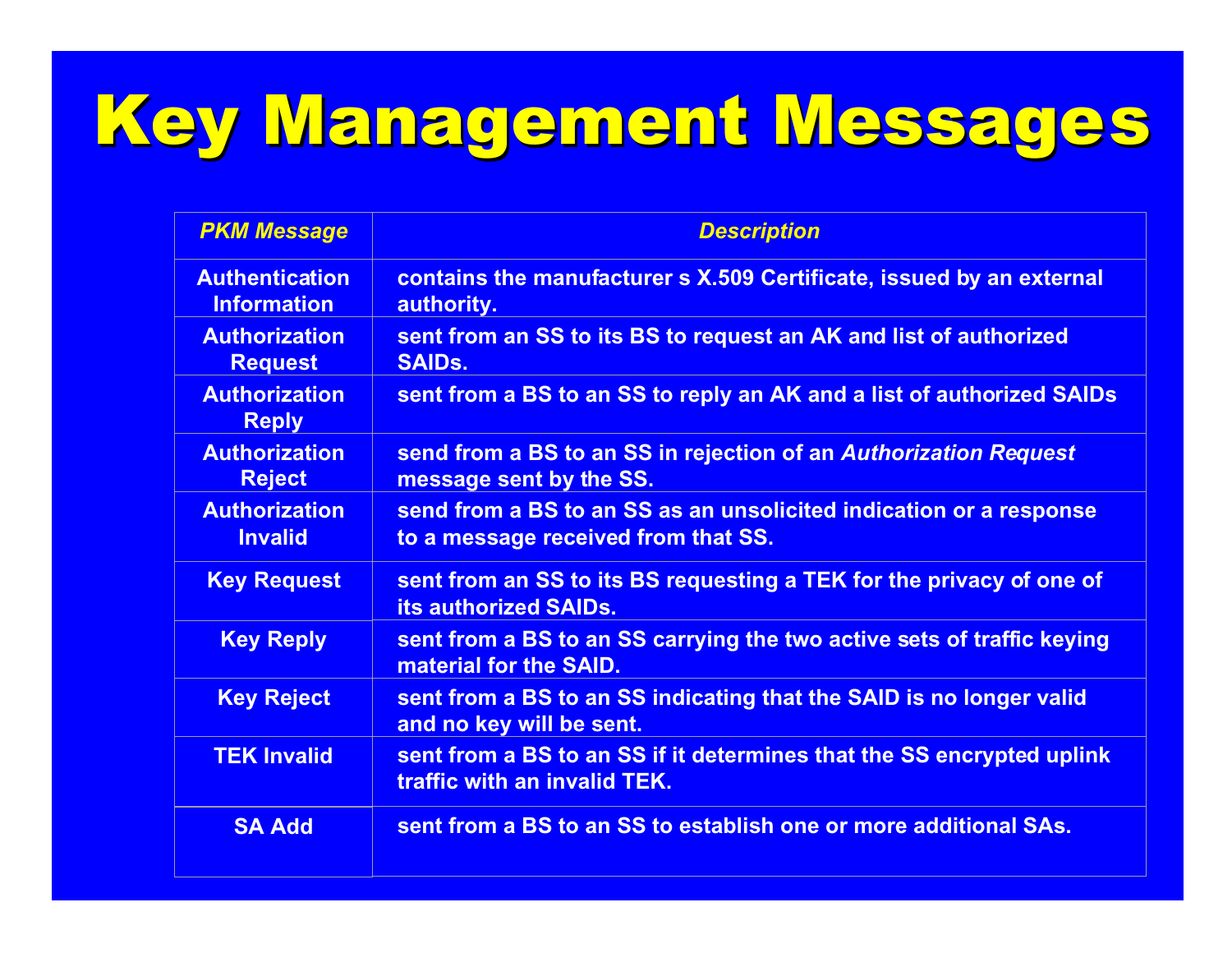## SS Authorization SS Authorization

- Authentication and Authorization
	- <u>- SS manufacturer's X.509 certificate binding the SS's</u> public key to its other identifying information
	- $\mathcal{L}_{\mathcal{A}}$ – Trust relation assumed between equipment manufacturer and network operator
	- $\mathcal{L}_{\mathcal{A}}$ – Possibility to accommodate "root authority" if required
- Authorization Key Update Protocol
	- –– The SS is responsible for maintaining valid keys
	- –— Two active AKs with overlapping lifetimes at all times
	- $\mathcal{L}_{\mathcal{A}}$ — Reauthorization process done periodically
	- –<u>– AK lifetime (7 days) & grace time timer (1 hr)</u>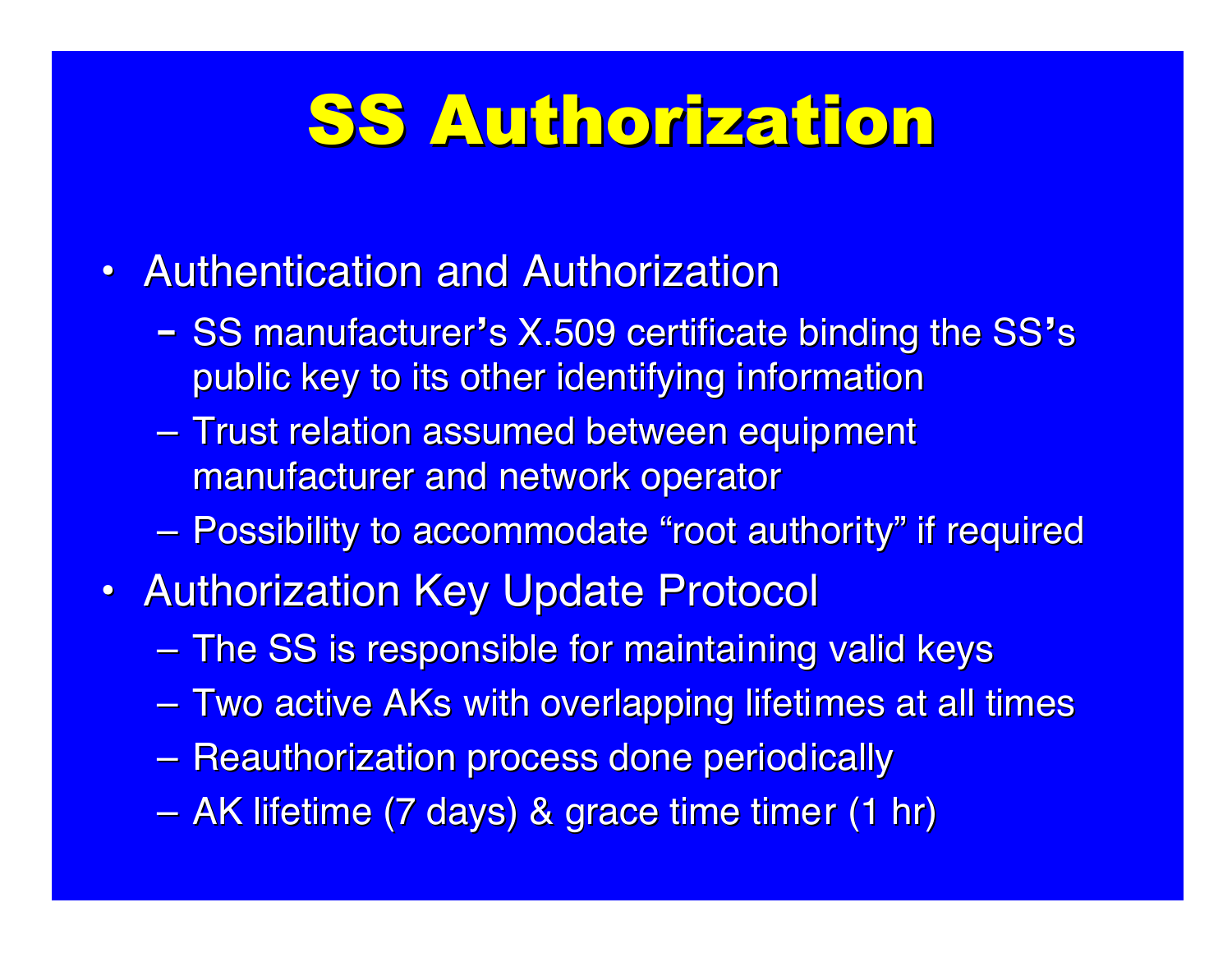# Auth. FSM Transition Matrix Auth. FSM Transition Matrix

| <b>State</b><br><b>Event or</b><br><b>Rcvd msg</b> | (A)<br><b>Start</b> | (B)<br><b>Auth Wait</b>           | (C)<br><b>Authorized</b>     | (D)<br><b>Reauth</b><br><b>Wait</b> | (E)<br><b>Auth</b><br><b>Reject Wait</b> | (F)<br><b>Silent</b> |
|----------------------------------------------------|---------------------|-----------------------------------|------------------------------|-------------------------------------|------------------------------------------|----------------------|
| (1)<br><b>Provisioned</b>                          | <b>Auth Wait</b>    | $\sim 10^{-11}$                   | $\sim 10^{-11}$              | $\sim$                              | $\sim 0.1$                               | $\sim$               |
| (2)<br><b>Auth Reject</b><br>(non-perm)            | $\sim 10^{-11}$     | <b>Auth Reject</b><br><b>Wait</b> | $\sim$ 0 $^{-1}$             | <b>Auth Reject</b><br><b>Wait</b>   | $\sim$ 0 $^{-1}$                         | $\sim$               |
| (3)<br><b>Auth Reject</b><br>(perm)                | $\sim 0.01$         | <b>Silent</b>                     | $\sim 10^{-11}$              | <b>Silent</b>                       | $\sim$ 0 $^{-1}$                         | $\sim$               |
| (4)<br><b>Auth Reply</b>                           | $\sim 10^{-11}$     | <b>Authorized</b>                 | $\sim 10^{-1}$               | <b>Authorized</b>                   | $\sim 0.1$                               | $\sim$               |
| (5)<br><b>Timeout</b>                              | $\sim$              | <b>Auth Wait</b>                  | $\sim$ $\sim$                | <b>Reauth</b><br><b>Wait</b>        | <b>Start</b>                             | $\sim$               |
| (6)<br><b>Auth Grace</b><br><b>Timeout</b>         | $\sim 10^{-11}$     | $\sim$ $\sim$                     | <b>Reauth</b><br><b>Wait</b> | $\sim 0.01$                         | $\sim$                                   | $\sim$               |
| (7)<br><b>Auth Invalid</b>                         | $\sim$              | $\sim$ 0 $^{-1}$                  | <b>Reauth</b><br><b>Wait</b> | <b>Reauth</b><br><b>Wait</b>        | $\sim$ $\alpha$                          | $\sim$               |
| (8)<br><b>Reauth</b>                               | $\sim$ $\sim$       | $\sim 0.1$                        | <b>Reauth</b><br><b>Wait</b> | $\sim$ 0 $^{-1}$                    | $\sim$ 0 $^{-1}$                         | $\sim$               |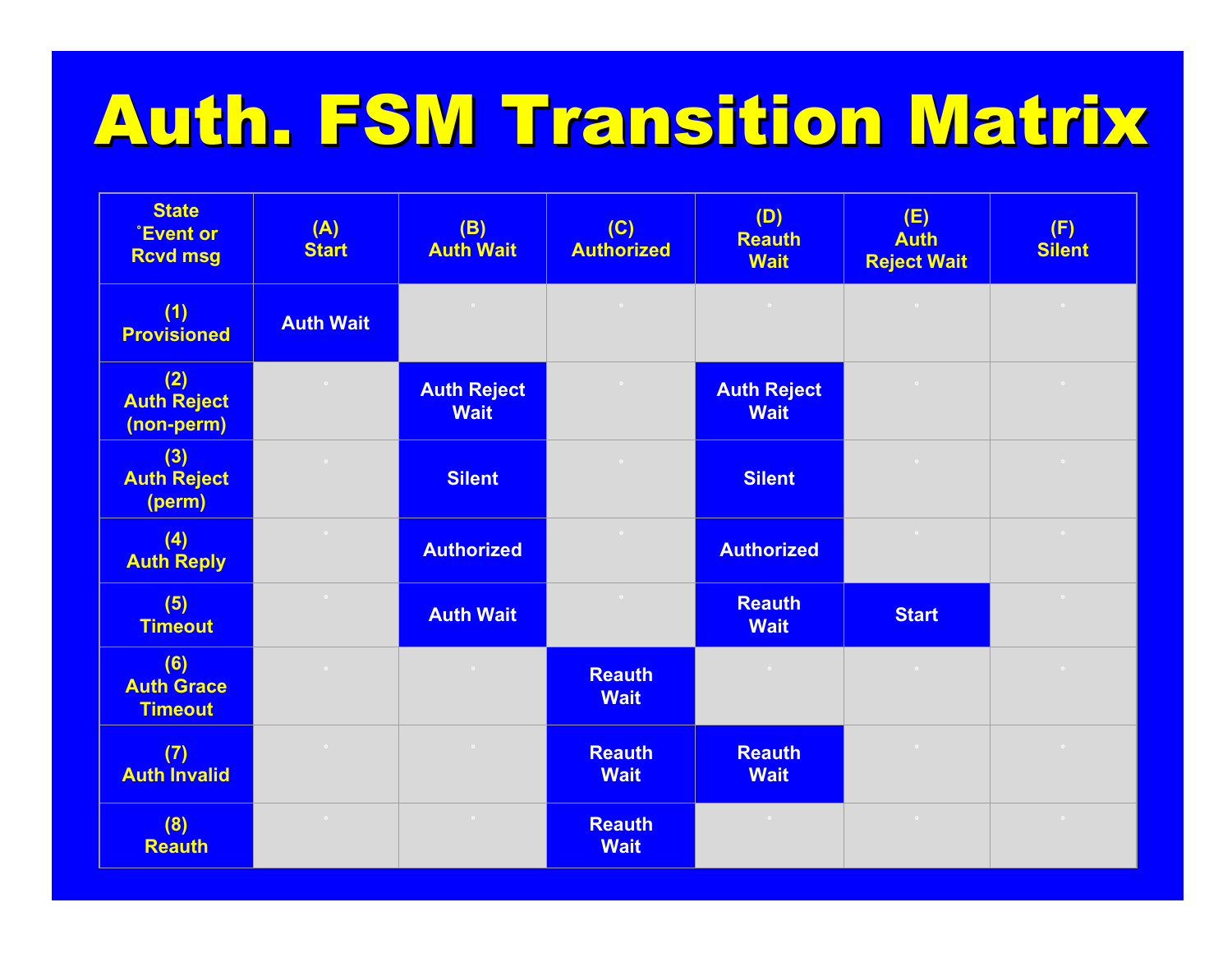# Auth. FSM Flow Diagram

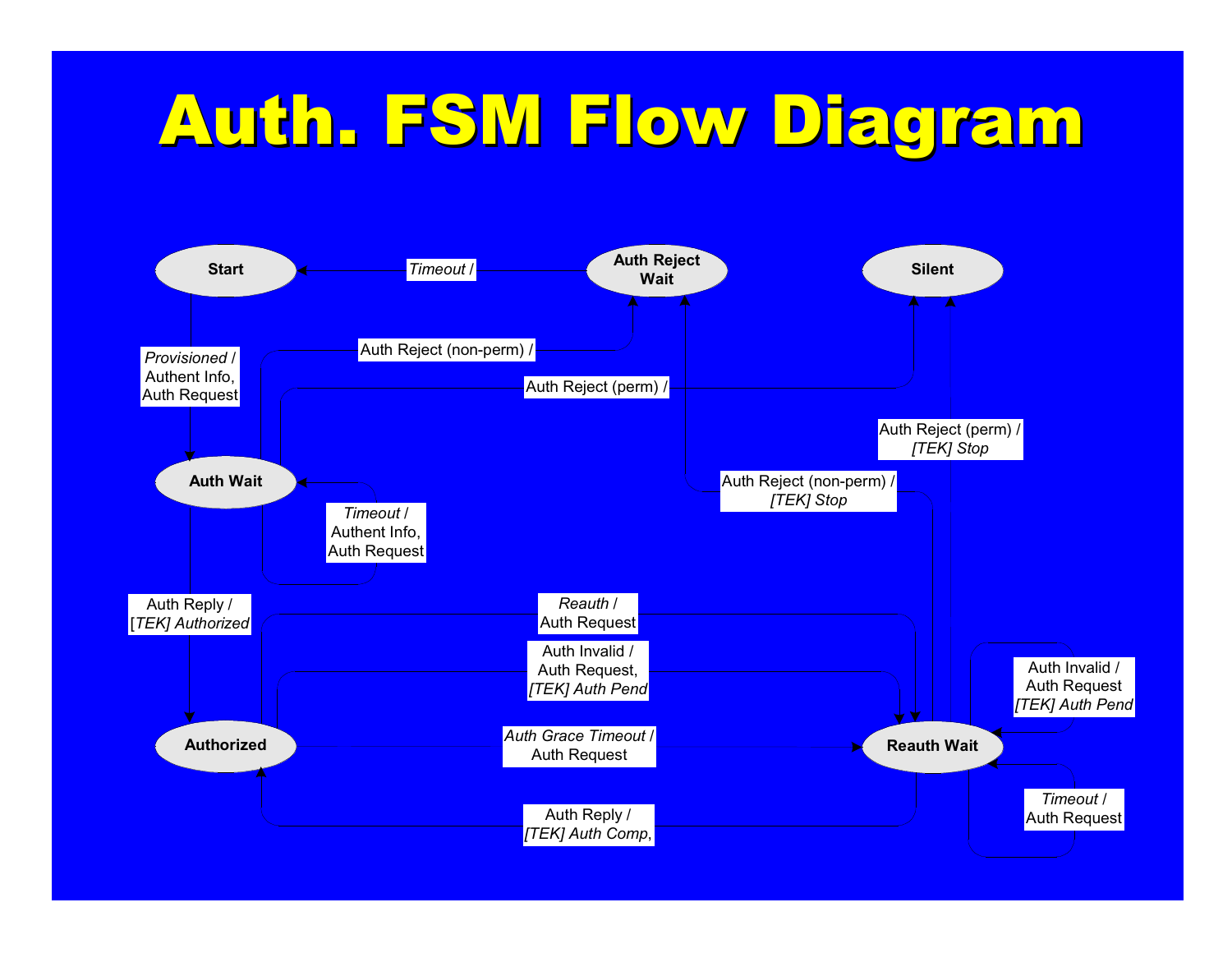# **Traffic Encryption Key** Management

- Two-level key exchange protocol
	- Key Encryption Key (symmetric) established with RSA
	- Traffic Encryption Keys (TEK) exhanged with symmetric algorithm negotiated at SA establishment (currently only 3-DES supported) 3-DES supported)
	- Two sets of overlapping keying material maintained
	- No explicit key acknowledgements
	- $\mathcal{L}_{\mathcal{A}}$ — Key synchronization maintained by 2-bit key sequence number in the MAC PDU header
- Traffic Encryption Key Exchange Protocol – Defined by the TEK FSM Transition Matrix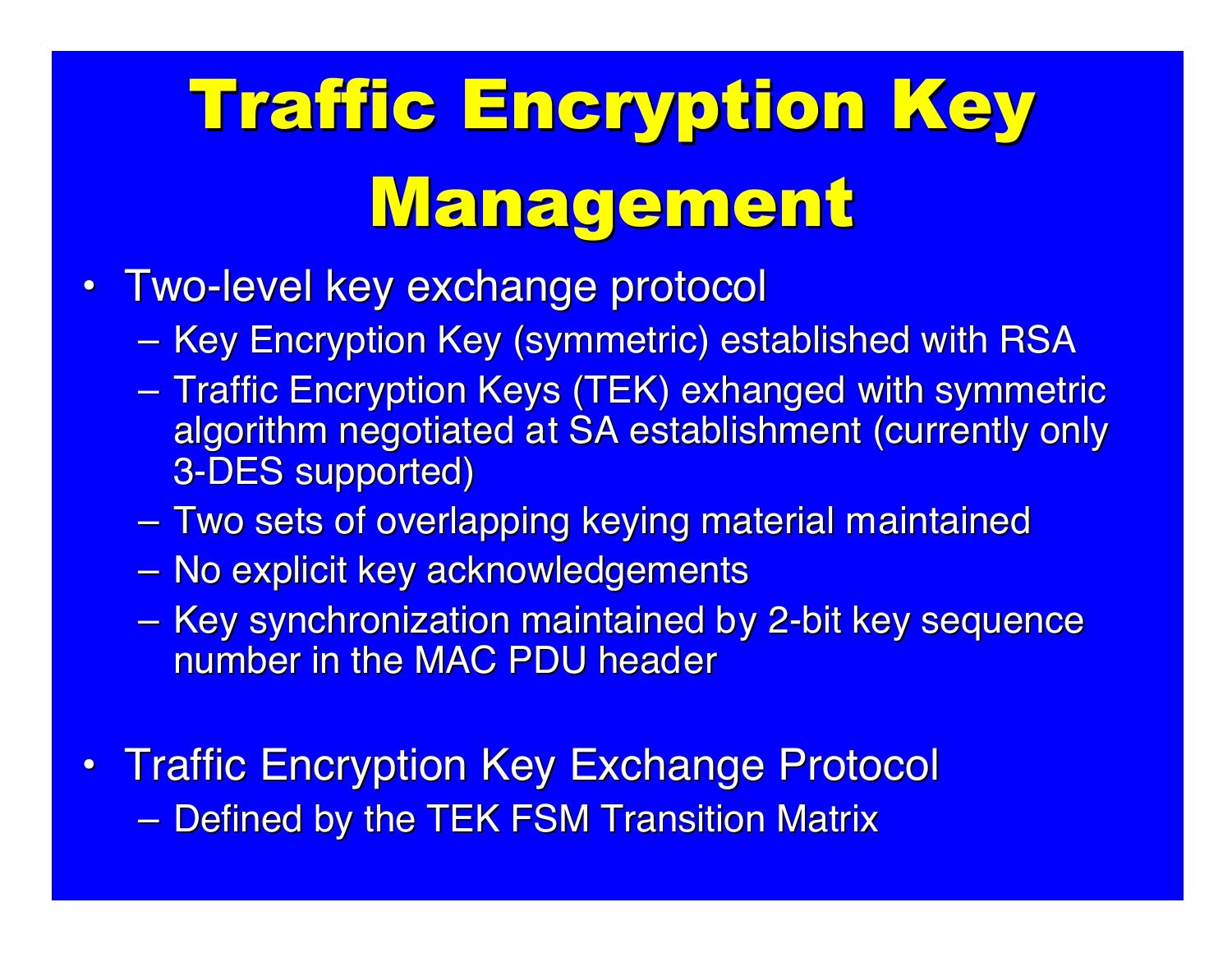# TEK FSM Transition Matrix

| <b>State</b><br><b>Event or</b><br><b>Rcvd msg</b>    | (A)<br><b>Start</b>     | (B)<br><b>Op Wait</b>           | (C)<br><b>Op Reauth</b><br><b>Wait</b> | (D)<br>Opera-<br>tional | (E)<br><b>Rekey Wait</b>                     | (F)<br><b>Rekey</b><br><b>Reaut Wait</b> |
|-------------------------------------------------------|-------------------------|---------------------------------|----------------------------------------|-------------------------|----------------------------------------------|------------------------------------------|
| (1)<br><b>Stop</b>                                    | $\sim$ 0 $^{-1}$        | <b>Start</b>                    | <b>Start</b>                           | <b>Start</b>            | <b>Start</b>                                 | <b>Start</b>                             |
| (2)<br><b>Authorized</b>                              | <b>Op Wait</b>          | $\sim$ 0 $^{-1}$                | $\sim 0.01$                            | $\sim$ 0 $^{-1}$        | $\sim$ 0 $^{-1}$                             | $\sim 10^{-1}$                           |
| (3)<br><b>Auth Pend</b>                               | $\sim$ 0 $^{-1}$        | <b>Op Reauth</b><br><b>Wait</b> | $\sim$                                 | $\sim$                  | <b>Rekey</b><br><b>Reauth</b><br><b>Wait</b> | $\sim$                                   |
| (4)<br><b>Auth Comp</b>                               | $\sim$ $\sigma$ $^{-1}$ | $\sim 0.1$                      | <b>Op Wait</b>                         | $\sim 0.1$              | $\sim$ 0 $^{-1}$                             | <b>Rekey Wait</b>                        |
| (5)<br><b>TEK</b><br><b>Invalid</b>                   | $\sim$ $\sim$           | $\sim$                          | $\sim 10^{-1}$                         | <b>Op Wait</b>          | <b>Op Wait</b>                               | <b>Op Reauth</b><br><b>Wait</b>          |
| (6)<br><b>Timeout</b>                                 | $\sim$ $\sim$           | <b>Op Wait</b>                  | $\sim$                                 | $\sim$ 0 $^{-1}$        | <b>Rekey Wait</b>                            | $\sim$                                   |
| (7)<br><b>TEK</b><br><b>Refresh</b><br><b>Timeout</b> | $\sim$ $\sim$           | $\sim$ $\sim$                   | $\sim$                                 | <b>Rekey Wait</b>       | $\sim 10^{-11}$                              | $\sim$                                   |
| (8)<br><b>Key Reply</b>                               | $\sim$ $\sim$           | <b>Operationa</b>               | $\sim$ $\sim$                          | $\sim$ 0 $^{-1}$        | <b>Operationa</b><br>T                       | $\sim$ $\sim$                            |
| (9)<br><b>Key Reject</b>                              | $\sim$ $\sim$           | <b>Start</b>                    | $\sim$ $\sim$                          | $\sim$                  | <b>Start</b>                                 | $\sim$ $\sim$                            |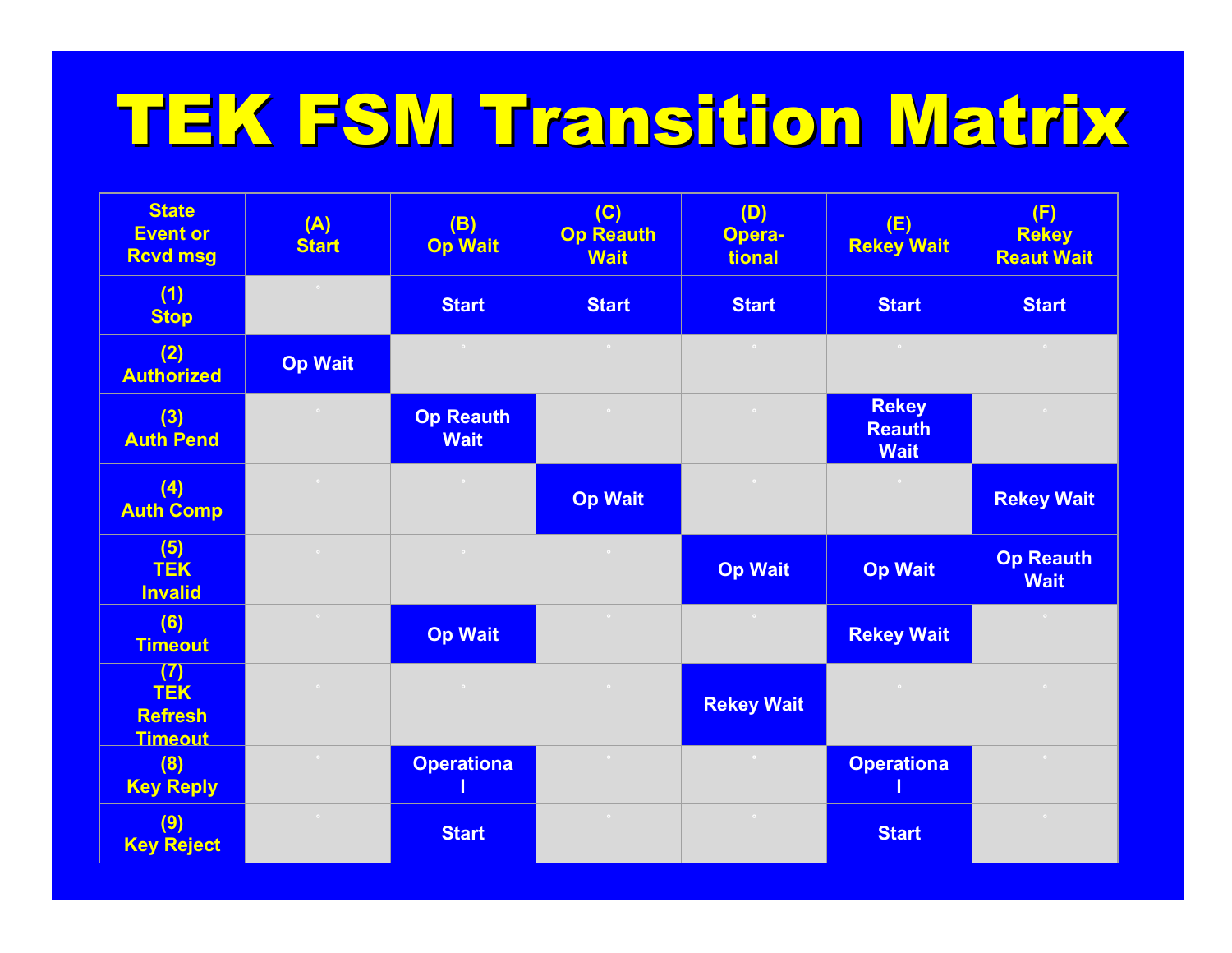## TEK FSM Flow Diagram TEK FSM Flow Diagram

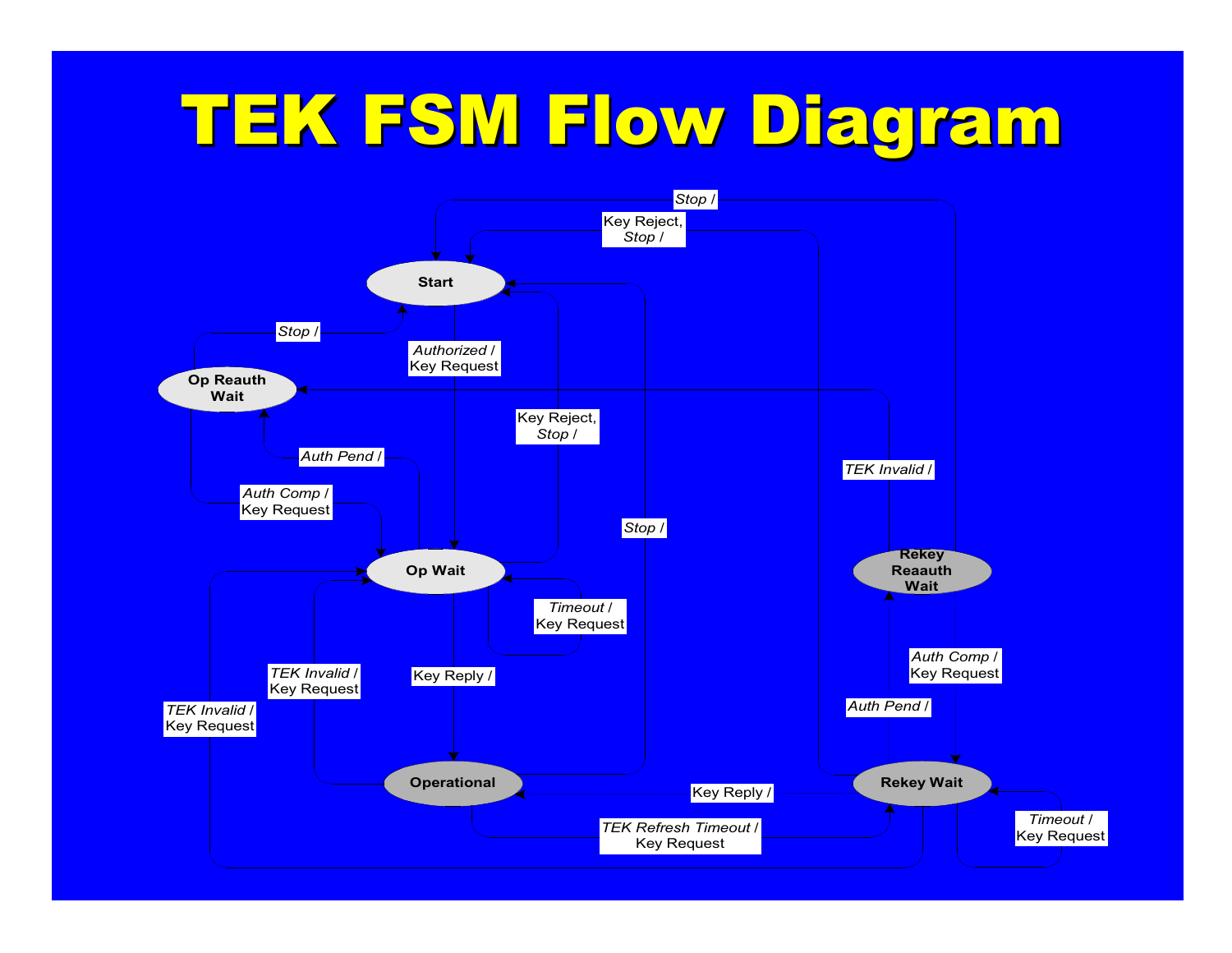# Data Encryption

- •DES in CBC mode with IV derived from the frame number
- $\bullet$ Hooks defined for other stronger algorithms, e.g. AES
- $\bullet$ Two simultaneous keys with overlapping and offset lifetimes allow for uninterrupted service
	- <u>– Rules for key usage</u>
		- AP: encryption (older key), decryption (both keys)
		- AT: encryption (newer key), decryption (both keys)
- $\bullet$ Key sequence number carried in MAC header
- $\bullet$ Only MAC PDU payload (including sub-headers) is encrypted
- $\bullet$ Management messages are unencrypted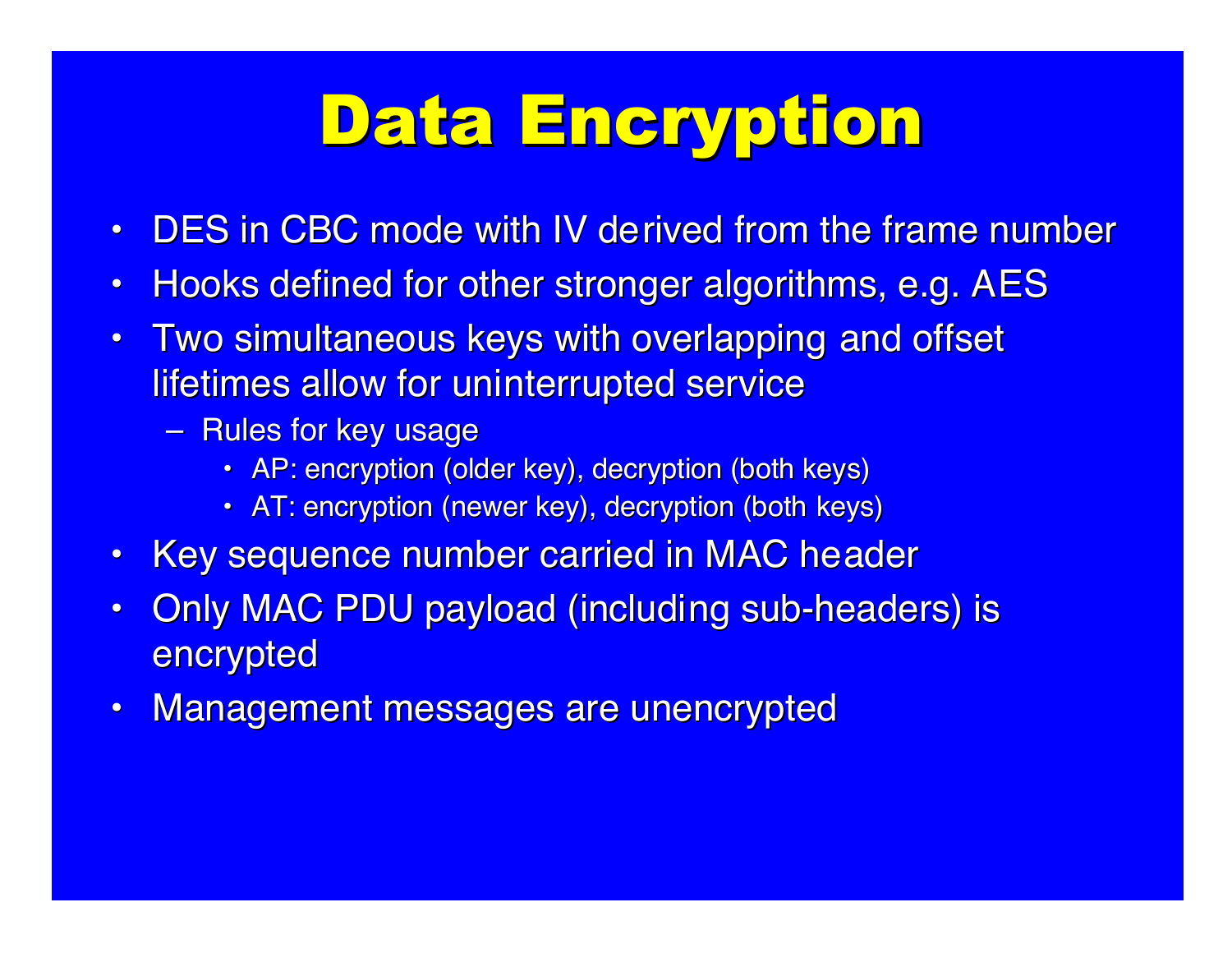# **Amendment Project** <u>IEEE P802.16a</u>

*Media Access Control Media Access Control Modifications and Additional Modifications and Additional Physical Layer for 2-11 GHz Physical Layer for 2-11 GHz*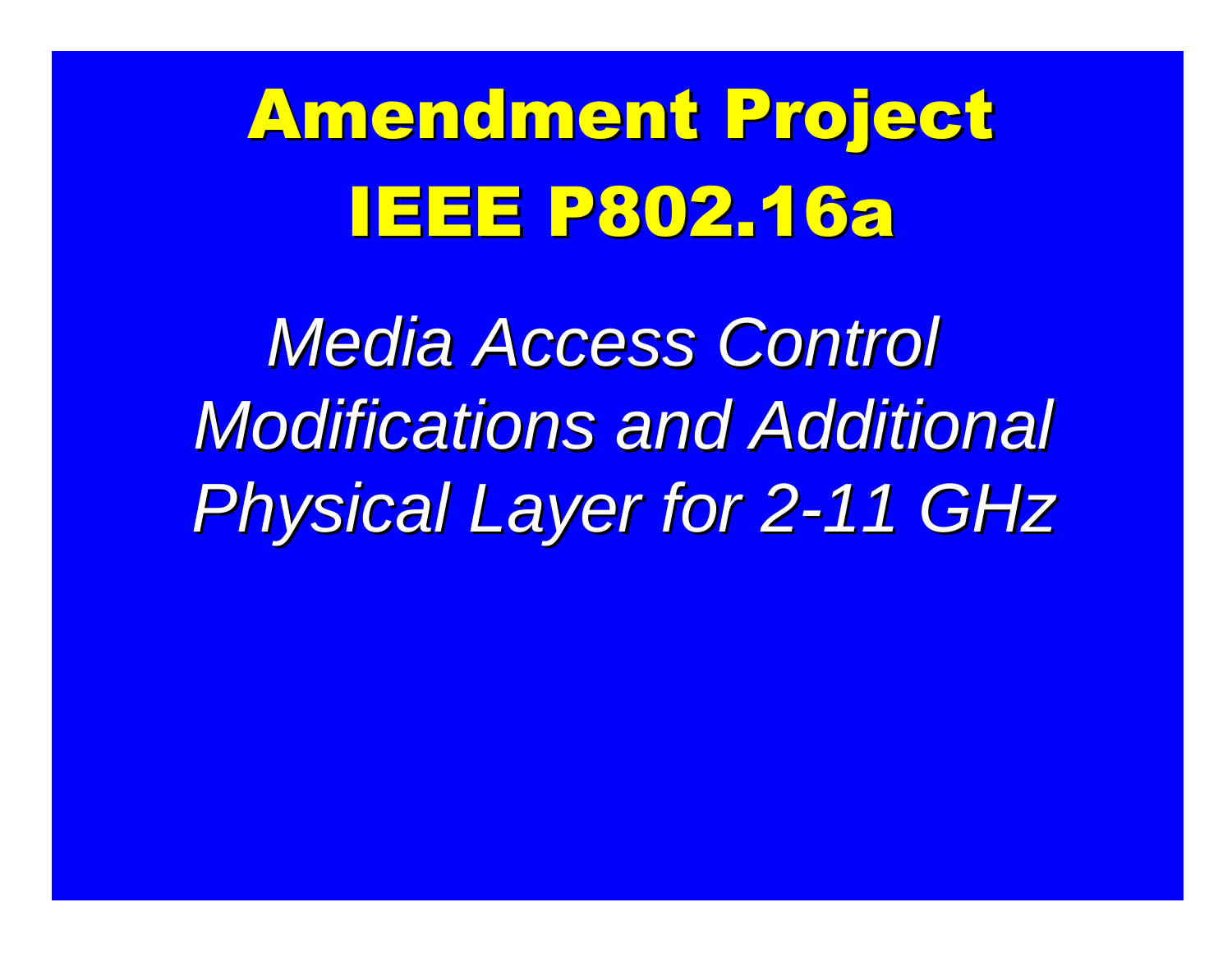# Amendment Project **IEEE P802.16b**

*Media Access Control Modifications and Media Access Control Modifications and Additional Physical Layer for License-Exemp Additional Physical Layer for License-Exemp t Frequencies Frequencies*

Wireless High-Speed Unlicensed Metropolitan **Area Network ("WirelessHUMANTM")**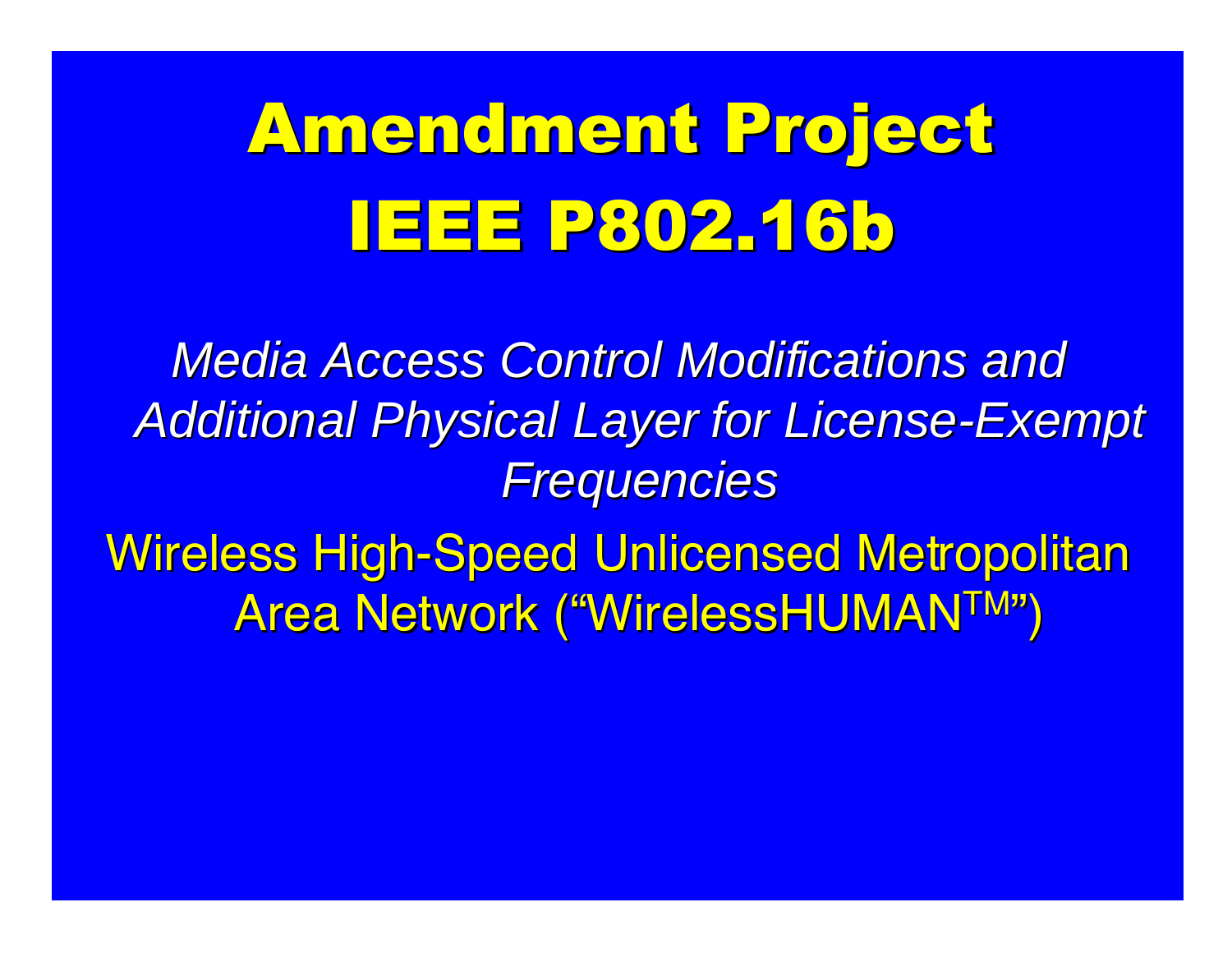# Key 802.16a/802.16b Enhancements

- $\bullet$ • OFDM Support
- $\bullet$ ARQ
- $\bullet$ • 802.16b Mesh Mode
	- –<mark>– Optional topology</mark>
	- Subscriber-to-Subscriber communications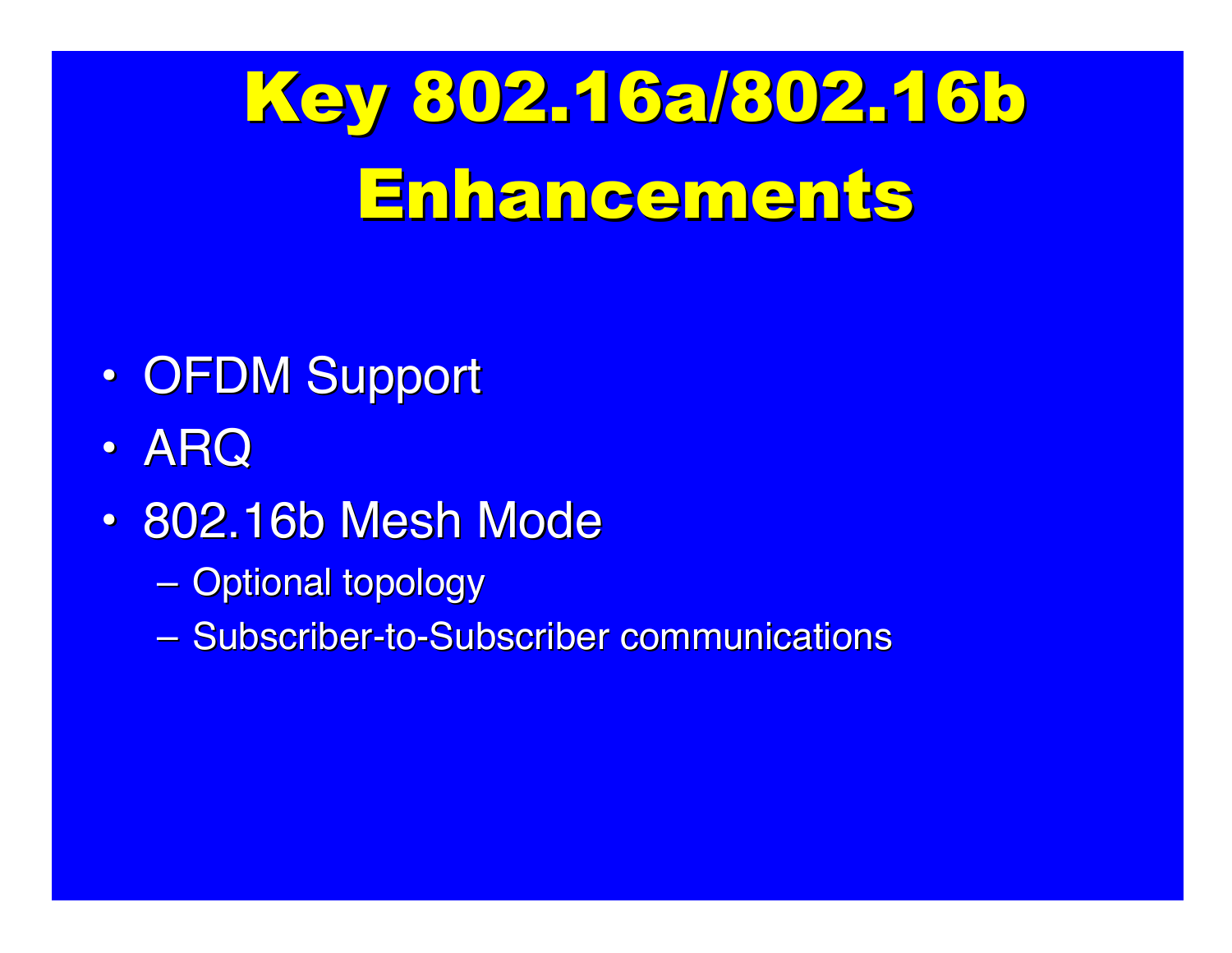# BWA in ETSI BRAN

#### $\bullet$ **• HIPERACCESS**

- $\mathcal{L}_{\mathcal{A}}$  , where  $\mathcal{L}_{\mathcal{A}}$  is the set of the set of the set of the set of the set of the set of the set of the set of the set of the set of the set of the set of the set of the set of the set of the set of the <mark>- Above 11 GHz</mark>
- $\mathcal{L}_{\mathcal{A}}$  , where  $\mathcal{L}_{\mathcal{A}}$  is the set of the set of the set of the set of the set of the set of the set of the set of the set of the set of the set of the set of the set of the set of the set of the set of the – HIPERACCESS began before 802.16
- <del>Jan Karl II.</del> <u>– Difficulty in resolving processes</u>
- <del>Jan Karl II.</del> – IEEE now well ahead in schedule

#### $\bullet$ • HIPERMAN

- <del>Jan Karl II.</del> <mark>– Below 11 GHz</mark>
- $\mathcal{L}_{\mathcal{A}}$ <u>– IEEE went first</u>
- $\mathcal{L}_{\mathcal{A}}$  , where  $\mathcal{L}_{\mathcal{A}}$  is the set of the set of the set of the set of the set of the set of the set of the set of the set of the set of the set of the set of the set of the set of the set of the set of the <u>– Signs of healthy cooperation</u>
- $\mathcal{L}_{\mathcal{A}}$  , where  $\mathcal{L}_{\mathcal{A}}$  is the set of the set of the set of the set of the set of the set of the set of the set of the set of the set of the set of the set of the set of the set of the set of the set of the — Recently selected 802.16 MAC as baseline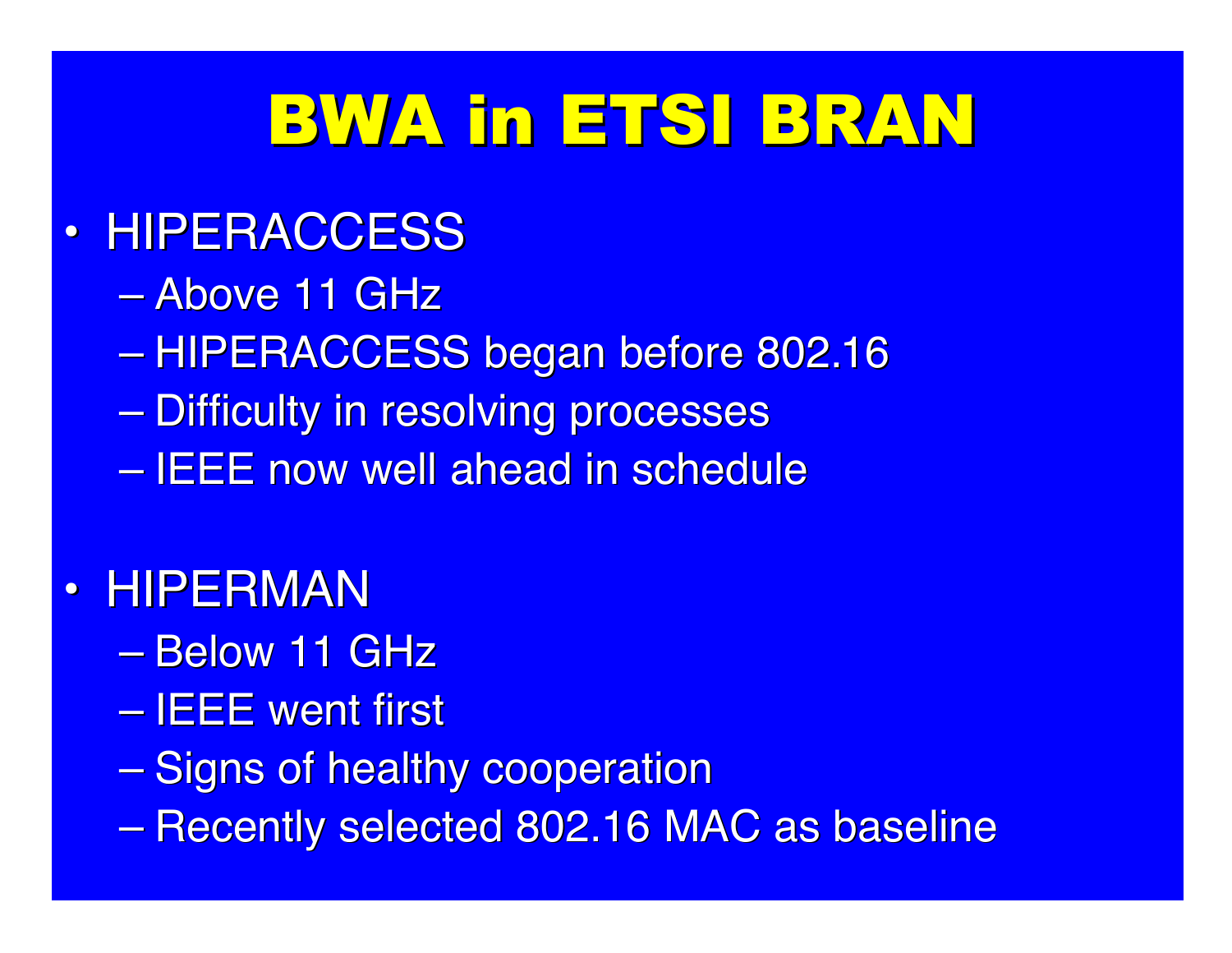## **Summary**

- $\bullet$ • The IEEE 802.16 WirelessMAN Air Interface, designed within the 802.16 Working Group, addresses worldwide BWA market needs.
- $\bullet$ • The outcome is due to successful cooperation between BWA leaders.
- $\bullet$ • The 802.16 MAC is flexible and powerful enough to support any fixed BWA technology variant in any spectrum in any market.
- $\bullet$ • The 802.16 Air Interface provides great opportunities for vendor differentiation, at both the base station and subscriber station, without compromising interoperability.